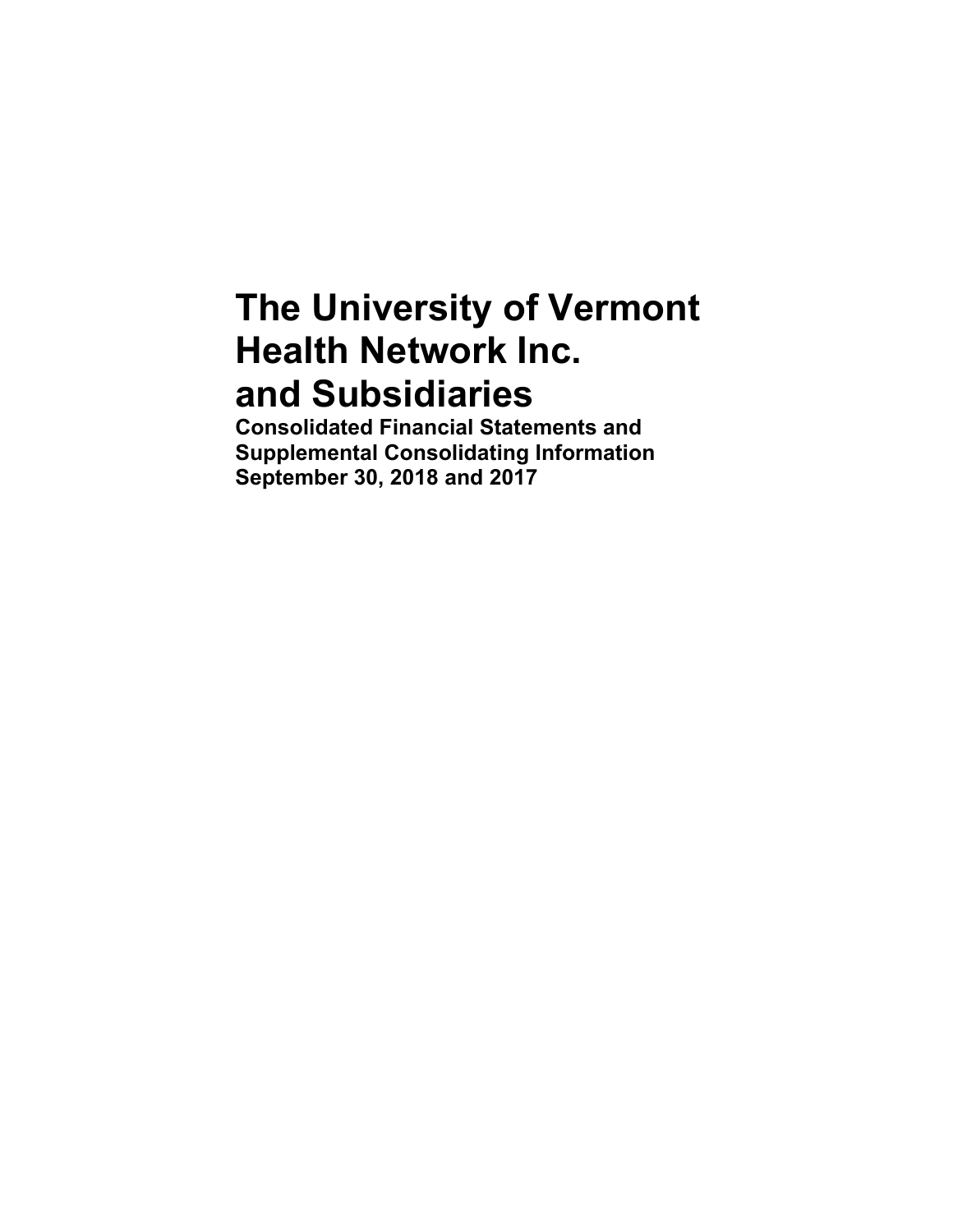# The University of Vermont Health Network Inc. and Subsidiaries Index

September 30, 2018 and 2017

|                                               | Page(s) |
|-----------------------------------------------|---------|
|                                               |         |
| <b>Consolidated Financial Statements</b>      |         |
|                                               |         |
|                                               |         |
|                                               |         |
|                                               |         |
|                                               |         |
| <b>Supplemental Consolidating Information</b> |         |
|                                               |         |
|                                               |         |
|                                               |         |
|                                               |         |
|                                               |         |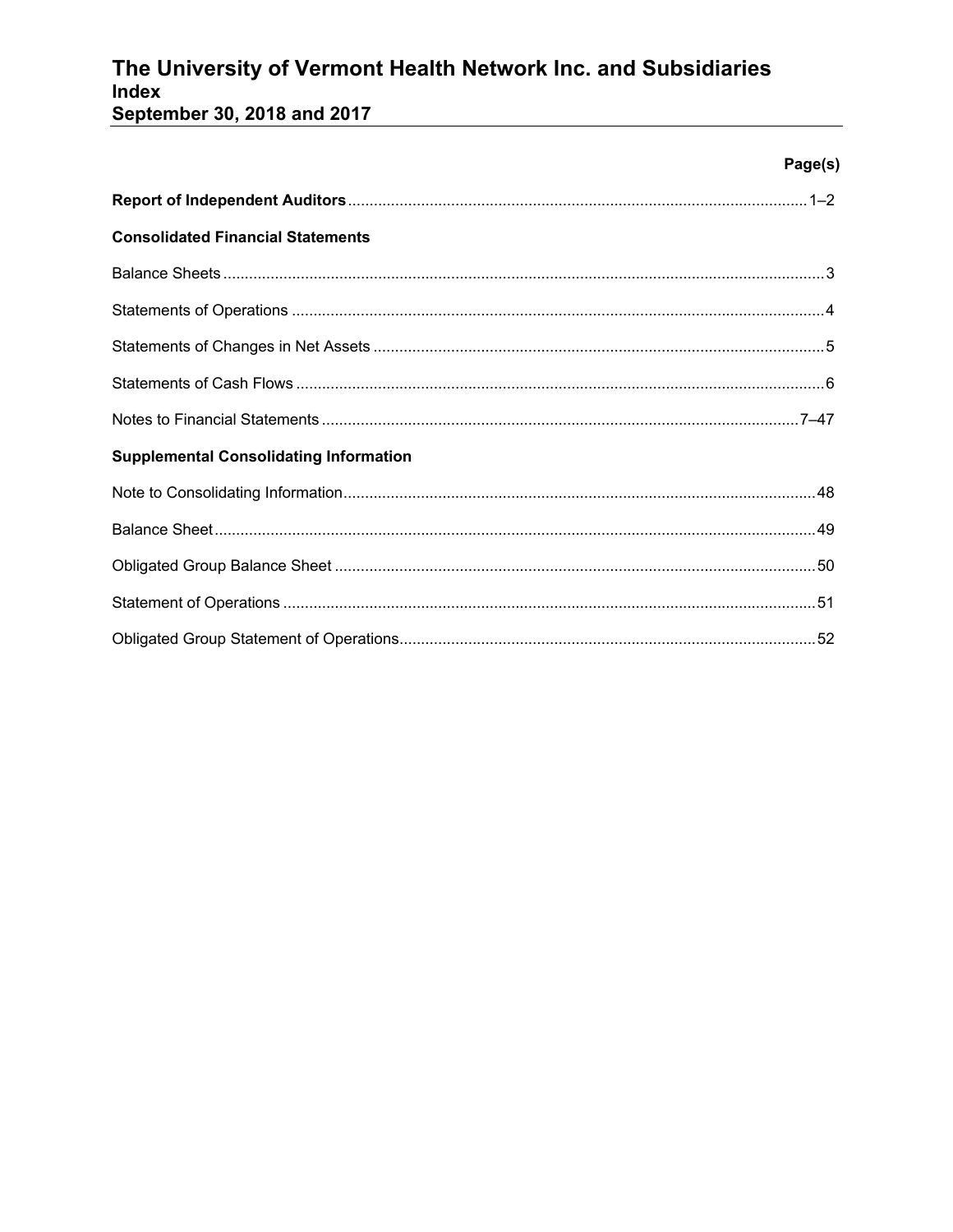

### **Report of Independent Auditors**

To the Board of Trustees of The University of Vermont Health Network Inc.

We have audited the accompanying consolidated financial statements of The University of Vermont Health Network Inc. and its subsidiaries (the "Network"), which comprise the consolidated balance sheets as of September 30, 2018 and 2017, and the related consolidated statements of operations, of changes in net assets and of cash flows for the years then ended.

### *Management's Responsibility for the Consolidated Financial Statements*

Management is responsible for the preparation and fair presentation of the consolidated financial statements in accordance with accounting principles generally accepted in the United States of America; this includes the design, implementation, and maintenance of internal control relevant to the preparation and fair presentation of consolidated financial statements that are free from material misstatement, whether due to fraud or error.

### *Auditors' Responsibility*

Our responsibility is to express an opinion on the consolidated financial statements based on our audits. We conducted our audits in accordance with auditing standards generally accepted in the United States of America. Those standards require that we plan and perform the audit to obtain reasonable assurance about whether the consolidated financial statements are free from material misstatement.

An audit involves performing procedures to obtain audit evidence about the amounts and disclosures in the consolidated financial statements. The procedures selected depend on our judgment, including the assessment of the risks of material misstatement of the consolidated financial statements, whether due to fraud or error. In making those risk assessments, we consider internal control relevant to the Network's preparation and fair presentation of the consolidated financial statements in order to design audit procedures that are appropriate in the circumstances, but not for the purpose of expressing an opinion on the effectiveness of the Network's internal control. Accordingly, we express no such opinion. An audit also includes evaluating the appropriateness of accounting policies used and the reasonableness of significant accounting estimates made by management, as well as evaluating the overall presentation of the consolidated financial statements. We believe that the audit evidence we have obtained is sufficient and appropriate to provide a basis for our audit opinion.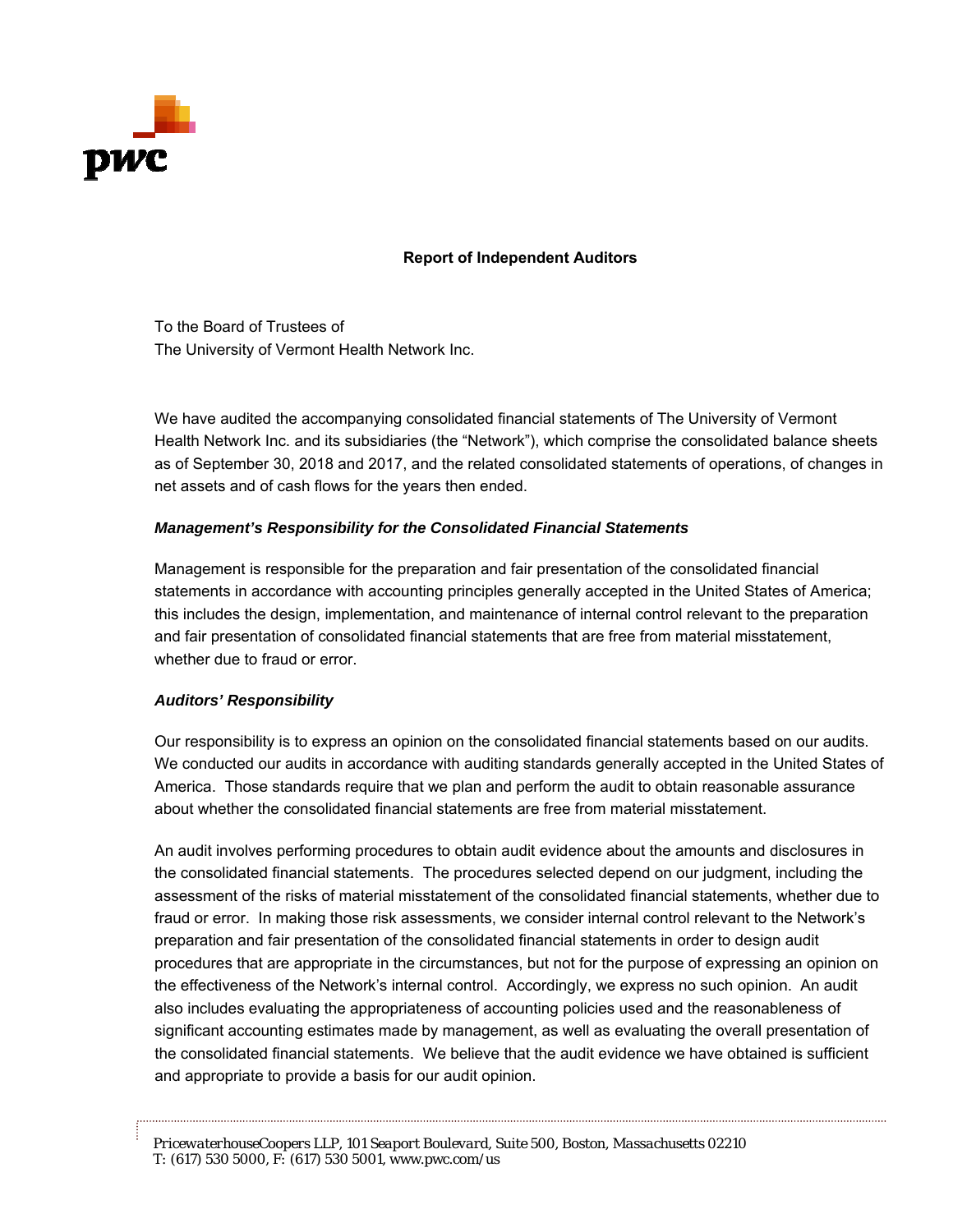

### *Opinion*

In our opinion, the consolidated financial statements referred to above present fairly, in all material respects, the financial position of The University of Vermont Health Network Inc. and its subsidiaries as of September 30, 2018 and 2017, and the results of their operations, their changes in net assets and their cash flows for the years then ended in accordance with accounting principles generally accepted in the United States of America.

#### *Emphasis of Matter*

As discussed in Note 3 to the consolidated financial statements, the Network changed the manner in which it presents net assets and reports certain aspects of its financial statements as a not-for-profit entity in 2018. Our opinion is not modified with respect to this matter.

### *Other Matter*

Our audit was conducted for the purpose of forming an opinion on the consolidated financial statements taken as a whole. The consolidating information is the responsibility of management and was derived from and relates directly to the underlying accounting and other records used to prepare the consolidated financial statements. The consolidating information has been subjected to the auditing procedures applied in the audit of the consolidated financial statements and certain additional procedures, including comparing and reconciling such information directly to the underlying accounting and other records used to prepare the consolidated financial statements or to the consolidated financial statements themselves and other additional procedures, in accordance with auditing standards generally accepted in the United States of America. In our opinion, the consolidating information is fairly stated, in all material respects, in relation to the consolidated financial statements taken as a whole. The consolidating information is presented for purposes of additional analysis of the consolidated financial statements rather than to present the financial position, results of operations, changes in net assets, and cash flows of the individual companies and is not a required part of the consolidated financial statements. Accordingly, we do not express an opinion on the financial position, results of operations, changes in net assets, and cash flows of the individual companies.

Prieuaterhorse Coopers UP

Boston, Massachusetts January 23, 2019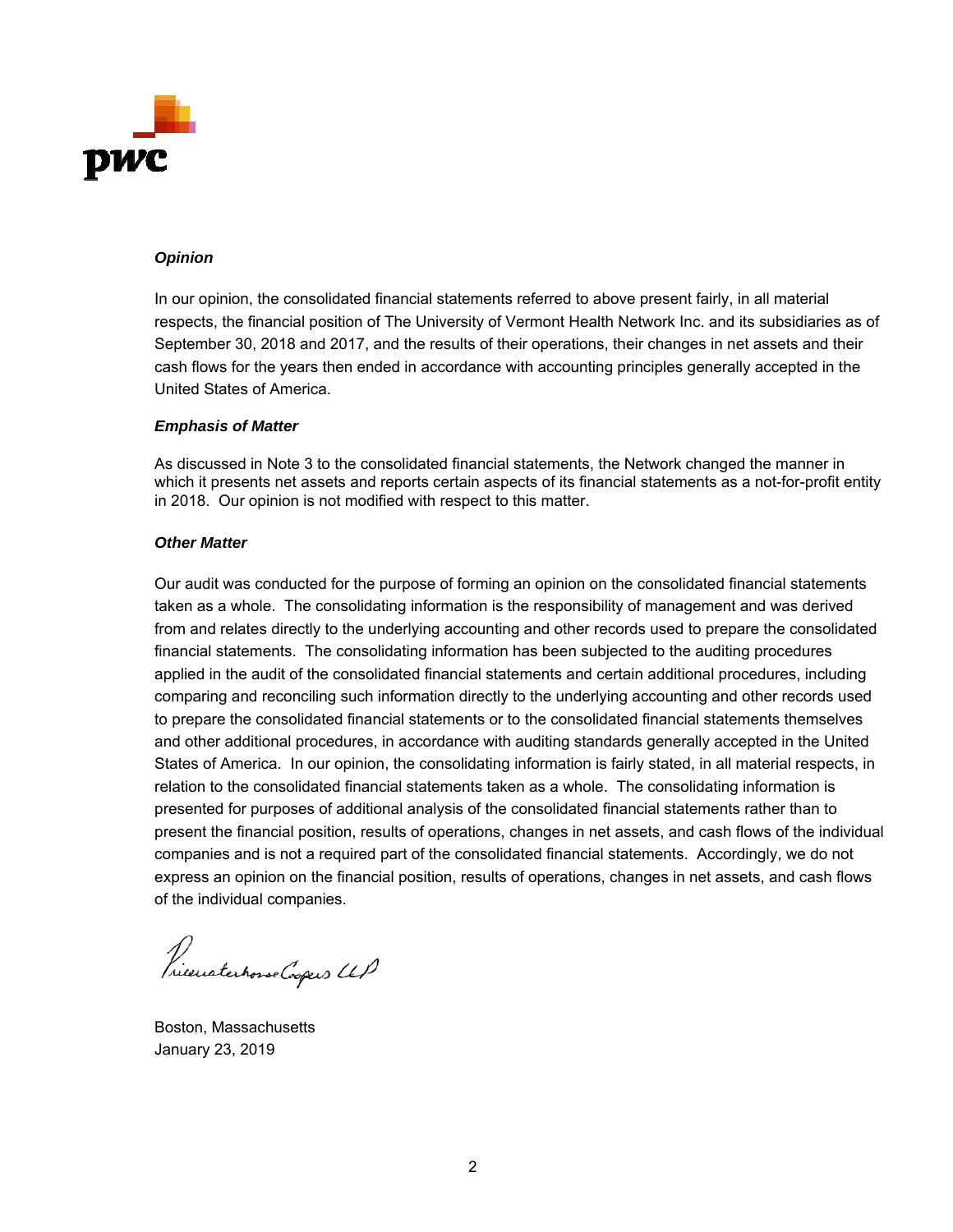# **The University of Vermont Health Network Inc. and Subsidiaries Consolidated Balance Sheets September 30, 2018 and 2017**

| (in thousands)                                                                                                                 |    | 2018      | 2017            |
|--------------------------------------------------------------------------------------------------------------------------------|----|-----------|-----------------|
| <b>Assets</b>                                                                                                                  |    |           |                 |
| <b>Current assets</b>                                                                                                          |    |           |                 |
| Cash and cash equivalents                                                                                                      | \$ | 246,681   | \$<br>264,293   |
| Short-term investments                                                                                                         |    | 32,932    | 28,910          |
| Current portion of assets whose use is limited or restricted<br>Patient and other trade accounts receivable - net of allowance |    | 54,523    | 93,349          |
| for doubtful accounts of \$46,603 and \$48,557, respectively                                                                   |    | 237,633   | 238,902         |
| Inventories                                                                                                                    |    | 43,396    | 38,672          |
| Receivables from third-party payers                                                                                            |    | 8,993     | 4,134           |
| Prepaid and other current assets                                                                                               |    | 44,079    | 40,945          |
| Total current assets                                                                                                           |    | 668,237   | 709,205         |
| Assets whose use is limited or restricted                                                                                      |    |           |                 |
| Board-designated assets                                                                                                        |    | 656,229   | 614,890         |
| Assets held by trustee under bond indenture agreements                                                                         |    | 3,881     | 4,981           |
| <b>Restricted assets</b>                                                                                                       |    | 27,423    | 9,777           |
| Donor-restricted assets for specific purposes                                                                                  |    | 45,747    | 41,541          |
| Donor-restricted assets for permanent endowment                                                                                |    | 44,900    | 36,580          |
| Total assets whose use is limited or restricted                                                                                |    | 778,180   | 707,769         |
| Property and equipment, net                                                                                                    |    | 867,372   | 765,727         |
| Other                                                                                                                          |    | 53,220    | 47,099          |
| <b>Total assets</b>                                                                                                            | \$ | 2,367,009 | \$<br>2,229,800 |
| <b>Liabilities and Net Assets</b>                                                                                              |    |           |                 |
| <b>Current liabilities</b>                                                                                                     |    |           |                 |
| Current installments of long-term debt                                                                                         | \$ | 29,168    | \$<br>39,368    |
| Accounts payable                                                                                                               |    | 61,530    | 56,169          |
| Accrued expenses and other liabilities                                                                                         |    | 57,671    | 58,449          |
| Accrued payroll and related benefits                                                                                           |    | 123,216   | 107,593         |
| Current portion of third-party payer settlements                                                                               |    | 15,810    | 11,708          |
| Incurred but not reported claims                                                                                               |    | 13,855    | 24,087          |
| <b>Total current liabilities</b>                                                                                               |    | 301,250   | 297,374         |
| Long-term liabilities                                                                                                          |    |           |                 |
| Long-term debt - net of current installments<br>Malpractice and workers' compensation claims,                                  |    | 602,684   | 588,448         |
| net of current portion                                                                                                         |    | 39,310    | 26,192          |
| Pension and other postretirement benefit obligations                                                                           |    | 64,233    | 89,297          |
| Third-party payer settlements, net of current portion                                                                          |    | 21,624    | 19,073          |
| Other                                                                                                                          |    | 35,381    | 36,685          |
| Total long-term liabilities                                                                                                    |    | 763,232   | 759,695         |
| <b>Total liabilities</b>                                                                                                       |    | 1,064,482 | 1,057,069       |
| Net assets                                                                                                                     |    |           |                 |
| Without donor restrictions                                                                                                     |    | 1,195,635 | 1,083,350       |
| With donor restrictions                                                                                                        |    |           |                 |
| Time or purpose                                                                                                                |    | 60,750    | 50,938          |
| Perpetual                                                                                                                      |    | 46,142    | 38,443          |
| Total net assets                                                                                                               |    | 1,302,527 | 1,172,731       |
| Total liabilities and net assets                                                                                               | S  | 2,367,009 | \$<br>2,229,800 |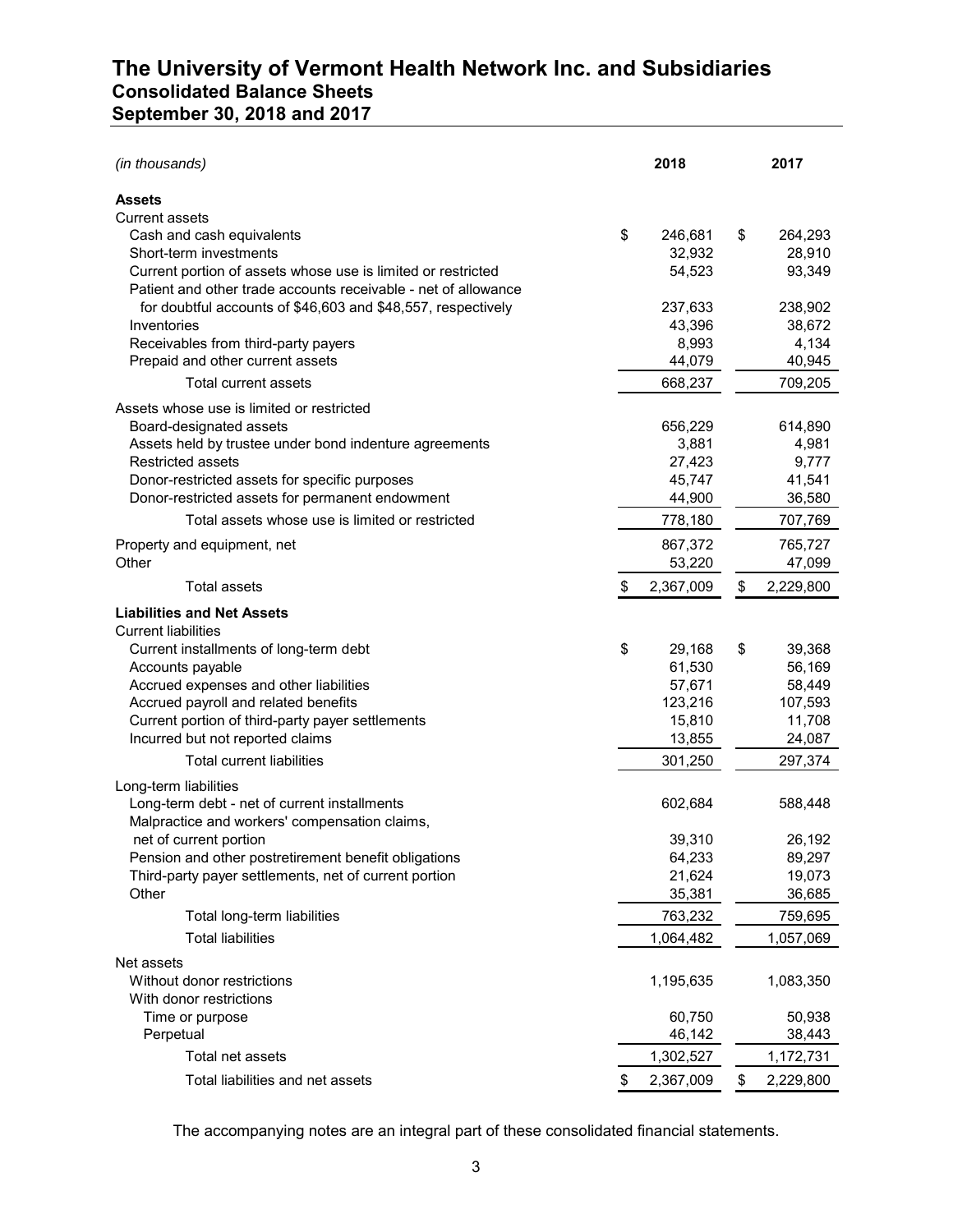# **The University of Vermont Health Network Inc. and Subsidiaries Consolidated Statements of Operations Years Ended September 30, 2018 and 2017**

| (in thousands)                                                                                                                                                                                                            | 2018                                                        | 2017                                                      |
|---------------------------------------------------------------------------------------------------------------------------------------------------------------------------------------------------------------------------|-------------------------------------------------------------|-----------------------------------------------------------|
| Revenue and other support without donor restrictions<br>Net patient service revenue<br>Less: Provision for bad debts                                                                                                      | \$<br>1,861,197<br>(50, 293)                                | \$<br>1,858,288<br>(45, 277)                              |
| Net patient service revenue after provision for bad debts                                                                                                                                                                 | 1,810,904                                                   | 1,813,011                                                 |
| <b>Enhanced Medicaid Graduate Medical Education revenues-Hospital</b><br>Enhanced Medicaid Graduate Medical Education revenues-Professional                                                                               | 10,389<br>19,611                                            | 10,312<br>19,133                                          |
| Net patient service revenue after provision for bad debts<br>and Enhanced Medicaid Graduate Medical Education revenues                                                                                                    | 1,840,904                                                   | 1,842,456                                                 |
| Fixed prospective payment revenue<br>Premium revenue<br>Outpatient and specialty pharmacy revenue<br>Net assets released from restrictions<br>Other revenue<br>Total revenue and other support without donor restrictions | 159,172<br>6,487<br>103,849<br>3,342<br>56,149<br>2,169,903 | 28,340<br>9,040<br>84,532<br>2,773<br>46,844<br>2,013,985 |
| <b>Expenses</b>                                                                                                                                                                                                           |                                                             |                                                           |
| Salaries, payroll taxes and fringe benefits<br>Supplies and other<br><b>Purchased services</b>                                                                                                                            | 1,305,410<br>522,953<br>116,368                             | 1,197,511<br>469,841<br>93,995                            |
| Provider taxes<br>Depreciation and amortization<br>Interest expense                                                                                                                                                       | 88,944<br>85,531<br>18,490                                  | 82,939<br>82,786<br>18,968                                |
| Total expenses                                                                                                                                                                                                            | 2,137,696                                                   | 1,946,040                                                 |
| Income from operations                                                                                                                                                                                                    | 32,207                                                      | 67,945                                                    |
| <b>Nonoperating gains (losses)</b><br>Investment income<br>Change in fair value of interest rate swap agreements<br>Contribution revenue from acquisitions<br>Other                                                       | 26,435<br>6,562<br>20,268<br>(343)                          | 58,244<br>9,443<br>26,935<br>(1,041)                      |
| Total nonoperating gains, net                                                                                                                                                                                             | 52,922                                                      | 93,581                                                    |
| Excess of revenue over expenses                                                                                                                                                                                           | 85,129                                                      | 161,526                                                   |
| Net change in unrealized gains (losses) on investments<br>Net assets released from restrictions for capital purchases<br>Pension related adjustments<br>Transfers and other adjustments                                   | 2,898<br>4,607<br>19,542<br>109                             | (10, 332)<br>1,118<br>52,816                              |
| Increase in net assets without donor restictions                                                                                                                                                                          | \$<br>112,285                                               | \$<br>205,128                                             |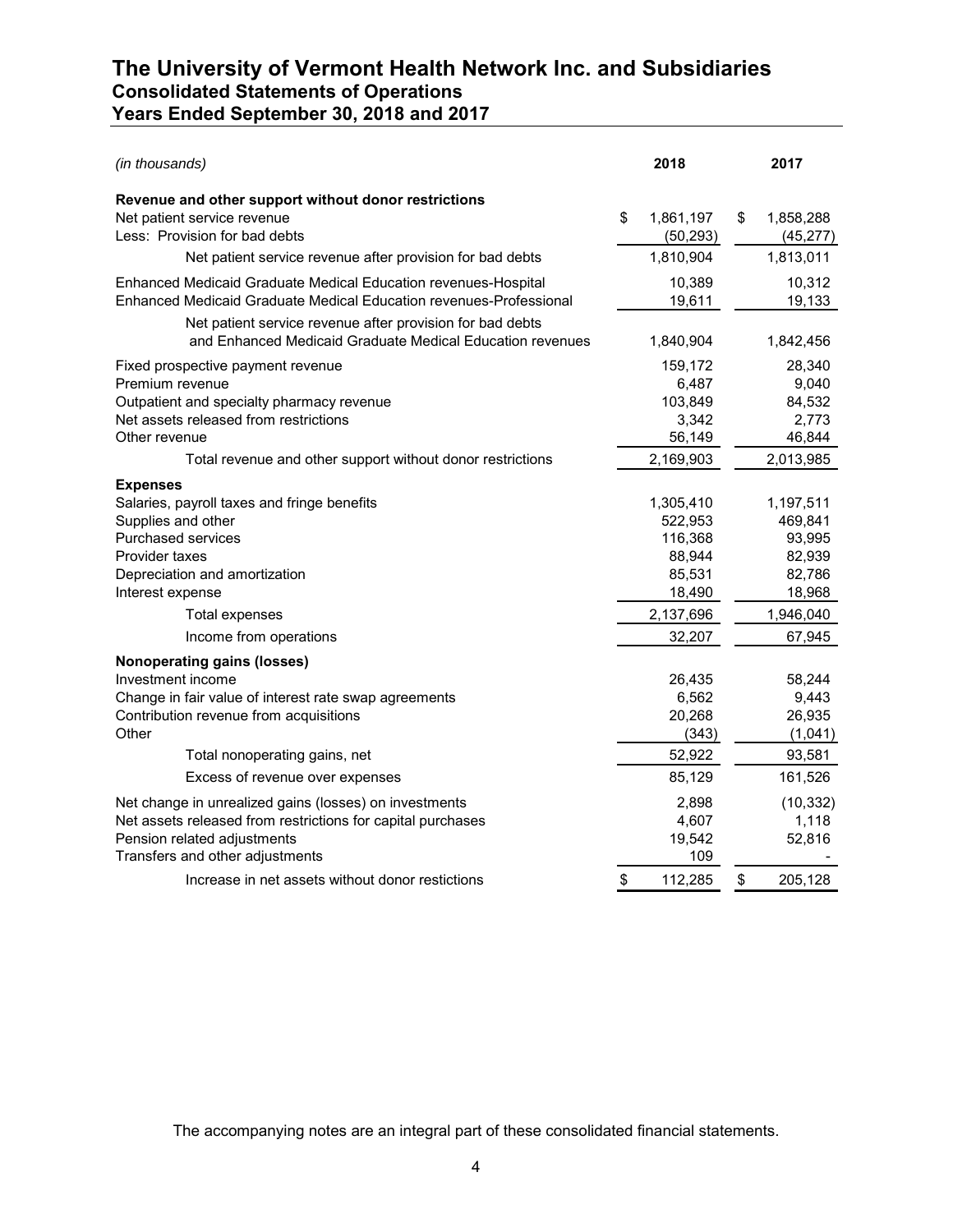# **The University of Vermont Health Network Inc. and Subsidiaries Consolidated Statements of Changes in Net Assets Years Ended September 30, 2018 and 2017**

| (in thousands)                                                       | 2018            | 2017            |
|----------------------------------------------------------------------|-----------------|-----------------|
| Changes in net assets without donor restrictions:                    |                 |                 |
| Excess of revenue over expenses                                      | \$<br>85,129    | \$<br>161,526   |
| Net change in unrealized gains (losses) on investments               | 2,898           | (10, 332)       |
| Net assets released from restrictions for capital purchases          | 4,607           | 1,118           |
| Pension related adjustments                                          | 19,542          | 52,816          |
| Transfers and other adjustments                                      | 109             |                 |
| Increase in net assets without donor restrictions                    | 112,285         | 205,128         |
| Changes in net assets with donor restrictions:                       |                 |                 |
| Gifts, grants and bequests                                           | 10.750          | 6,253           |
| Investment income                                                    | 1,028           | 602             |
| Net change in unrealized (losses) gains on investments               | (408)           | 792             |
| Net realized gains on investments                                    | 2,453           | 3,342           |
| Net assets released from restrictions used in operations             | (3, 567)        | (2,773)         |
| Net assets released from restrictions used for nonoperating purposes | (493)           | (229)           |
| Net assets released from restrictions used for capital purchases     | (4,607)         | (1, 118)        |
| Change in beneficial interest in perpetual trusts                    | 546             | 594             |
| Acquisition of net assets with donor restrictions                    | 11,198          | 3,963           |
| Transfer of net assets                                               | 611             |                 |
| Increase in net assets with donor restrictions                       | 17,511          | 11,426          |
| Increase in net assets                                               | 129,796         | 216,554         |
| <b>Net assets</b>                                                    |                 |                 |
| Beginning of year                                                    | 1,172,731       | 956,177         |
| End of year                                                          | \$<br>1,302,527 | \$<br>1,172,731 |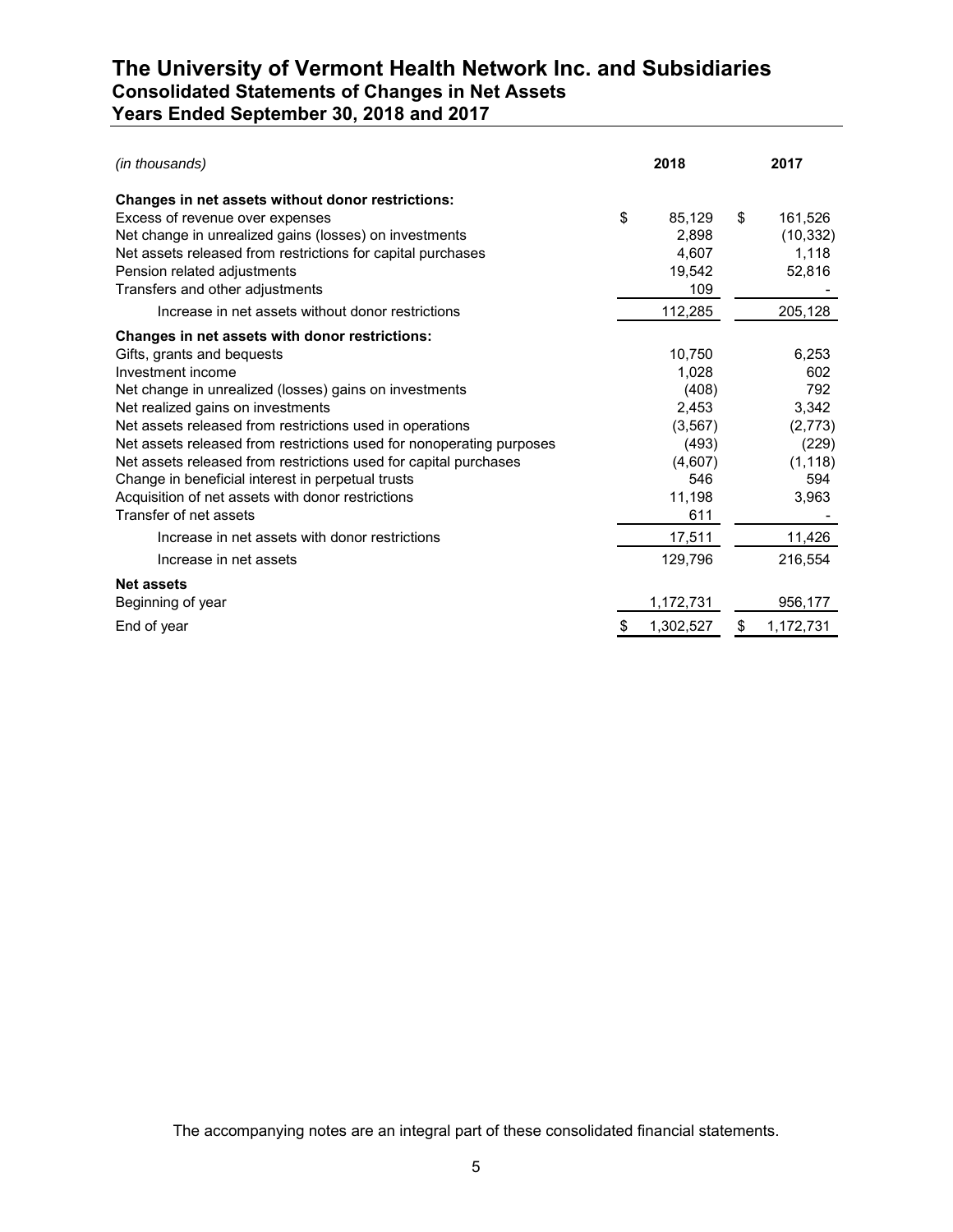# **The University of Vermont Health Network Inc. and Subsidiaries Consolidated Statements of Cash Flows Years Ended September 30, 2018 and 2017**

| (in thousands)                                                        | 2018          | 2017          |
|-----------------------------------------------------------------------|---------------|---------------|
| Cash flows from operating activities                                  |               |               |
| Increase in net assets                                                | \$<br>129,796 | \$<br>216,554 |
| Adjustments to reconcile change in net assets to net cash             |               |               |
| provided by operating activities                                      |               |               |
| Depreciation and amortization                                         | 85,531        | 82,786        |
| Provision for bad debts                                               | 50,293        | 45,277        |
| Contribution revenue from acquisition                                 | (31, 466)     | (30, 898)     |
| Pension related adjustments                                           | (19, 542)     | (52, 816)     |
| Contributions restricted for long-term use                            | (2, 333)      | (904)         |
| Loss (gain) on disposal of property and equipment                     | (273)         | 288           |
| Loss on interest rate swap agreements                                 | (6, 562)      | (9, 443)      |
| Realized and changes in unrealized gains on investments               | (27, 439)     | (42, 261)     |
| Undistributed gains of affiliated companies                           | (3,369)       | (68)          |
| Change in beneficial interest in perpetual trusts                     | (546)         | (594)         |
| Increase (decrease) in cash resulting from a change in                |               |               |
| Patient and other accounts receivable                                 | (45, 317)     | (51, 771)     |
| Other current and noncurrent assets                                   | (14, 576)     | (9,984)       |
| Accounts payable and accrued expenses                                 | (2,571)       | (11, 512)     |
| Accrued payroll and related expenses                                  | 12,897        | (2,348)       |
| Other current and noncurrent liabilities                              | 7,547         | (3, 505)      |
| Estimated settlements with third-party payer settlements              | (156)         | 9,447         |
| Pension and other postretirement benefit obligations                  | (4, 146)      | 13,378        |
| Net cash provided by operating activities                             | 127,768       | 151,626       |
| Cash flows from investing activities                                  |               |               |
| Purchases of property and equipment                                   | (166, 379)    | (107, 567)    |
| Proceeds from sale of property and equipment                          | 302           | 140           |
| Purchase of investments                                               | (119,093)     | (911, 360)    |
| Proceeds from sale of investments                                     | 137,318       | 838,477       |
| Use of bond proceeds deposited with trustees                          |               | 2,424         |
| Payments for acquisition, net of cash acquired                        | (4, 927)      | 18,714        |
| Net cash used in investing activities                                 | (152, 779)    | (159,172)     |
| Cash flows from financing activities                                  |               |               |
| Proceeds from restricted contributions & restricted investment income | 2,333         | 904           |
| Payments on long-term debt                                            | (28, 813)     | (74, 502)     |
| Proceeds from debt issuance                                           | 40,313        | 101,544       |
| Payment of debt issuance costs                                        | (18)          | (626)         |
| Borrowings on line of credit                                          | 11,033        | 15,471        |
| Repayments on line of credit                                          | (17, 449)     | (13,966)      |
| Net cash provided by financing activities                             | 7,399         | 28,825        |
| Net (decrease) increase in cash and cash equivalents                  | (17, 612)     | 21,279        |
| Cash and cash equivalents                                             |               |               |
| Beginning of year                                                     | 264,293       | 243,014       |
| End of year                                                           | \$<br>246,681 | \$<br>264,293 |
| Supplemental cash flow information                                    |               |               |
| Contribution from acquisitions, net of cash paid/acquired             | \$<br>29,086  | \$<br>12,184  |
| Cash paid during the year for interest                                | 18,401        | 18,631        |
| Capital expenditures included in accounts payable                     | 18,969        | 16,176        |
| Assets acquired under capital lease                                   | 236           | 3,606         |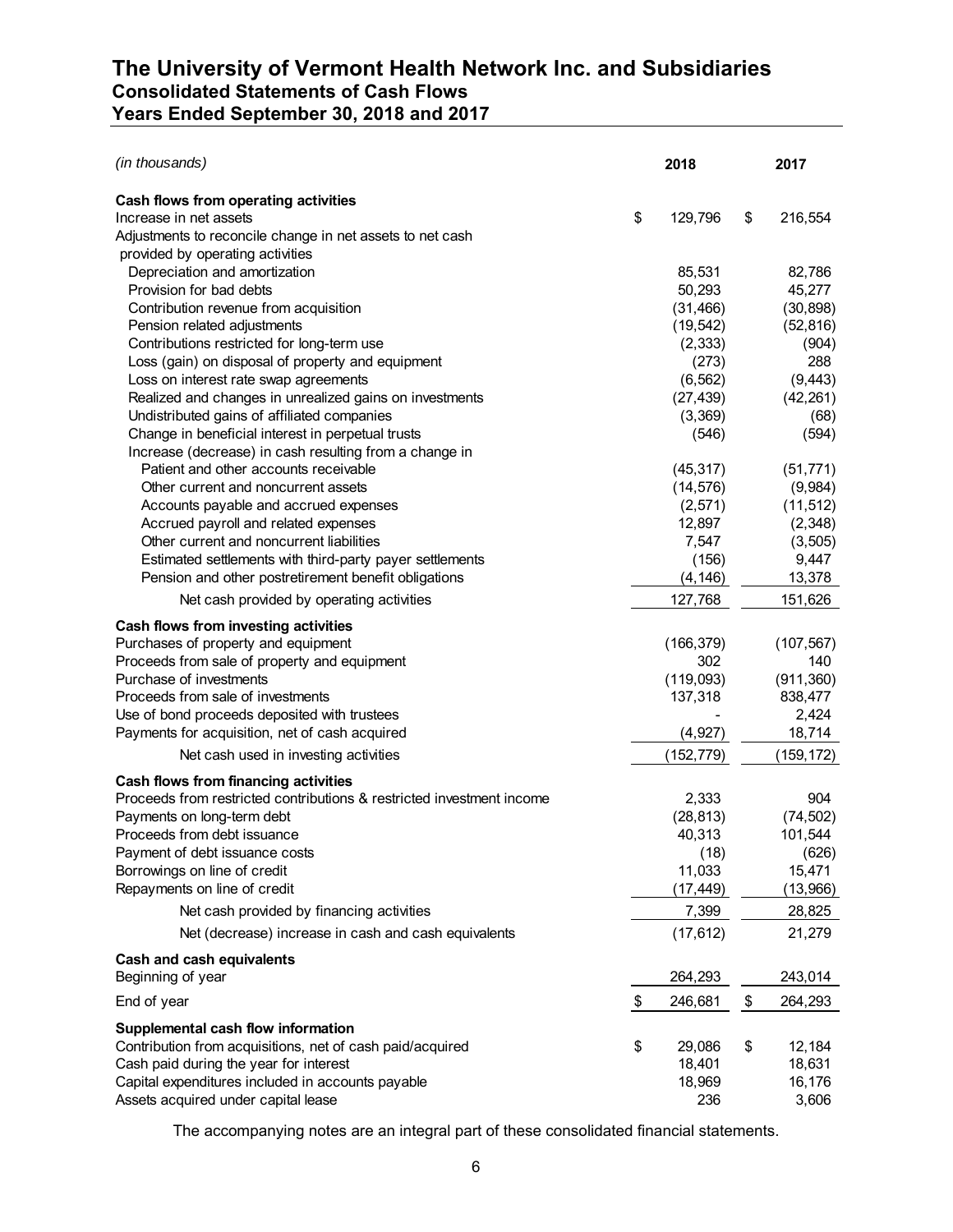### **1. Organization**

The University of Vermont Health Network Inc. ("UVM Health Network"), is a non-profit, tax-exempt Vermont corporation and the sole corporate member of University of Vermont Medical Center, Inc., University of Vermont Health Network Medical Group, Inc., University of Vermont Health Network - Central Vermont Medical Center, Inc., University of Vermont Health Network - Porter Medical Center, Inc., University of Vermont Health Network – Champlain Valley Physicians Hospital Medical Center, University of Vermont Health Network – Elizabethtown Community Hospital, University of Vermont Health Network – Alice Hyde Medical Center, Community Providers, Inc., UVM Health Network Health Ventures, Inc., and University of Vermont Health Network – Home Health & Hospice. UVM Health Network's purpose is to establish an integrated regional health care system for the development of a highly coordinated health care network to improve the quality, increase the efficiencies, and lower the costs of health care delivery in the regions it serves.

The University of Vermont Medical Center, Inc. ("UVM Medical Center") is a tertiary care teaching hospital that, in affiliation with The University of Vermont ("UVM"), serves as Vermont's academic medical center. As a regional referral center, UVM Medical Center provides advanced level care throughout Vermont and Northern New York, with a full time emergency department which is also certified as a Level 1 Trauma Center. It is UVM Medical Center's mission to improve the health of the people in the communities that it serves by integrating patient care, education, and research in a caring environment. As a charitable organization, UVM Medical Center lives its mission through a number of community benefit programs, many done in collaborative partnership with other community based organizations. These include, but are not limited to, community wellness programs, education, direct grants, free access to a community health resource center, direct financial assistance to patients, and other subsidized programs.

UVM Medical Center is the sole member of the following subsidiaries: University of Vermont Health Network Specialty Care Transport, LLC; University of Vermont Medical Center Skilled Nursing, LLC; University of Vermont Medical Center Foundation, Inc.; University of Vermont Medical Center Executive Services, LLC; and VMC Indemnity Company Ltd. ("VMCIC"). The following entities are partly owned or controlled by UVM Medical Center: Medical Education Center Condominium Association, Inc.; Copley Woodlands, Inc.; University of Vermont Health Network Medical Group – New York, PLLC; and OneCare Vermont Accountable Care Organization, LLC ("OCV").

OCV is a 50/50 joint venture between UVM Medical Center and Dartmouth Hitchcock Health and a statewide accountable care organization that comprises an extensive network of providers across the full continuum of care, including hospitals in Vermont and New Hampshire, hundreds of primary and specialty care physicians, federally qualified health centers, designated agencies for mental health and substance use, skilled nursing facilities, home health agencies, and area agencies on aging.

The University of Vermont Health Network Medical Group, Inc., ("UVMHN Medical Group") is organized to serve as the governing organization for physicians who are employed to provide clinical services to affiliated, member hospitals of the UVM Health Network. The purpose of the UVMHN Medical Group is to advance the clinical care, education, and training missions of UVM Health Network and its affiliated member hospitals and the education, training, and research missions of the University of Vermont College of Medicine.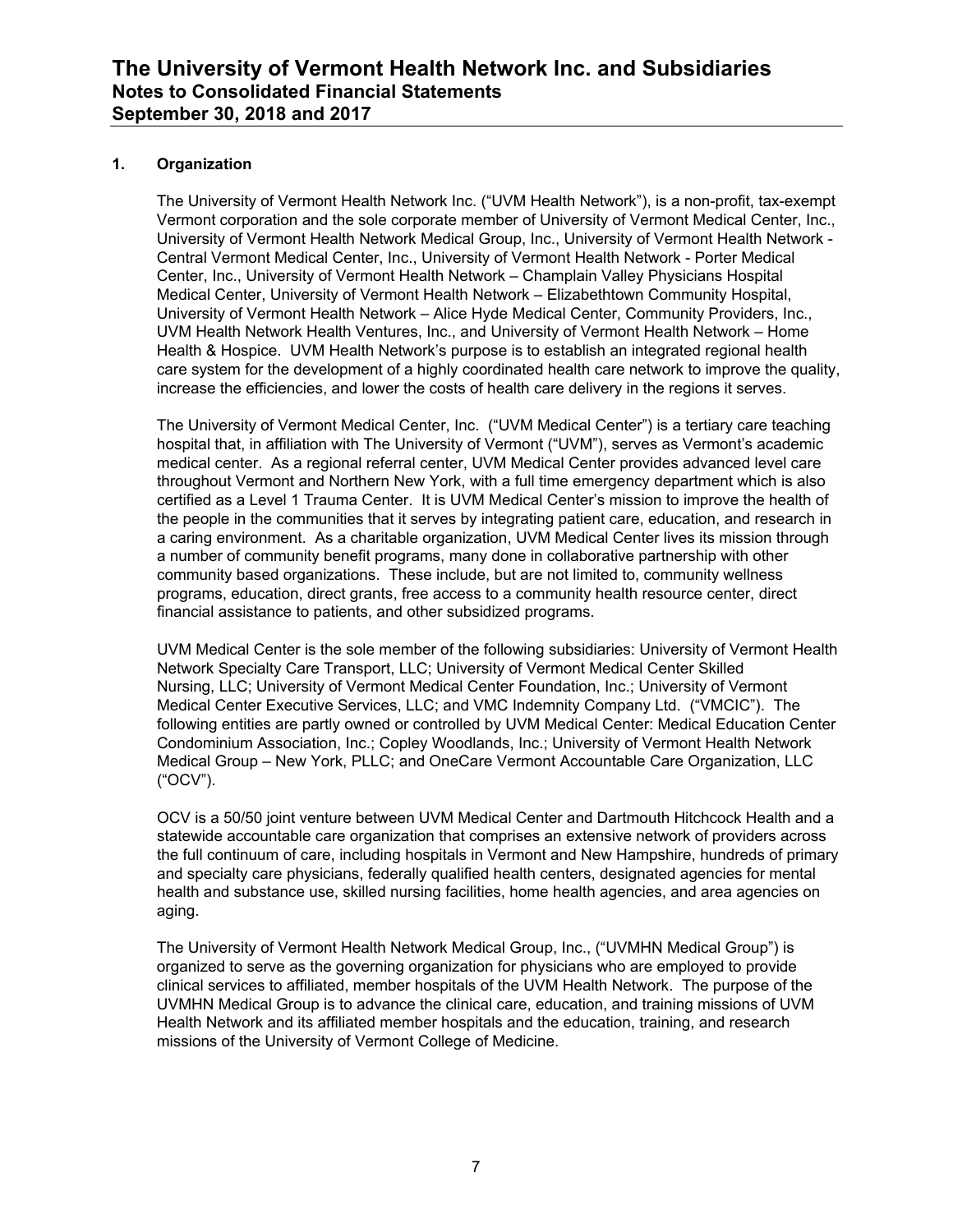The University of Vermont Health Network - Central Vermont Medical Center, Inc. ("CVMC") provides health care services under three distinct business units: Central Vermont Hospital, Woodridge Rehabilitation and Nursing ("Woodridge"), and Central Vermont Medical Group Practice. CVMC works collaboratively to meet the needs and improve the health of the residents of central Vermont. CVMC's hospital provides 24-hour emergency care and has a full spectrum of inpatient and outpatient services.

The University of Vermont Health Network – Porter Medical Center, Inc. ("PMC") was organized in 1986 to serve as a parent holding company for three subsidiaries: Porter Hospital, Inc. ("Porter Hospital"), Helen Porter Nursing Home, Inc. ("HPNH") and Porter Real Estate Holdings, LLC ("PREH"). Porter Hospital operates a 25-bed not-for-profit critical access hospital. HPNH operates a 105-bed not-for-profit long-term community oriented skilled healthcare and rehabilitation center. PREH is a single-member LLC real estate holding company that is owned 100% by PMC. All of these companies are Vermont corporations and operate out of facilities in Middlebury, Vermont.

The University of Vermont Health Network – Community Providers, Inc. ("CPI"), includes Mediquest Corp., Emergency Medical Transport of CVPH, Inc., Lake Champlain Physician Services, P.C. ("LCPS"), and Champlain Valley Health Network, Inc. ("CVHN").

The University of Vermont Health Network – Champlain Valley Physicians Hospital Medical Center ("CVPH") is the sole member of CVPH Foundation, Inc. ("Foundation"), Champlain Valley Open MRI, LLC, and Valcour Imaging, Inc., and is a member in Adirondack Accountable Care Organization, LLC ("ADK ACO"). CVPH is part of a six-hospital network serving patients and their families in northern New York and Vermont.

The University of Vermont Health Network – Alice Hyde Medical Center ("AHMC") is a not-for-profit corporation, incorporated in the State of New York, located in Malone, New York. The Medical Center operates 76 acute care beds, 135 nursing facility beds and 30 resident assisted living program in addition to providing emergency and outpatient services.

The University of Vermont Health Network – Elizabethtown Community Hospital ("ECH"), located in Elizabethtown, Essex County, New York, is a 25-bed hospital designated by Medicare and Medicaid as a Critical Access Hospital. The Hospital provides inpatient, outpatient, and emergency care services for residents in Essex County and admitting physicians are primarily practioners in the local area. Effective April 10, 2018, certain assets and liabilities of Moses - Ludington Hospital, a 15 – bed critical access hospital and real property of Moses – Ludington Nursing Home Company, Inc. both located in Ticonderoga, New York were acquired by ECH. In connection with this transaction, ECH acquired net assets of \$8,900,000 in exchange for \$7,300,000 of cash, resulting in an inherent contribution of \$1,600,000, including \$336,000 of net assets with donor restrictions.

The University of Vermont Health Network – Home Health & Hospice, Inc., ("HH&H"), is a nonprofit corporation organized in Vermont. The primary purpose is to provide home care services to residents of Chittenden and Grand Isle Counties.

The UVM Health Network Ventures is a for profit holdings company that holds the various, for profit investment activities of the UVM Health Network.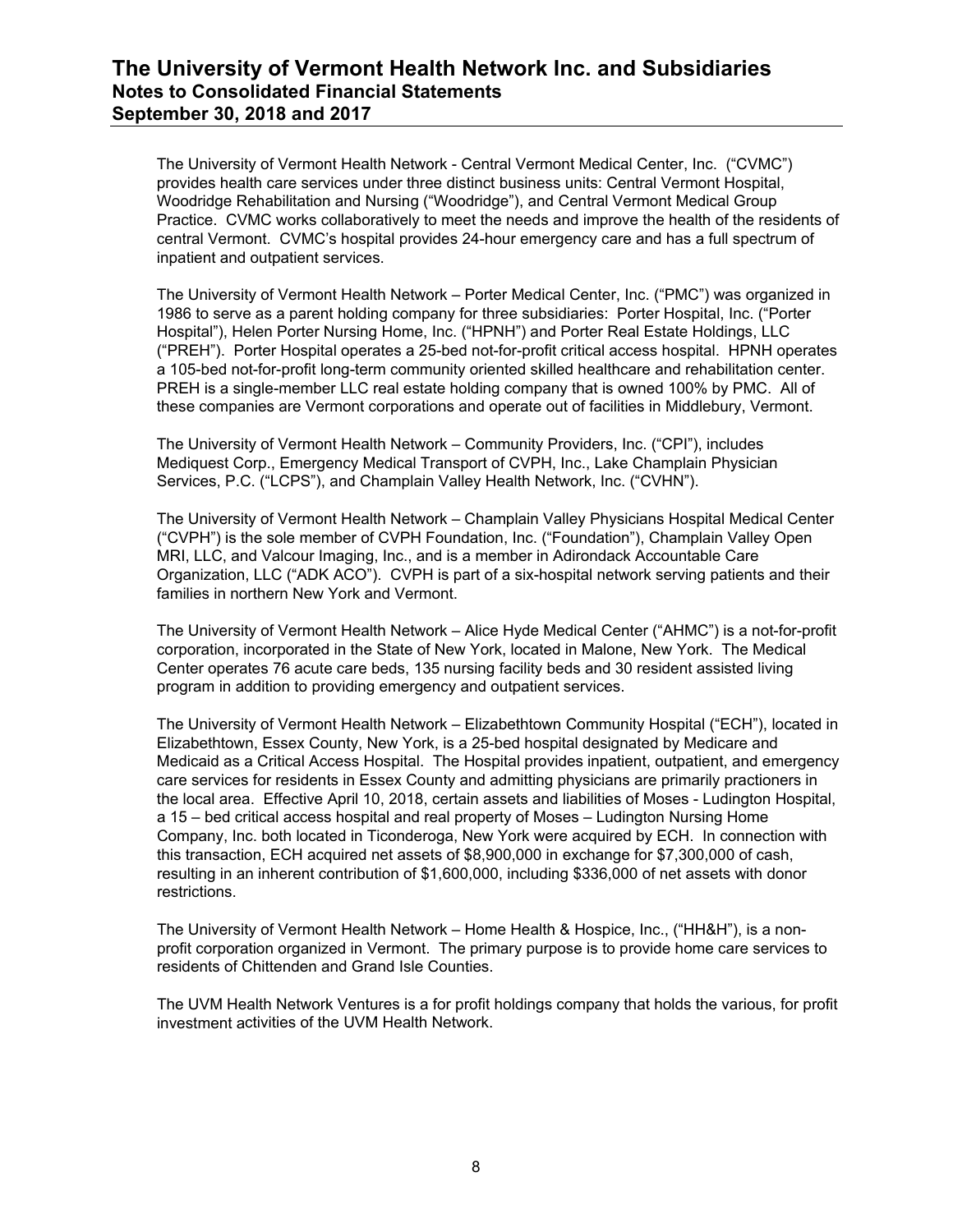### **2. Summary of Significant Accounting Policies**

#### **Principles of Consolidation**

The consolidated financial statements have been prepared on the accrual basis of accounting and include the accounts of UVM Health Network and its subsidiaries for which it controls or serves as the sole corporate member. Intercompany balances and transactions have been eliminated in consolidation.

### **Use of Estimates**

The preparation of financial statements in conformity with accounting principles generally accepted in the United States of America requires management to make estimates and assumptions that affect the reported amounts of assets and liabilities and disclosure of contingent assets and liabilities at the date of the financial statements. Estimates also affect the reported amounts of revenues and expenses during the reporting period. Significant estimates include the allowances for doubtful accounts and contractual allowances, receivables and accruals for estimated settlements with third-party payers, contingencies, self-insurance program liabilities, accrued medical claims, pension and postretirement costs, and the valuation of investments and interest rate swaps. Actual results could differ from those estimates.

### **Cash and Cash Equivalents**

Cash and cash equivalents include all highly liquid investments with original maturities of three months or less when purchased, excluding amounts classified as assets whose use is limited or restricted.

Most of UVM Health Network's banking activity, including cash and cash equivalents, is maintained with multiple regional banks and cash deposits exceed federal insurance limits. It is UVM Health Network's policy to monitor these banks' financial strength on an ongoing basis.

#### **Inventories**

Inventories are stated using the lesser of average cost or fair value.

### **Prepaid and Other Current Assets**

Prepaid and other current assets include miscellaneous nontrade receivables and prepaid expenses primarily related to software maintenance and other contracts.

#### **Assets Whose Use is Limited or Restricted**

Assets whose use is limited or restricted primarily include board-designated assets, assets held by trustees under indenture agreements, donor-restricted assets, and restricted assets which are held for insurance-related liabilities. Board-designated assets may be used at the Board's discretion. A significant portion of the assets are made up of investments.

#### **Investments and Investment Income**

During fiscal 2018, the UVM Health Network, excluding HH&H and PMC, consolidated all nonpension investment assets into a pooled/unitized structure to gain efficiencies in managing the various investment portfolios, simplify the trading process, and reduce trading and investment manager fees. Assets were separated into five asset class pools: cash, domestic equity, international equity, fixed income and liquid alternative investments. Each participating entity owns a percentage share of each asset class pool depending on its unique asset allocation. Trading is executed at the asset class pool level and allocated down to each investment portfolio based on their pro-rata ownership of each pool. Fair value of the asset class pools is determined by aggregating the fair value of the underlying investments within each pool.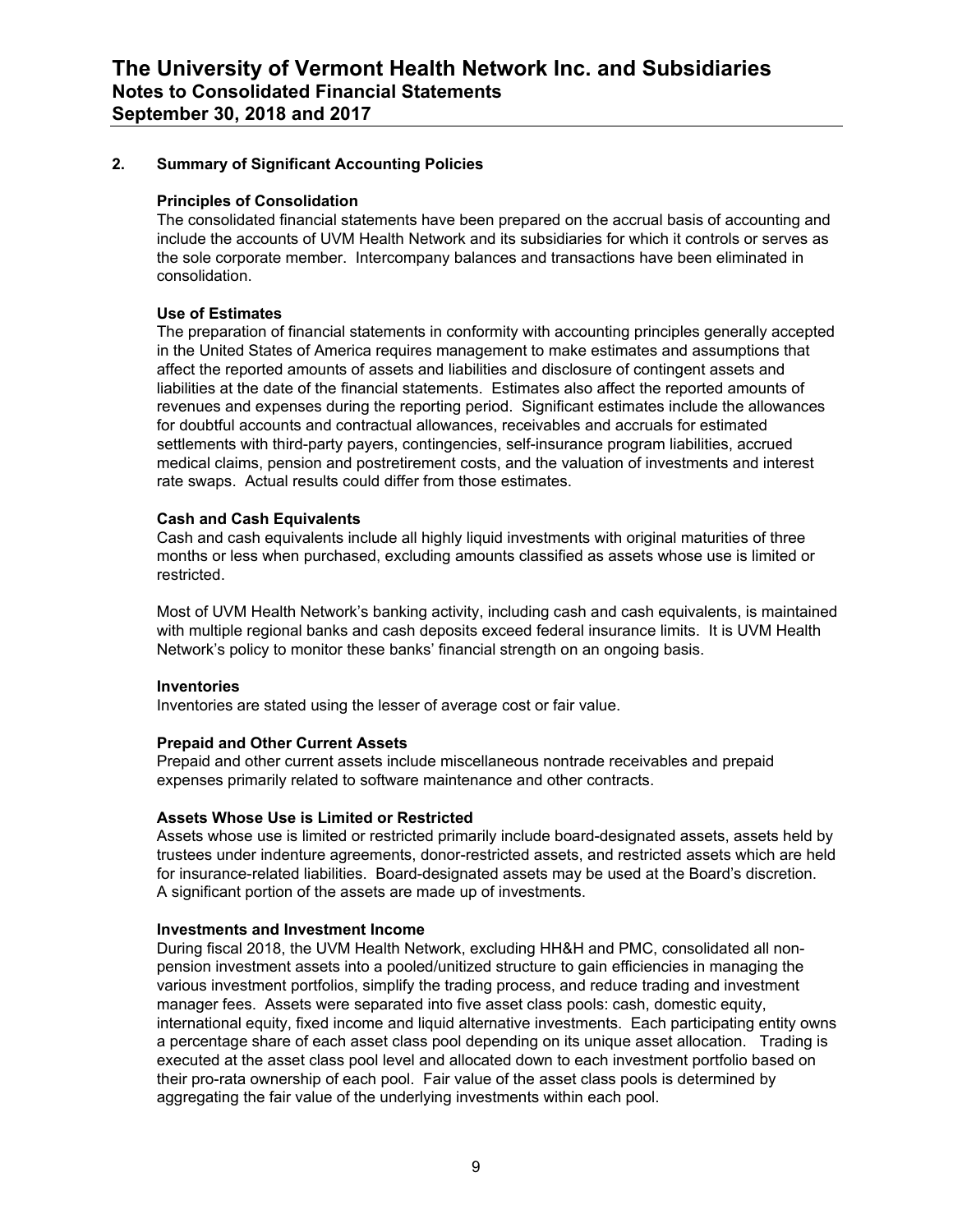Investments in equity securities and mutual funds with readily determinable fair values and all investments in debt securities are recorded at fair value. Investments for which a fair value is not readily determinable, including investments in hedge funds, are either recorded at cost or at their reported fair value based on information provided by the fund manager, and are reviewed for reasonableness by management. Investment income or loss (including realized gains and losses on investments, interest, and dividends), to the extent not capitalized, is included in nonoperating gains (losses), unless the income or gain (loss) is restricted by donor or law. Realized gains or losses on the sale of investments are determined by use of average costs. Unrealized gains and losses on investments carried at fair value are excluded from the excess of revenue over expenses and reported as an increase or decrease in net assets. Declines in fair value that are judged to be other-than-temporary are reported as realized losses.

Investments, in general, are exposed to various risks, such as interest rate, credit, and overall market volatility. As such, it is reasonably possible that changes in the values of investments will occur in the near term and that such changes could materially affect the amounts reported in the consolidated financial statements.

UVM Health Network reviews its investments to identify those for which fair value is below cost. UVM Health Network then makes a determination as to whether the investment should be considered other-than-temporarily impaired. UVM Health Network recognized \$8,849,000 and \$0 in losses related to declines in value that were other-than-temporary in nature for the years ended September 30, 2018 and 2017, respectively, which is included as an offset to investment income in the statement of operations.

### **Property and Equipment**

Property and equipment acquisitions are recorded at cost or, in the case of gifts, at fair market value at the date of the gift. Depreciation is provided over the estimated useful life of each class of depreciable assets and is computed using the straight-line method. Equipment under capital lease obligations is amortized using the straight-line method over the shorter period of the lease term or the estimated useful life of the equipment. Such amortization is included in depreciation and amortization in the consolidated financial statements.

Depreciation is calculated using the following estimated useful lives:

| Land improvements                  | $2 - 25$ years |
|------------------------------------|----------------|
| Leasehold improvements             | $2 - 30$ years |
| Building and improvements          | $5 - 40$ years |
| Equipment, furniture, and fixtures | $3 - 30$ years |

Gifts of long-lived assets, such as land, buildings, or equipment, are reported as support without donor restrictions and are excluded from the excess of revenue over expenses, unless explicit donor stipulations specify how the donated assets must be used. Gifts of long-lived assets with explicit restrictions that specify how the assets are to be used and gifts of cash or other assets that must be used to acquire long-lived assets are reported as restricted support. Absent explicit donor stipulations about how long these long-lived assets must be maintained, expiration of donor restrictions is reported when the donated or acquired long-lived assets are placed in service.

#### **Impairment of Long-Lived Assets**

Long-lived assets to be held and used are reviewed for impairment whenever circumstances indicate that the carrying amount of an asset may not be recoverable. Long-lived assets to be disposed of are reported at the lower of carrying amount or fair value, less costs to sell.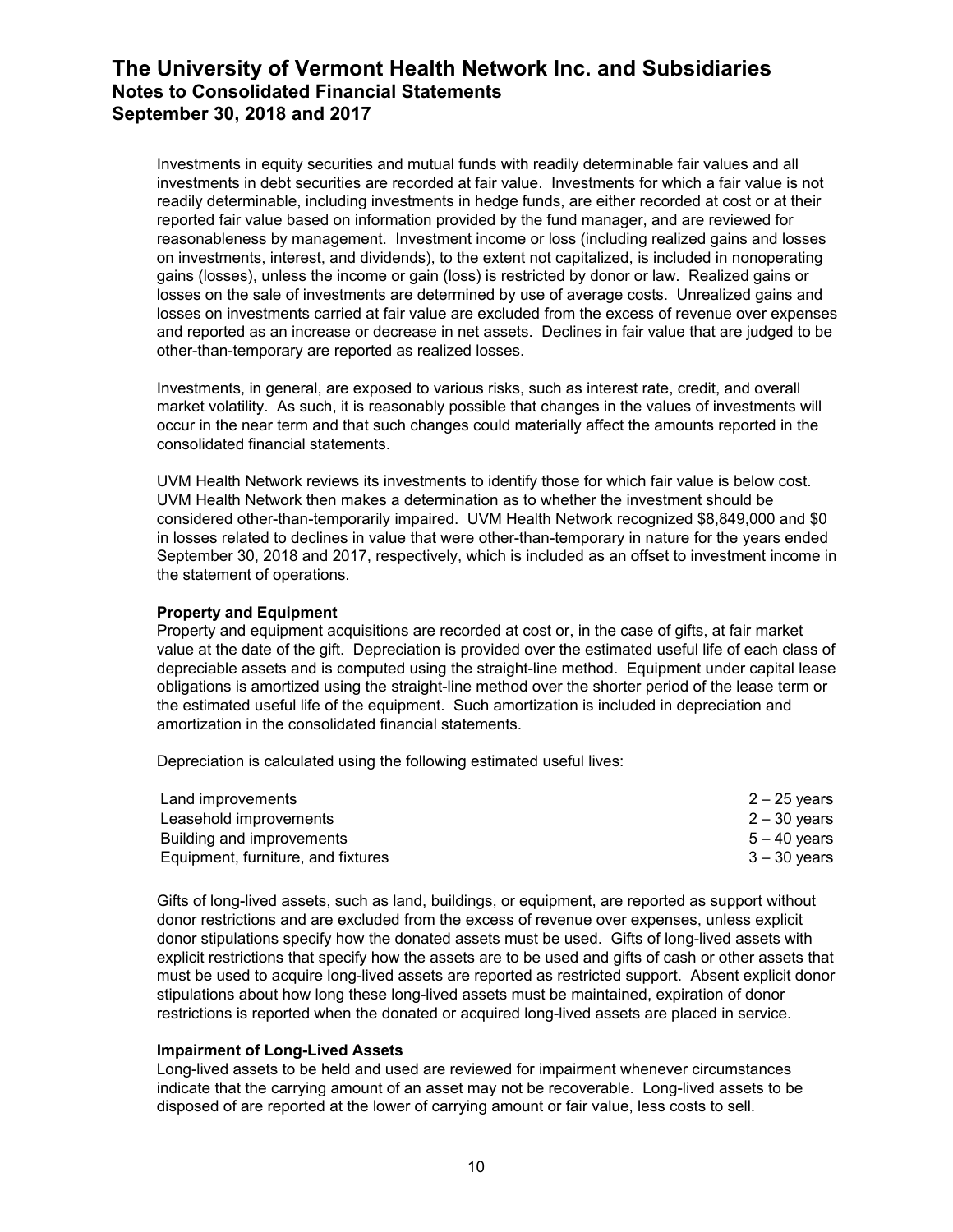### **Costs of Borrowing**

Interest cost incurred on borrowed funds during the period of construction of capital assets, net of investment income on borrowed assets held by trustees, is capitalized as a component of the cost of acquiring those assets. Approximately \$4,661,000 and \$4,297,000 of interest was capitalized during the years ended September 30, 2018 and 2017, respectively. Net deferred financing costs totaled \$2,720,000 and \$2,495,000 at September 30, 2018 and 2017, respectively. Such amounts are reported as an offset to long term debt and are amortized over the period the related obligations are outstanding using the effective interest method. Accumulated amortization of deferred financing costs totaled \$1,076,000 and \$851,000 at September 30, 2018 and 2017, respectively.

### **Net Assets with Donor Restriction**

Net assets with donor restrictions include those whose use by UVM Health Network has been restricted by donors or law for a specific purpose, time period or both, either temporarily or in perpetuity.

### **Consolidated Statement of Operations**

For purposes of display, transactions deemed by management to be ongoing, major, or central to the provision of health care services are reported as revenue and other support and expenses without donor restrictions. Peripheral or incidental transactions are reported as nonoperating gains (losses).

UVM Health Network's measure of operations as presented in the consolidated statements of operations includes revenue from health care services, pharmacy revenue, grants and contracts, the allocation of endowment spending for operations and other revenues. Operating expenses are reported on the consolidated statement of activities by natural classification.

### **Excess of Revenue over Expenses**

The consolidated statements of operations include the excess of revenue over expenses. Changes in net assets without donor restrictions which are excluded from the excess of revenue over expenses, consistent with industry practice, primarily include unrealized gains and losses on investments (other than those on which other-than-temporary losses are recognized), contributions of long-lived assets (including assets acquired using contributions restricted by donors for acquiring such assets) and pension related adjustments.

### **Net Patient Service Revenue and Fixed Prospective Payment Renenue**

Net patient service revenue is reported at the estimated net realizable amounts due from patients and third-party payers for services rendered, including estimated retroactive adjustments under reimbursement agreements with third-party payers. Under the terms of various agreements, regulations, and statutes, certain elements of third-party reimbursement are subject to negotiation, audit, and/or final determination by the third-party payers. In addition, laws and regulations governing Medicare and Medicaid programs are complex and subject to interpretation. As a result, there is at least a reasonable possibility that recorded estimates will change by a material amount in the near term. Differences between amounts previously estimated for retroactive adjustments and amounts subsequently determined to be recoverable or payable are included in net patient service revenue in the year that such amounts become known. Changes in prior-year estimates increased (decreased) net patient service revenue by approximately \$7,556,000 and (\$2,832,000) in the years ended September 30, 2018 and 2017, respectively.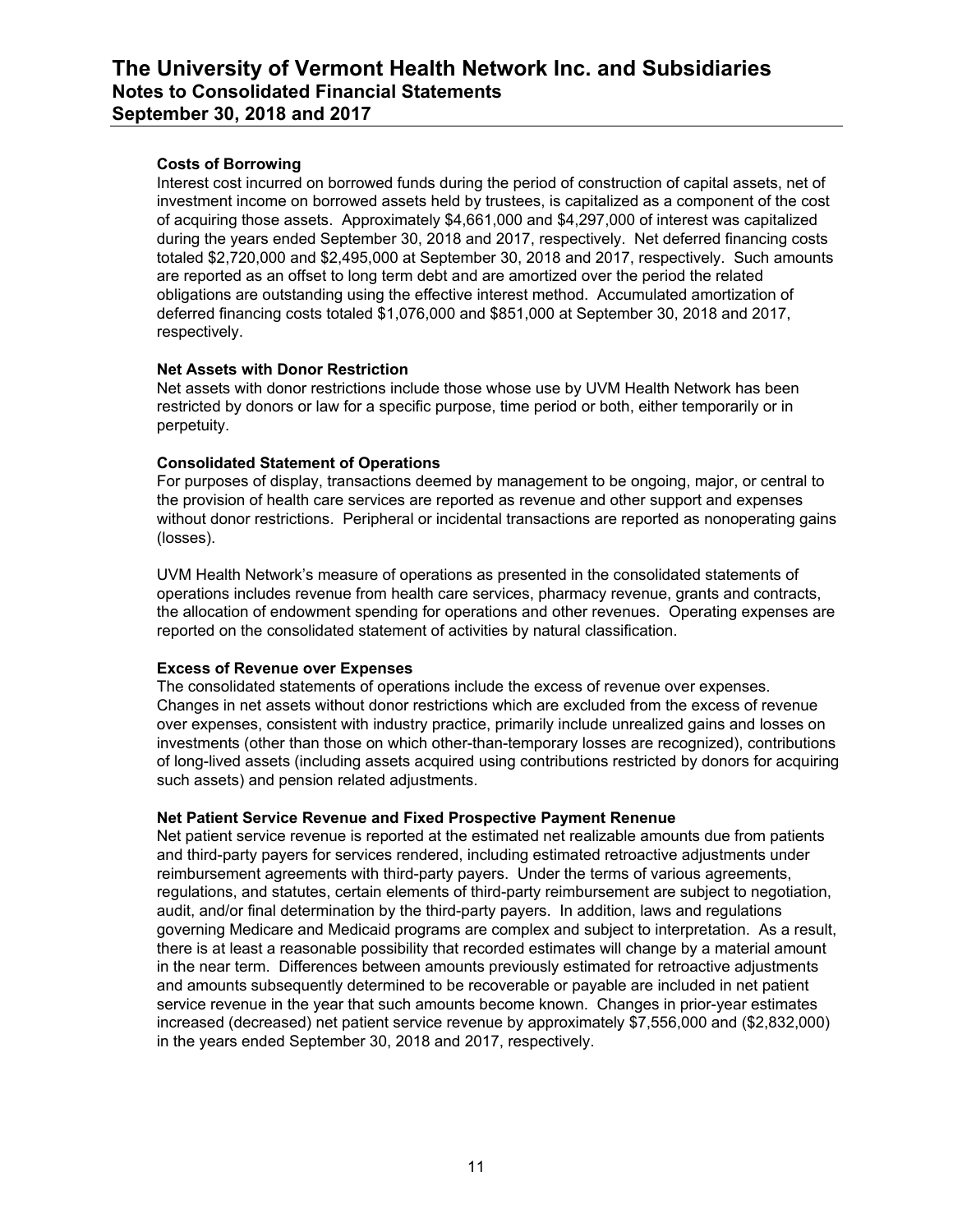Beginning January 1, 2017, UVM Medical Center, CVMC and PMC began to receive monthly fixed prospective payments for services provided by hospitals (and hospital-owned practices) participating in the Vermont Medicaid Next Generation Accountable Care Organization ("ACO") Pilot Program. As of January 1, 2018, the same entities entered into participation agreements with OCV for the Medicare Next Generation ACO, the Vermont Medicaid Next Generation ACO, and the Commercial Blue Cross Blue Shield of Vermont ("BCBS") ACO programs; all three programs encompass services provided by hospitals (and hospital-owned practices) participating in the ACO arrangement. The Medicare and Medicaid programs provide for a monthly, per member payment received in advance of the services being performed and recognized as revenue in the month to which it relates. The BCBS program pays fee for service and provides for a reconciliation process at the end of the fiscal year. The revenues for the Medicare and Medicaid programs are recorded on the fixed prospective payment line on the statement of operations. Fee-for-service payments continue for all other non-hospital providers in the ACO, for all providers who are not a part of the ACO, and for all services that are not included in the fixed prospective payment. The ACO is responsible for both the cost and quality of care for each attributed member. This is true whether that person uses little or no care or whether they require services consistently throughout the year. UVM Medical Center, CVMC and PMC recognize their share of annual contract settlements as an increase or decrease to fixed prospective revenue.

CVPH, through the Adirondack Regional Medical Home Pilot, which was established as a joint venture initiative of medical providers and public and private insurers to transform healthcare deliver in the rural, upstate New York region, receives monthly fixed prospective payments for the provision of care management services. This is a monthly, per member payment received in advance of the services being performed and recognized as revenue in the month to which it relates.

UVM Health Network has agreements with third-party payers that provide for payments to UVM Health Network at amounts different from its established rates. A summary of the payment arrangements with major third-party payers both Fee For Service ("FFS") and Fixed Prospective Payments ("FPP"), is as follows:

### *Medicare*

Inpatient acute-care services rendered to Medicare program beneficiaries are paid at prospectively determined rates per discharge. These rates vary according to a patient classification system that is based on clinical, diagnostic, and other factors. Inpatient rehabilitation services are paid based on a prospective per discharge methodology. These rates vary according to a patient classification system based upon services provided, the patient's level of functionality and other factors. Outpatient services are paid based upon a prospective standard rate for procedures performed or services rendered. UVM Health Network is reimbursed for cost-reimbursable items at tentative rates, with final settlement determined after submission of annual cost reports by UVM Health Network and audits thereof by the Medicare Audit Contractor ("MAC"). Medicare reimbursement for professional billings is determined by a standard fee schedule that is determined by the Centers for Medicare and Medicaid Services of the U.S. Department of Health and Human Services. The percentage of net patient service revenue and FPP revenue derived from the Medicare program was approximately 34% (28% FFS and 6% FPP) and 33% (33% FFS and 0% FPP) in the years ended September 30, 2018 and 2017, respectively.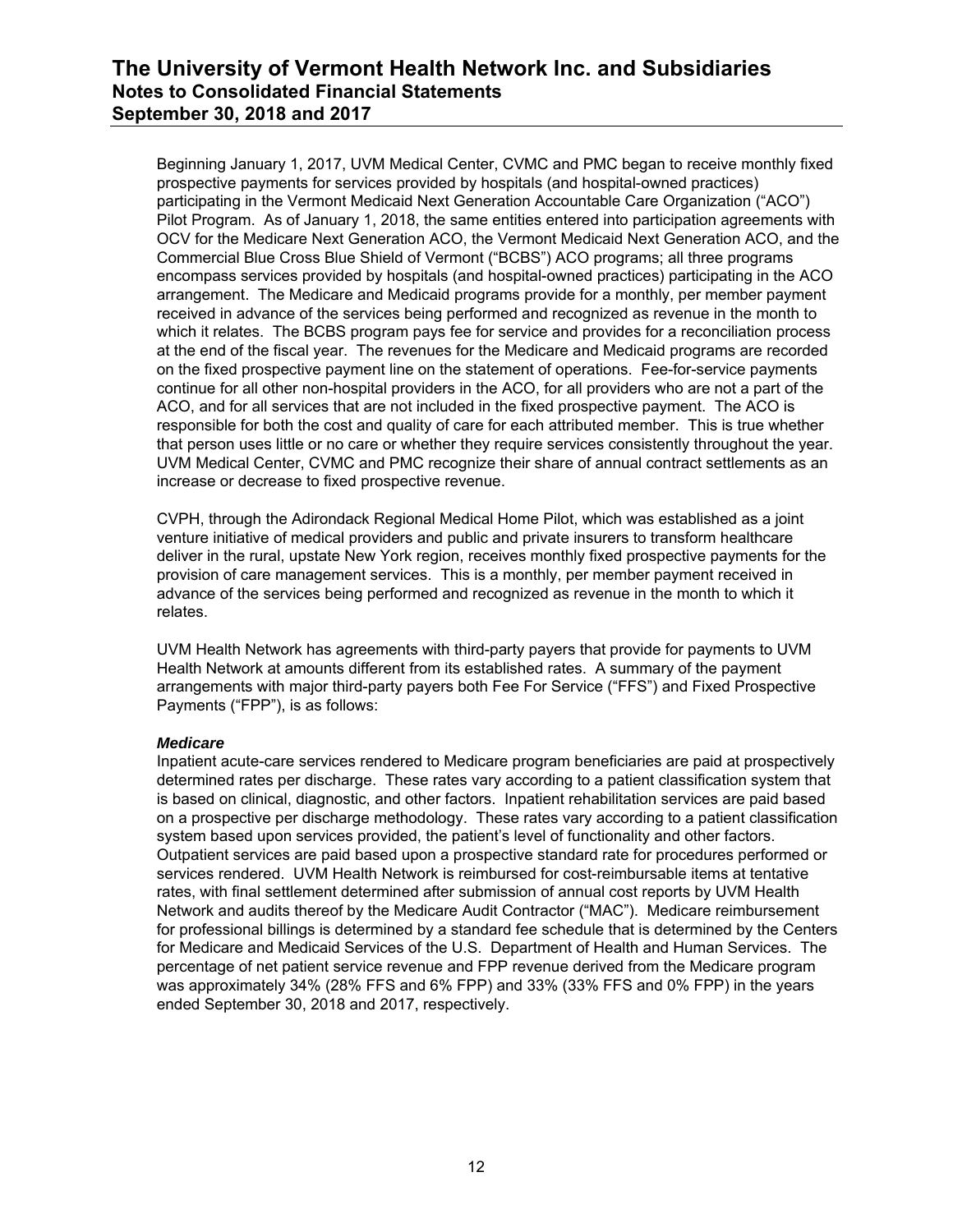### *Medicaid*

Inpatient services rendered to Vermont Medicaid program beneficiaries are paid at prospectively determined rates per discharge. As with Medicare, reimbursement is based on a diagnosis-related group ("DRG") system that is based on clinical, diagnostic, and other factors. In Vermont, additional reimbursement for inpatient rehabilitation and neonatal cases is paid through a per diem add-on. In Vermont, additional reimbursement for inpatient psychiatric cases is based on a per diem rate calculation, including adjustments for diagnostic factors and length of stay. Outpatient services rendered to Vermont Medicaid beneficiaries are paid based upon a prospective standard rate. Certain laboratory, mammography, therapy, and dialysis services are paid on a fee schedule. Outpatient services rendered to New York Medicaid beneficiaries are paid under an Ambulatory Patient Group ("APG"). Ancillaries (i.e. lab) ordered by an Article 28 provider get bundled into the clinic visit and are paid under an APG. Medicaid reimbursement for professional services is determined by a standard fee schedule. The Medicaid program accounts for approximately 12% (10% FFS and 2% FPP) and 9% (8% FFS and 1% FPP) of UVM Health Network's net patient service revenue and FPP revenue for the years ended September 30, 2018 and 2017, respectively.

### *Managed Care and Commercial Insurers*

Services rendered to patients with commercial insurance are generally reimbursed at standard charges, less a negotiated discount or according to DRG or negotiated fee schedules. Approximately 47% (47% FFS and 0% FPP) and 50% (49% FFS and 1% FPP) of UVM Health Network's net patient service and FPP revenue were derived from contracted insurers in the years ended September 30, 2018 and 2017. Approximately 8% of UVM Health Network's net patient service revenue and FPP revenue were derived from non-contracted insurers in the years ended September 30, 2018 and 2017, respectively.

### **Enhanced Medicaid Graduate Medical Education Revenues (Hospital and Professional)**

Under an Amendment to the Vermont State Medicaid Plan TN#11-019 (the "State Plan Amendment"), UVM Medical Center received increased Vermont Medicaid payments to support graduate medical education ("GME") beginning in fiscal year 2013. The State Plan Amendment provided for enhanced Medicaid payments of GME through two funding mechanisms: (1) payments to "qualified teaching hospitals" and (2) payments to "qualified teaching physicians." Under the definitions contained in the State Plan Amendment, UVM Medical Center is a qualified teaching hospital and physicians employed by UVM Medical Group are qualified teaching physicians.

The nonfederal source of these payments was provided by payments from UVM from its governmental appropriations from the State of Vermont ("the State"). UVM has entered into a contract with the State to provide annual amounts during the State's fiscal year as the nonfederal share of GME payments for that year. UVM Medical Center expects that UVM will enter into similar contracts for subsequent years, though there is no assurance of this. UVM Medical Center entered into a contract with the State, by which UVM Medical Center agrees to assess and monitor program benefits to Medicaid beneficiaries and to report to the State annually on its performance on certain quality measures and improvement focus areas for Medicaid beneficiaries pertaining to UVM Medical Center's GME programs, and the State agrees to provide GME payments to UVM Medical Center during the State fiscal year. UVM Medical Center expects to enter into similar contracts with the State for future years, but these are subject to continued funding by UVM of the nonfederal source. The State, UVM Medical Center and UVM have also entered into a Memorandum of Understanding ("MOU"), dated July 1, 2017 through June 31, 2021 that describes the State Plan Amendment and these funding arrangements.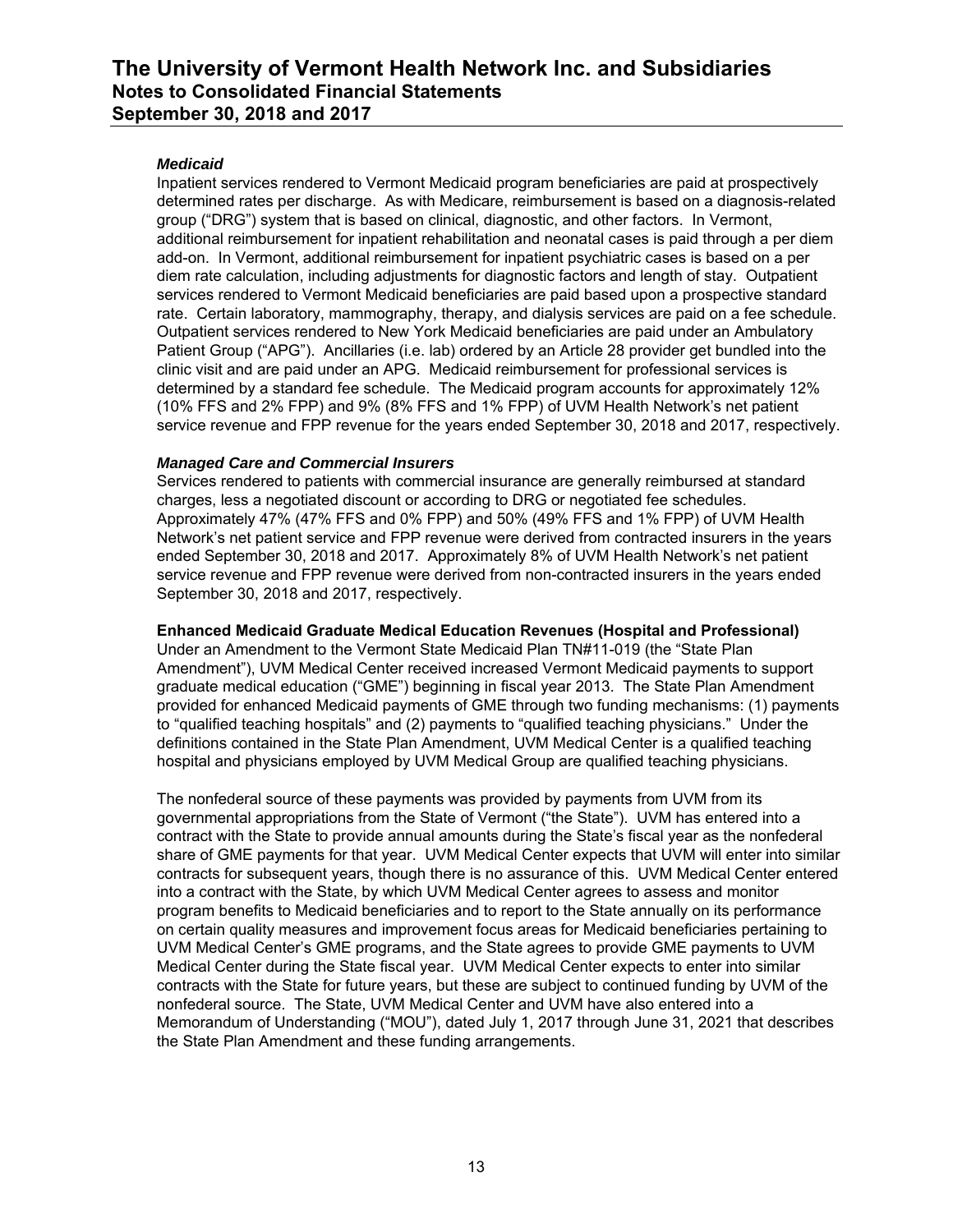UVM Medical Center recognized enhanced GME revenue under the State Plan Amendment totaling \$30,000,000 and \$29,445,000 for the fiscal years ended September 30, 2018 and 2017, respectively. Under the MOU, both UVM and the State retain the right to discontinue GME payments at any time in the future.

#### **Premium Revenue**

Premium revenue consists primarily of payer incentives.

### **Outpatient and Specialty Pharmacy Revenue**

Pharmacy revenue consists of sales of pharmaceuticals and related products, including 340b revenue.

#### **Other Revenue**

Other revenue consists primarily of research revenue, non-patient related contract revenues, cafeteria sales, parking garage income, net assets released from restrictions used for operations, and rental income.

### **Research Grants and Contracts**

Revenue related to research grants and contracts is recognized as the related costs are incurred. Research grants and contracts are accounted for as exchange transactions. Amounts received in advance of incurring the related expenditures are recorded as unexpended research grants and are included within accrued expenses and other liabilities. Amounts expended in advance of the receipt of funding are included within patient and other trade accounts receivable.

#### **Reserves for Outstanding Losses and Loss-Related Expenses for Malpractice and Workers' Compensation Claims**

The liabilities for outstanding losses and loss-related expenses and the related provision for losses and loss-related expenses include estimates for malpractice losses incurred but not reported, losses pending settlement, as well as for workers' compensation claims and underwriting expenses. Such liabilities are not necessarily based on estimates and, while management believes the amounts provided are adequate, the ultimate liabilities may be in excess of or less than the amounts provided. As a result, there is at least a reasonable possibility that recorded estimates will change by a material amount in the near term. The methods for making such estimates and the resulting liabilities are actuarially reviewed on an annual basis and any adjustments required are reflected in estimated incurred but not reported medical claims.

#### **Income Taxes**

Entities within the UVM Health Network, with the exception of entities specifically named below, are incorporated and recognized by the Internal Revenue Service ("IRS") as tax-exempt under Section 501(c)(3) of the Internal Revenue Code (the "Code"). Accordingly, the IRS has determined that these organizations are exempt from federal income taxes on related income pursuant to Section 501(a) of the Code. UVM Health Network Specialty Care Transport, UVM Medical Center Executive Services, and UVM Medical Center Skilled Nursing are single-member limited liability corporations. As such, for tax purposes, these organizations are treated as divisions of UVM Medical Center. OCV and ADK ACO are limited liability companies and treated for tax purposes as partnerships. Earnings and losses are passed through to the owners, which are tax-exempt, and are treated in the same manner for tax purposes. No provision for federal income taxes has been recorded in the accompanying consolidated financial statements for these organizations.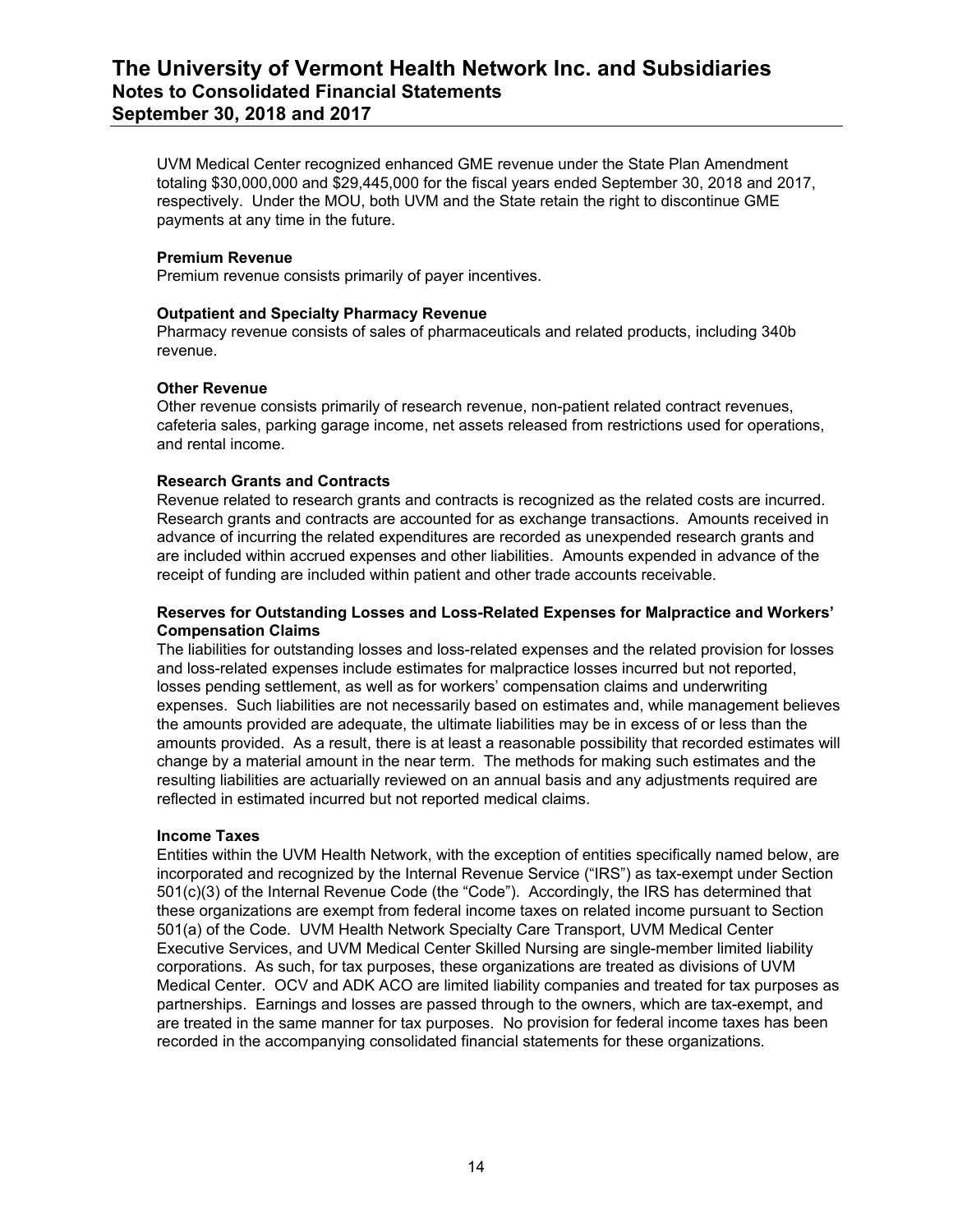For tax years beginning after December 31, 2017, the Tax Cuts & Jobs Act provided for an excise tax on the sum of remuneration in excess of one million dollars paid to a covered employee, and an unrelated business income tax on the value of certain qualified transportation fringe benefits. The tax provisions and related liabilities for these items are not material to the consolidated financial statements.

University of Vermont Health Network Health Ventures, VMCIC, Mediquest and CVHN are for-profit subsidiaries subject to federal and state taxation. The tax provisions and related tax assets and liabilities for these entities are not material to the consolidated financial statements.

UVM Health Network accounts for recognition and measurement of uncertain tax positions in accordance with Accounting Standards Codification (ASC) 740 *Income Taxes*, which addresses how to account for and report the effects of taxes based on income. No provision for uncertain tax positions is recorded in the accompanying consolidated financial statements.

VMCIC is currently not a taxable entity under the provisions of the territory of Bermuda and, accordingly, no provision for taxes has been recorded by VMCIC. In the event that such taxes are levied, VMCIC has received an undertaking from the Bermuda Government exempting it from all such taxes until March 31, 2035.

### **Asset Retirement Obligations**

UVM Health Network recognizes a liability for the fair value of a conditional asset retirement obligation if the fair value of the liability can be reasonably estimated. Uncertainty about the timing and/or method of settlement of a conditional asset retirement obligation is factored into the measurement of the liability when sufficient information exists. The types of asset retirement obligations that UVM Health Network considers are those for which it has a legal obligation to perform an asset retirement activity, however, the timing and/or method of settling the obligation are conditional on a future event that may or may not be within its control. The fair value of a liability for the legal obligation associated with an asset retirement is recorded in the period in which the obligation is incurred. When the liability is initially recorded, the cost of the asset retirement is capitalized.

The estimated future undiscounted value of the asset retirement obligation is approximately \$3,753,000 and \$4,153,000 at September 30, 2018 and 2017, respectively, substantially all of which relates to the estimated costs to remove asbestos that is contained within UVM Health Network's facilities. The initial asset retirement obligation was calculated using discount rates of 2.0%-6.0%. The recorded asset retirement obligation at September 30, 2018 and 2017 was approximately \$2,543,000 and \$2,555,000, respectively.

#### **Defined Benefit Pension and Other Postretirement Benefit Plans**

UVM Health Network recognizes the overfunded or underfunded status of its defined benefit pension and other postretirement benefit plans (collectively, "postretirement benefit plans") in the consolidated balance sheets. Changes in the funded status of the plans are reported in the year in which the changes occur as a change in net assets without donor restrictions presented below the excess of revenue over expenses in the consolidated statements of operations and changes in net assets.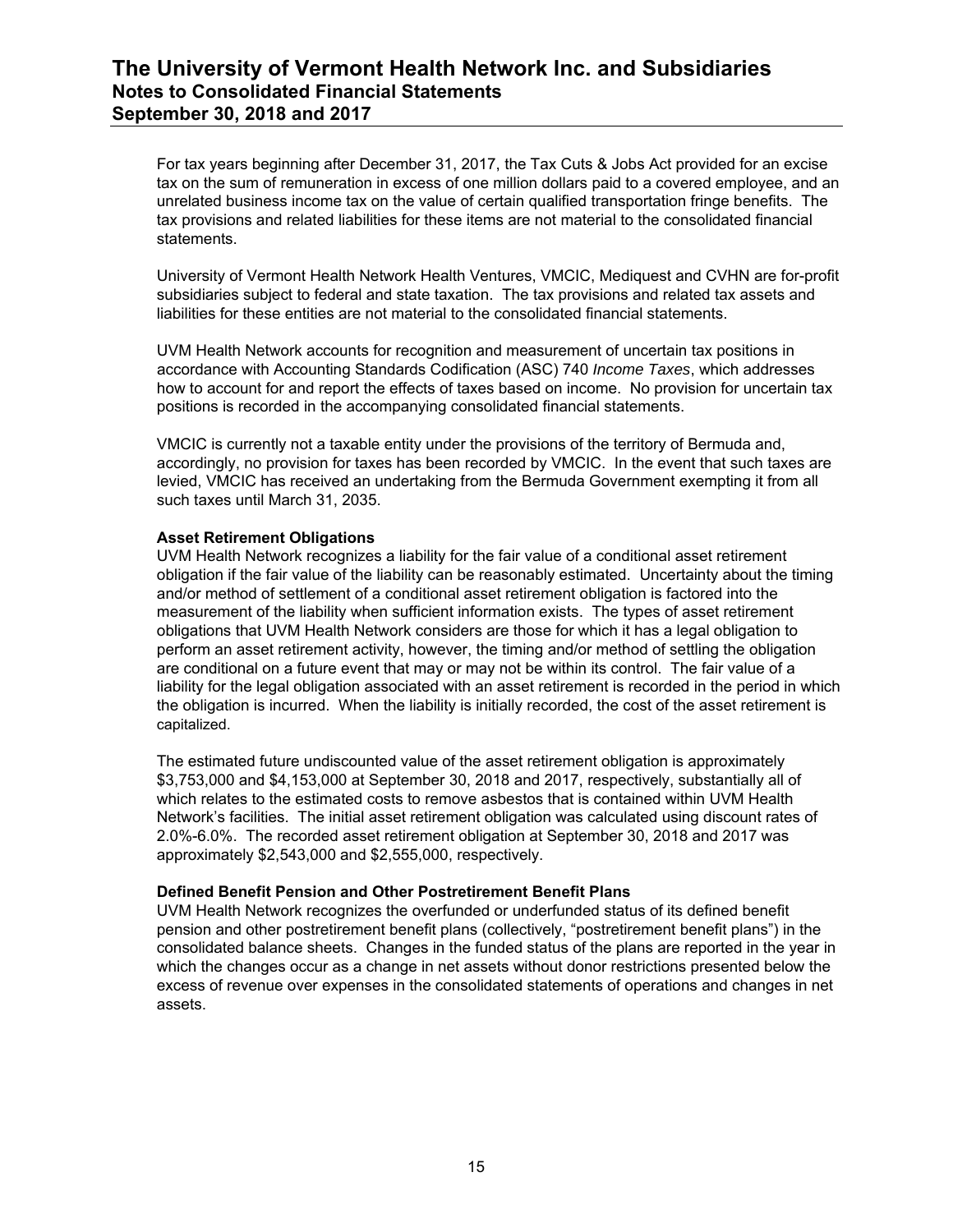#### **Fair Value Measurements**

Fair value is defined as the price that would be received to sell an asset or paid to transfer a liability in an orderly transaction between market participants at the measurement date (also referred to as an "exit price"). A fair value measurement should be determined based on the assumptions that market participants would use in pricing the asset or liability. In determining fair value, the use of various valuation approaches, including market, income, and cost approaches, is permitted.

GAAP establishes a fair value hierarchy that distinguishes between market participant assumptions based on market data obtained from sources independent of the reporting entity (observable inputs that are classified within Levels 1 and 2 of the hierarchy) and the reporting entity's own assumption about market participant assumptions (unobservable inputs classified within Level 3 of the hierarchy).

UVM Health Network uses the following fair value hierarchy to present its fair value disclosures:

- Level 1 Quoted (unadjusted) prices for identical assets or liabilities in active markets. Active markets are those in which transactions for the asset or liability occur with sufficient frequency and volume to provide pricing information on an ongoing basis.
- Level 2 Other observable inputs, either directly or indirectly, including:
	- Quoted prices for identical or similar assets in non-active markets (few transactions, limited information, noncurrent prices, high variability over time).
	- Inputs other than quoted prices that are observable for the asset (interest rates, yield curves, volatilities, default rates).
	- Inputs that are derived principally from or corroborated by other observable market data.
- Level 3 Pricing inputs are generally unobservable for the assets or liabilities and include situations where there is little, if any, market activity for the investment. The inputs into the determination of fair value require management's judgment or estimation of assumptions that market participants would use in pricing the assets or liabilities.

Certain investments that are measured at fair value using the net asset value per share (or its equivalent) practical expedient have not been classified in the above fair value hierarchy.

The following is a description of the valuation methodologies used for assets and liabilities measured at fair value:

#### *Equities, Mutual Funds, Money Market Funds, and Real Estate Investment Trusts*

The fair values of equities, mutual funds, money market funds, and real estate investment trusts are based on quoted market prices and are categorized as Level 1 or Level 2 based on the nature of the inputs.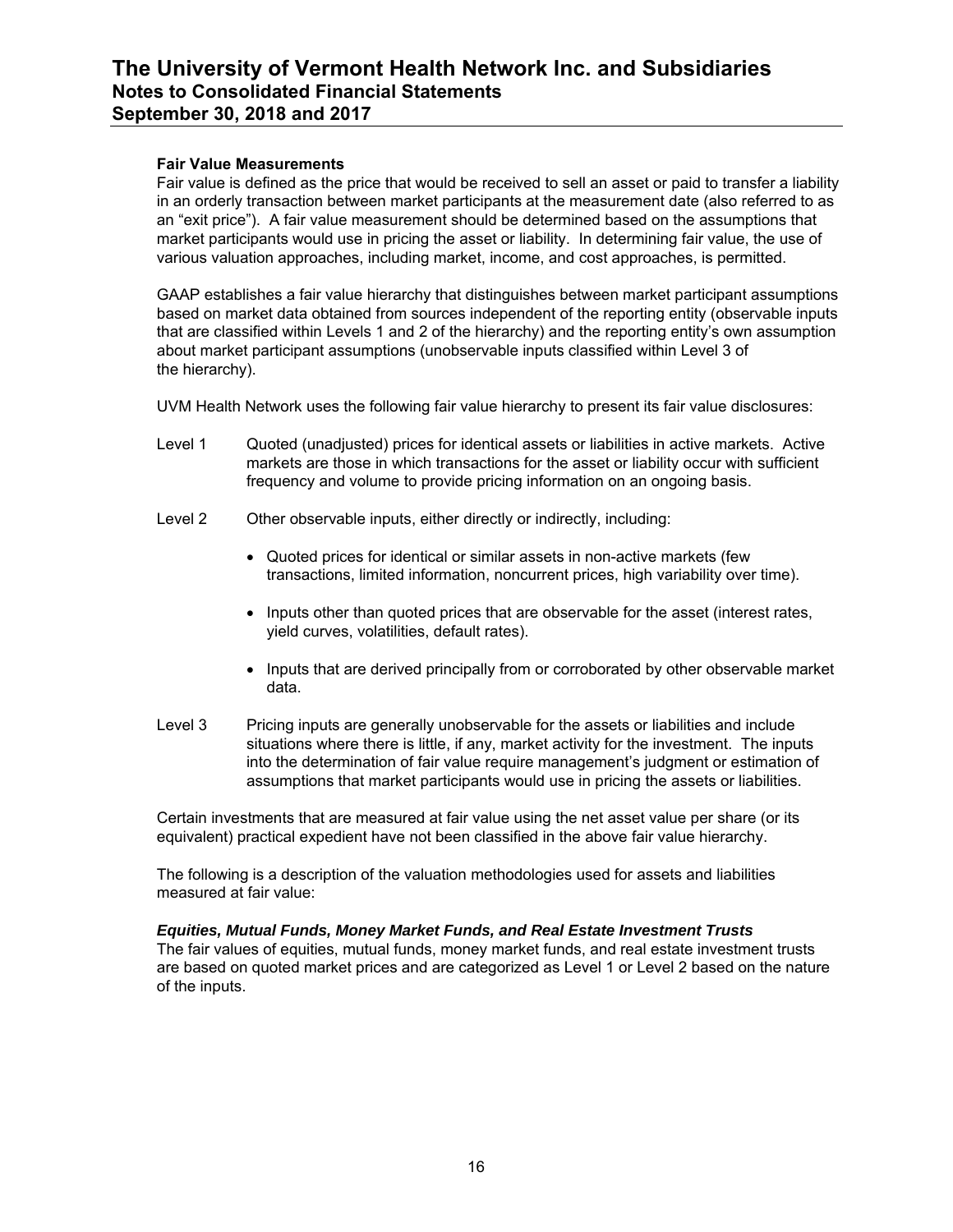### *Debt Securities*

The estimated fair values of debt securities are based on quoted market prices and/or other market data for the same or comparable instruments and transactions in establishing the prices. The marketable debt securities classified as Level 1 are classified based on quoted prices of the actual debt instruments in active markets. The marketable debt securities classified as Level 2 are classified as such due to the usage of observable market prices for similar securities that are traded in less active markets or when observable market prices for identical securities are not available. Marketable debt instruments are priced using: nonbinding market consensus prices that are corroborated with observable market data; quoted market prices for similar instruments; or pricing models, such as a discounted cash flow model, with all significant inputs derived from or corroborated with observable market data. These Level 2 debt securities primarily include corporate bonds, notes and other debt securities.

### *Beneficial Interest in Perpetual Trusts*

The estimated fair values of UVM Health Network's beneficial interests in perpetual trusts are determined based upon information provided by the trustees. Such information is generally based on the pro rata interest in the net assets of the underlying investments. The assets held in trust consist primarily of cash equivalents and marketable securities. The fair values of the perpetual trusts are measured using the fair value of the assets contributed to the trusts, and therefore are categorized as level 3.

### *Hedge Funds*

The fair values of investments in hedge funds were primarily determined using the calculated net asset value ("NAV"). The hedge funds include investments in funds that invest primarily in securities whose underlying values are based on Level 1 inputs. The fund managers receive prices from nationally recognized pricing services based on observable market transactions. Certain of the underlying securities held by the funds are listed on recognized securities exchanges and valued at the closing price as is customarily ascertained by the respective exchange.

#### *Investments at Middlebury College*

PMC has investments held with Middlebury College. These investments are considered Level 3 as the fair value is based on PMC's share of the quoted market prices of the underlying assets of the Middlebury pooled funds and beneficial trusts or of similar securities, as provided by the respective custodians.

#### *Interest Rate Swap Agreements*

Interest rate swap agreements are valued at the present value of the estimated series of cash flows resulting from the exchange of fixed rate payments for floating rate payments from the counterparty over the remaining life of the contract from the balance sheet date. Each floating rate payment is calculated based on forward market rates at the valuation date for each respective payment date. The valuation based on the estimated series of cash flows is obtained from third parties and assessed by management for reasonableness. Because the inputs used to value the contract can generally be corroborated by market data, the fair value is categorized as Level 2.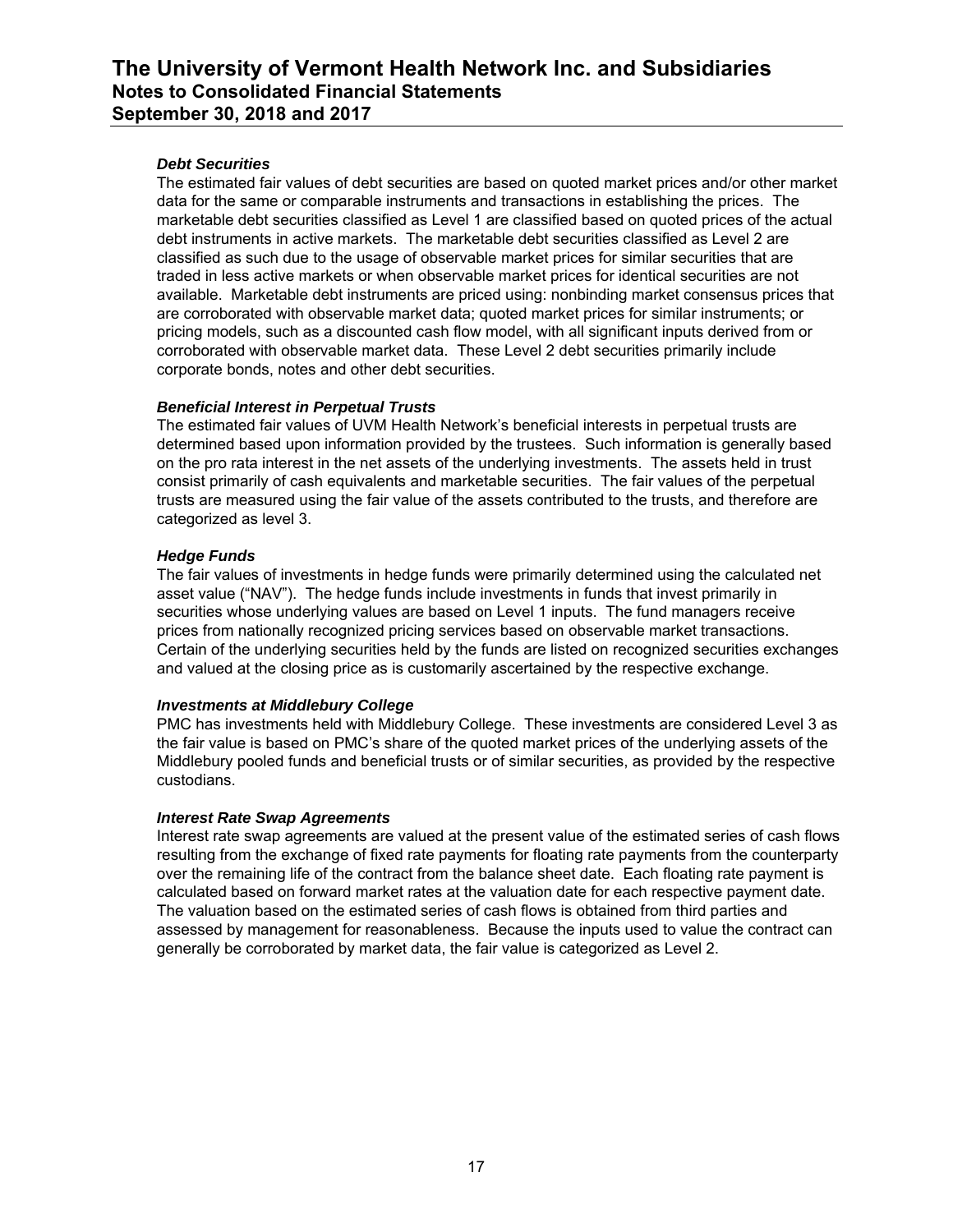### **Provider Tax Payments**

The states of Vermont and New York operate provider tax programs related to certain patient services revenues and operating cash receipts, respectively, collectively referred to as provider tax expenses. UVM Health Network recorded provider tax expenses of approximately \$88,944,000 and \$82,939,000 for the years ended September 30, 2018 and 2017, respectively. UVM Health Network recorded provider tax liabilities of \$0 and \$337,000 at September 30, 2018 and 2017, respectively, which are included in current portion of third party payer settlements in the accompanying consolidated balance sheets.

### **Revision of 2017 Statement of Operations for Prior Period Error**

The 2017 consolidated statement of operations has been revised from the previous presentation in the UVM Health Network's 2017 consolidated financial statements to correctly present \$80,380,000 of provider tax expenses as an operating expense. This amount excludes provider tax expense of \$2,559,000 related to PMC that was reported in operating expenses in 2017. Previously, this item had been presented in error as an offset to net patient service revenue. The UVM Health Network has concluded that this revision did not have a material impact to the prior period financial statements.

### **3. New Accounting Guidance**

On October 1, 2017, UVM Health Network early adopted ASU 2016-14, *Presentation of Financial Statements for Not-for-Profit Entities*, which made targeted changes to the not-for-profit financial reporting model and applied these changes retroactively. The new ASU marks the completion of the first phase of a larger project aimed at improving not-for profit financial reporting. Under the new ASU, net asset reporting has been streamlined and clarified. The existing three category classification of net assets has been replaced with a simplified model that combines temporarily restricted and permanently restricted into a single category called "net assets with donor restrictions." The guidance for classifying deficiencies in endowment funds and on accounting for the lapsing of restrictions on gifts to acquire property, plant, and equipment have also been simplified and clarified. New disclosures have been incorporated to highlight restrictions on the use of resources that make otherwise liquid assets unavailable for meeting near-term financial requirements (Note 4). The ASU also imposes several new requirements related to reporting expenses (Note 18). As a result of early adopting this standard, certain prior year amounts were reclassified to conform to the presentation requirements.

A summary of the net asset reclassifications resulting from the adoption of ASU 2016-14 on the previously issued September 30, 2017 consolidated financial statements is as follows:

| (in thousands)<br><b>Net Assets Classifications</b> |   | <b>Without donor</b><br>restrictions |    | With donor<br>restrictions |  | <b>Total Net</b><br><b>Assets</b> |
|-----------------------------------------------------|---|--------------------------------------|----|----------------------------|--|-----------------------------------|
| As previously presented:                            |   |                                      |    |                            |  |                                   |
| Unrestricted                                        | S | 1,083,350                            | \$ | ۰.                         |  | 1.083.350                         |
| Temporarily restricted                              |   |                                      |    | 50.938                     |  | 50,938                            |
| Permanently restricted                              |   |                                      |    | 38.443                     |  | 38,443                            |
| Net assets as reclassified                          |   | 1,083,350                            | \$ | 89.381                     |  | 1,172,731                         |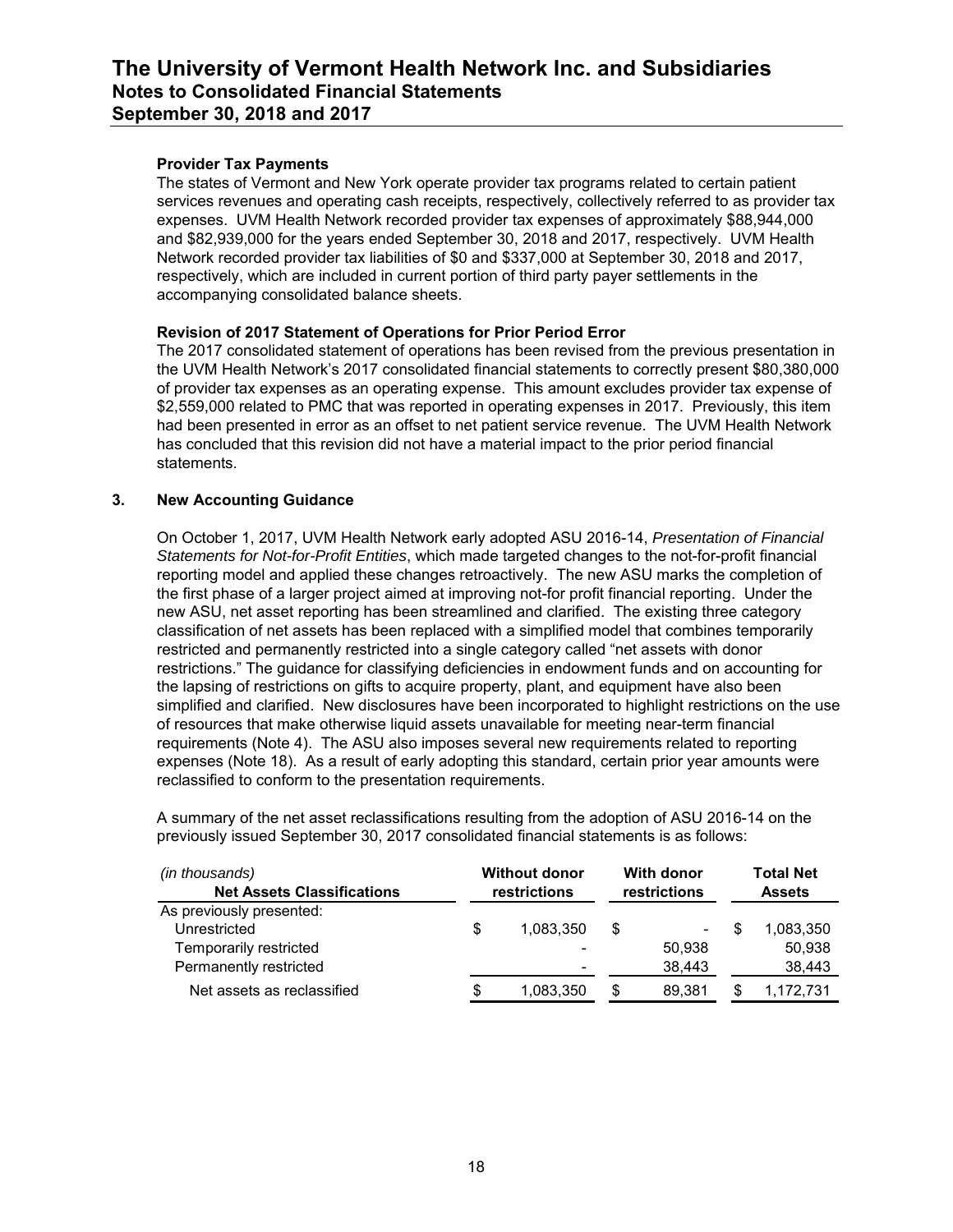In May 2014, the FASB issued ASU 2014-09 *Revenue from Contracts with Customers*. This standard implements a single framework for recognition of all revenue earned from customers. This framework ensures that entities appropriately reflect the consideration to which they expect to be entitled in exchange for goods and services by allocating transaction price to identified performance obligations and recognizing revenue as performance obligations are satisfied. Qualitative and quantitative disclosures are required to enable users of financial statements to understand the nature, amount, timing, and uncertainty of revenue and cash flows arising from contracts with customers. The standard is effective for fiscal years beginning after December 15, 2017. UVM Health Network is evaluating the impact this will have on the consolidated financial statements upon adoption in fiscal year 2019.

In September 2015, the FASB issued ASU No. 2015-16 *Simplifying the Accounting* for *Measurement-Period Adjustments* which is applicable to organizations that have had an acquisition and the accounting for which is not complete at the end of the reporting period and an adjustment was made in the next reporting period. The updated guidance requires an organization to present separately on the face of the statement of operations or disclose in the notes, the portion of the amount recorded in current-period earnings by line item that would have been recorded in previous reporting periods if an adjustment to the provisional amounts had been recognized. The revised guidance is effective for fiscal year 2018. The adoption of this guidance did not have a material impact on our consolidated financial statements.

In February 2016, the FASB issued ASU 2016-02, *Leases*, which, requires a lessee to recognize a right-of-use asset and a lease liability for most leases, initially measured at the present value of the lease payments, in its balance sheet. The standard also requires a lessee to recognize a single lease cost, calculated so that the cost of the lease is allocated over the lease term, on a generally straight-line basis. The guidance also expands the required quantitative and qualitative disclosures surrounding leases. The ASU is effective for fiscal years beginning after December 15, 2018, or fiscal year 2020 for UVM Health Network. Early adoption is permitted. The UVM Health Network is evaluating the impact of the new guidance on the consolidated financial statements upon adoption in fiscal year 2020.

In March 2017, the FASB issued ASU 2017-07, *Compensation – Retirement Benefits (Topic 705): Improving the Presentation of Net Periodic Pension Cost and Net Periodic Postretirement Benefit Cost.* This guidance requires the service cost component of net periodic benefit cost for pension and other postretirement benefits to be presented as a component part of employee benefit expense. The other components of net periodic benefit cost, such as interest, expected return on plan assets, and amortization of other actuarially determined amounts, are required to be presented as a nonoperating change in net assets without restrictions. The ASU is effective for fiscal years beginning after December 15, 2018, or fiscal year 2020 for UVM Health Network. Early adoption is permitted. The UVM Health Network is evaluating the impact of the new guidance on the consolidated financial statements upon adoption in fiscal year 2020.

In June 2018, the FASB issued ASU 2018-08, Not-for-Profit Entities (Topic 958), *Clarifying the Scope and the Accounting Guidance for Contributions Received and Contributions Made*. The new standard applies to all entities that receive or make contributions. The guidance clarifies the definition of transactions accounted for as an exchange transaction subject to ASU 2014-09 or other applicable guidance, and transactions that should be accounted for as contributions (nonexchange) subject to the contribution accounting model. Further, the guidance provides criteria for evaluating whether contributions are unconditional or conditional. Conditional contributions must specify a barrier that the recipient must overcome and a right of return that releases the donor from its obligation if the barrier is not achieved, otherwise the contribution is unconditional. This ASU is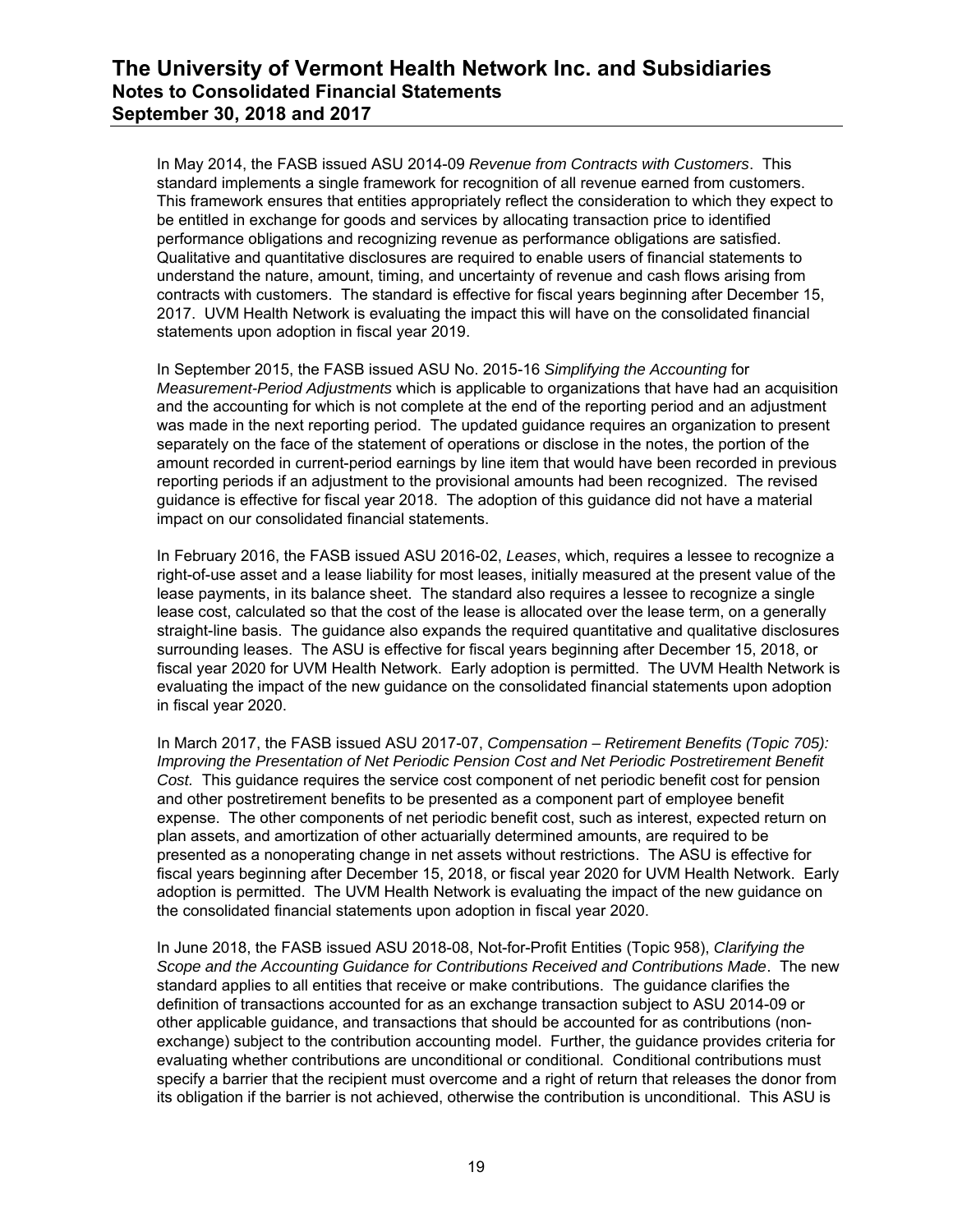applicable for annual periods beginning after September 30, 2018 and thus fiscal year 2019 for UVM Health Network. The UVM Health Network is evaluating the impact of the new guidance on the consolidated financial statements upon adoption in fiscal year 2019.

#### **4. Financial Assets and Liquidity Resources**

As of September 30, 2018 and 2017, respectively, financial assets and liquidity resources available within one year for general expenditure, such as operating expenses, scheduled principal payments on debt, and capital construction costs not financed with debt, consisted of the following:

| (in thousands)                                               |    | 2018    |   | 2017    |  |
|--------------------------------------------------------------|----|---------|---|---------|--|
| <b>Liquidity and Availability:</b>                           |    |         |   |         |  |
| Cash and cash equivalents                                    | \$ | 246.681 | S | 264.293 |  |
| Short-term investments                                       |    | 32.932  |   | 28.910  |  |
| Current portion of assets whose use is limited or restricted |    | 54.523  |   | 93.349  |  |
| Patient and other trade accounts receivable, net             |    | 237,633 |   | 238,902 |  |
| Financial assets available at year end for current use       | S  | 571.769 | S | 625.454 |  |

The UVM Health Network's endowment funds consist of donor-restricted funds. Income from donor-restricted endowments is restricted for specific purposes and, therefore, is not available for general expenditure.

To manage liquidity, UVM Health Network maintains sufficient cash and cash equivalent balances to support daily operations throughout the year. Cash and cash equivalents include bank deposits, CDs, money market funds, and other similar vehicles that generate a return on cash and provide daily liquidity to the UVM Health Network. Short-term investments without donor restriction are also utilized to generate a higher yield on balances versus cash and cash equivalents, and to provide the UVM Health Network with an additional layer of liquidity for daily operations if needed. As of September 30, 2018 and 2017, the balances held in cash and cash equivalents and shortterm investments were \$279,613,000, and \$293,203,000, respectively. The UVM Health Network also maintains a line of credit in the amount of \$20,000,000 for use by UVM Health Network entities that are part of the UVM Medical Center Obligated Group. As of September 30, 2018 and 2017, the amount outstanding under this line of credit was \$4,550,000 and \$0, respectively. Additionally, CPI has a line of credit of \$3,000,000 and AHMC has a line of credit of \$1,500,000 and no amounts were outstanding at September 30, 2018 on either of these lines. Each of these lines of credit can be used to support short-term cash and/or working capital needs. In addition, the UVM Health Network has Board-designated assets without donor restriction that can be utilized at the discretion of management to help fund both operational needs and/or capital projects. As of September 30, 2018 and 2017, the balance in Board-designated assets were \$656,229,000 and \$614,890,000 respectively.

### **5. University of Vermont Health Network – Home Health & Hospice, Inc. Affiliation**

On January 1, 2018, UVM Health Network entered into an affiliation agreement whereby UVM Health Network became the sole corporate member of HH&H. HH&H is a non-profit corporation organized in Vermont. HH&H's primary purpose is to provide home care services to residents of Chittenden and Grand Isle Counties.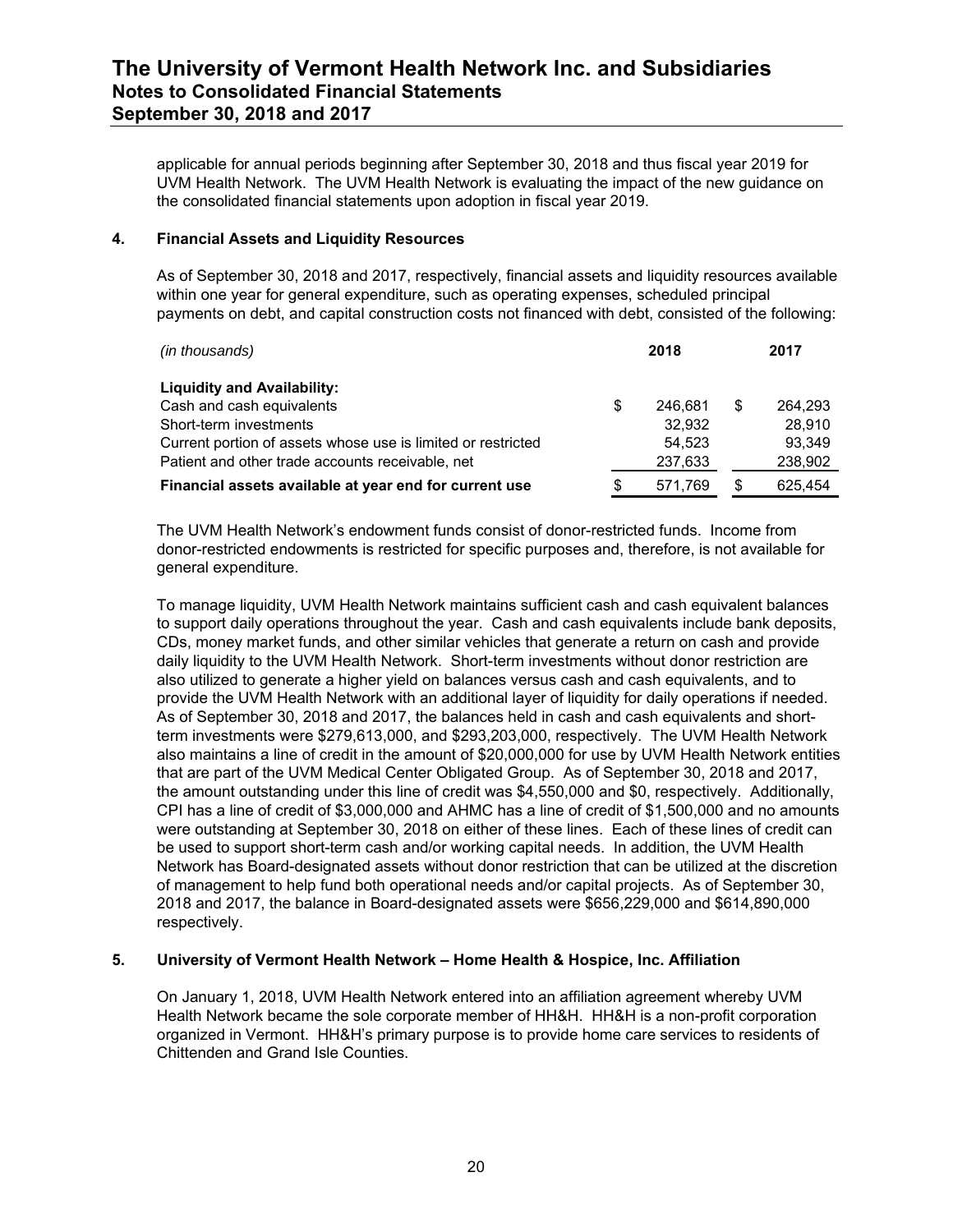No consideration was given for this transaction that was accounted for using the acquisition method of accounting, which requires all the assets and liabilities of HH&H to be revalued at fair value as of the acquisition date. In connection with the acquisition, UVM Health Network received an inherent contribution of \$29,881,000 reflecting the fair value of the contributed net assets of HH&H on the transaction date. There were no intangible assets recorded as a result of this transaction. Of this amount, \$19,019,000 represents net assets without donor restriction and is included as a nonoperating gain in the accompanying consolidated statement of operations. \$10,862,000 was recorded as contribution income within changes in net assets with donor restriction. The consolidated statements of operations and changes in net assets include HH&H's activities for the 9-month period January 1, 2018 to September 30, 2018, as follows:

| (in thousands)                                                                                                                                                                                                   | 2018                            |
|------------------------------------------------------------------------------------------------------------------------------------------------------------------------------------------------------------------|---------------------------------|
| Revenue and other support without donor restrictions<br>Net patient service revenue<br>Less: Provision for bad debts                                                                                             | \$<br>22,281<br>(140)           |
| Net patient service revenue after provision for bad debts                                                                                                                                                        | 22,141                          |
| Other revenue                                                                                                                                                                                                    | 151                             |
| Total revenue and other support without donor restrictions                                                                                                                                                       | 22,292                          |
| <b>Expenses</b><br>Salaries, payroll taxes, and fringe benefits<br>Supplies and other<br><b>Purchased services</b><br>Depreciation and amortization                                                              | 18,278<br>3,643<br>1,876<br>505 |
| <b>Total expenses</b>                                                                                                                                                                                            | 24,302                          |
| Loss from operations                                                                                                                                                                                             | (2,010)                         |
| Nonoperating gains (losses)<br>Investment income<br>Other                                                                                                                                                        | 96<br>1,693                     |
| Total nonoperating gains, net                                                                                                                                                                                    | 1,789                           |
| Deficit of revenue over expenses                                                                                                                                                                                 | (221)                           |
| Net change in unrealized gains on investments<br>Other adjustments                                                                                                                                               | (147)<br>375                    |
| Increase in net assets without donor restrictons                                                                                                                                                                 | 7                               |
| Changes in net assets with donor restrictions<br>Gifts, grants and bequests<br>Investment income<br>Net change in unrealized (losses) on investemnts<br>Net assets released from restrictions used in operations | 9<br>208<br>(328)<br>(226)      |
| Decrease in net assets with donor restrictions                                                                                                                                                                   | (337)                           |
| Decrease in net assets                                                                                                                                                                                           | \$<br>(330)                     |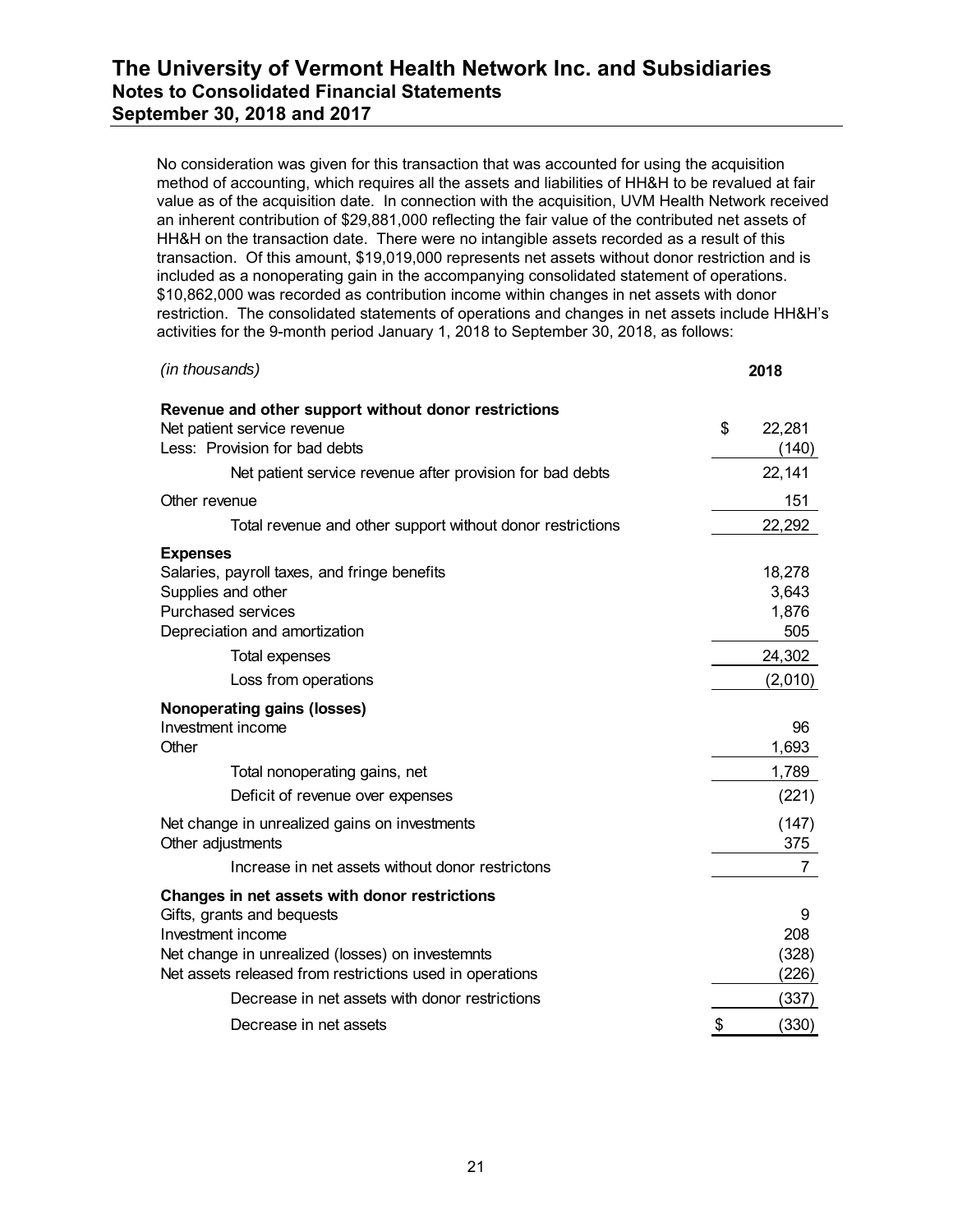The table below discloses the assets and liabilities at fair value as of January 1, 2018 for HH&H and the inherent contribution received from this transaction:

| (in thousands)                                   | 2018         |
|--------------------------------------------------|--------------|
| <b>Assets</b>                                    |              |
| <b>Current assets</b>                            |              |
| Cash and cash equivalents                        | \$<br>2,013  |
| Patient and other trade accounts receivable, net | 3,124        |
| Prepaid and other current assets                 | 1,289        |
| <b>Total current assets</b>                      | 6,426        |
| Assets whose use is limited or restricted        | 20,023       |
| Property and equipment, net                      | 8,148        |
| <b>Total assets</b>                              | \$<br>34,597 |
| <b>Current liabilities</b>                       |              |
| Accounts payable                                 | \$<br>340    |
| Accrued expenses and other liabilities           | 1,528        |
| Accrued payroll and related benefits             | 2,320        |
| <b>Total current liabilities</b>                 | 4,188        |
| Long-term liabilities                            |              |
| Other                                            | 528          |
| Total long-term liabilities                      | 528          |
| <b>Total liabilities</b>                         | 4,716        |
| Net assets                                       |              |
| Without donor restrictions                       | 19,019       |
| With donor restrictions                          |              |
| Time or purpose                                  | 4,370        |
| Perpetual                                        | 6,492        |
| Total net assets                                 | 29,881       |
| Total liabilities and net assets                 | \$<br>34,597 |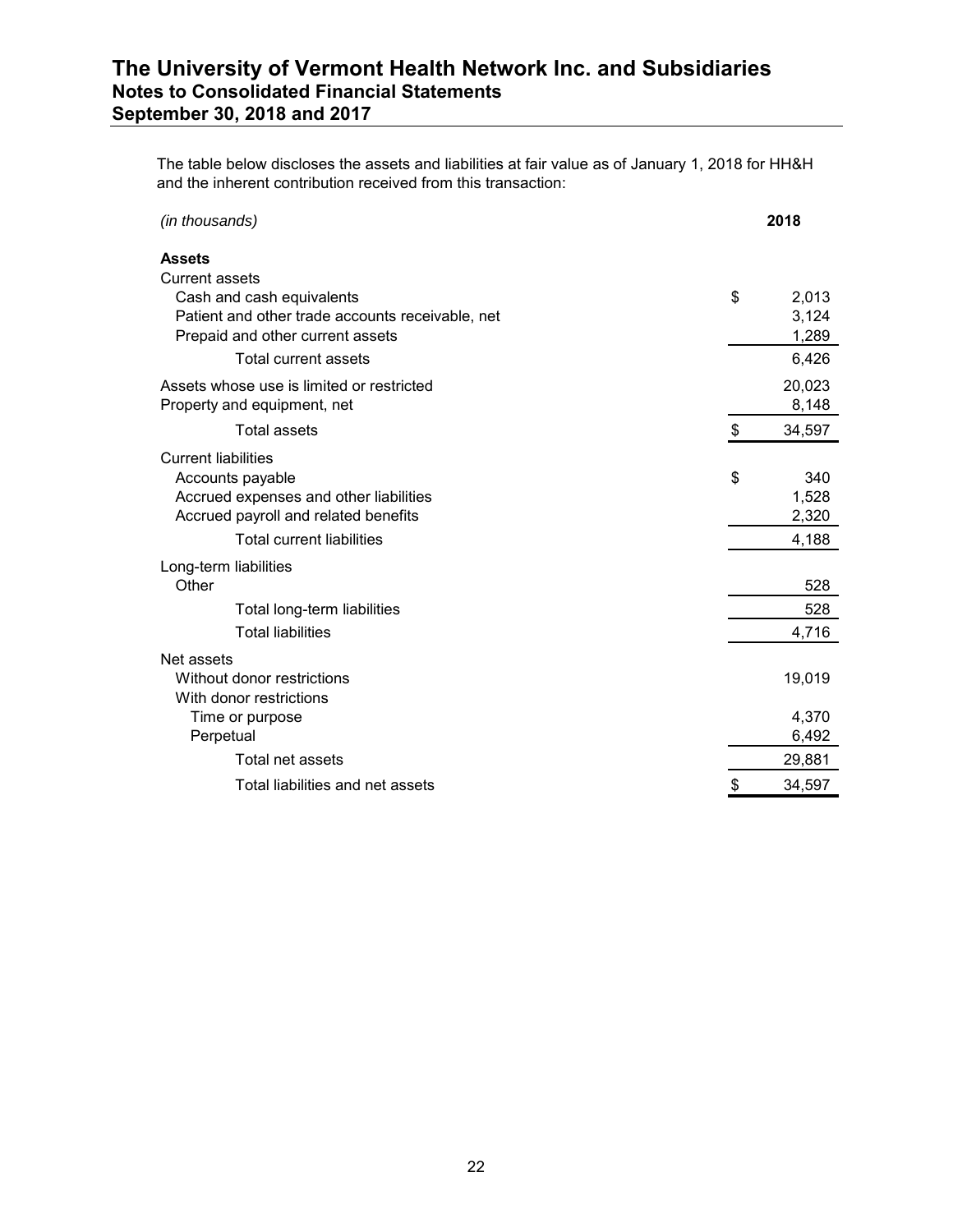A summary of the consolidated financial results of UVM Health Network for the years ended September 30, 2018 and 2017 as if the transaction had occurred on October 1, 2016 is as follows (unaudited):

| (in thousands)                                                                                                                            | 2018                              |   | 2017                         |
|-------------------------------------------------------------------------------------------------------------------------------------------|-----------------------------------|---|------------------------------|
| Total operating revenues<br>Total operating expenses                                                                                      | \$<br>2.178.039<br>2,146,540      | S | 2.046.266<br>1,979,708       |
| Gain from operations                                                                                                                      | 31.499                            |   | 66.558                       |
| Nonoperating gains                                                                                                                        | 34,430                            |   | 114,741                      |
| Excess of revenue over expenses                                                                                                           | 65.929                            |   | 181,299                      |
| Net assets released from restriction used for capital purchases<br>Other adjustments<br>Pension related adjustments<br>Transfer of assets | 4.607<br>2.898<br>19.542<br>(266) |   | 1.118<br>(10, 332)<br>52,816 |
| Increase in net assets without donor restictions                                                                                          | \$<br>92.710                      | S | 224.901                      |

### **6. Charity Care and Community Service**

UVM Health Network provides care to patients who meet certain criteria under its charity care policies without charge or at amounts less than its established rates. Because UVM Health Network does not pursue collection of amounts determined to qualify as charity care, they are not reported as revenue.

The amount of charges foregone for services and supplies furnished under UVM Health Network's charity care policy aggregated approximately \$28,677,000 and \$27,577,000 for the years ended September 30, 2018 and 2017, respectively.

Approximately \$13,169,000 and \$11,964,000 of UVM Health Network's total expenses for the years ended September 30, 2018 and 2017 arose from providing services to charity patients. The estimated costs of providing charity services are based on a calculation which applies a ratio of costs to charges to the gross uncompensated charges associated with providing care to charity patients. The ratio of cost to charges is calculated based on UVM Health Network's total expenses divided by gross patient service revenue. For the years ended September 30, 2018 and 2017, respectively, UVM Health Network used \$568,000 and \$533,000 in charitable endowment earnings to help defray the costs of indigent care.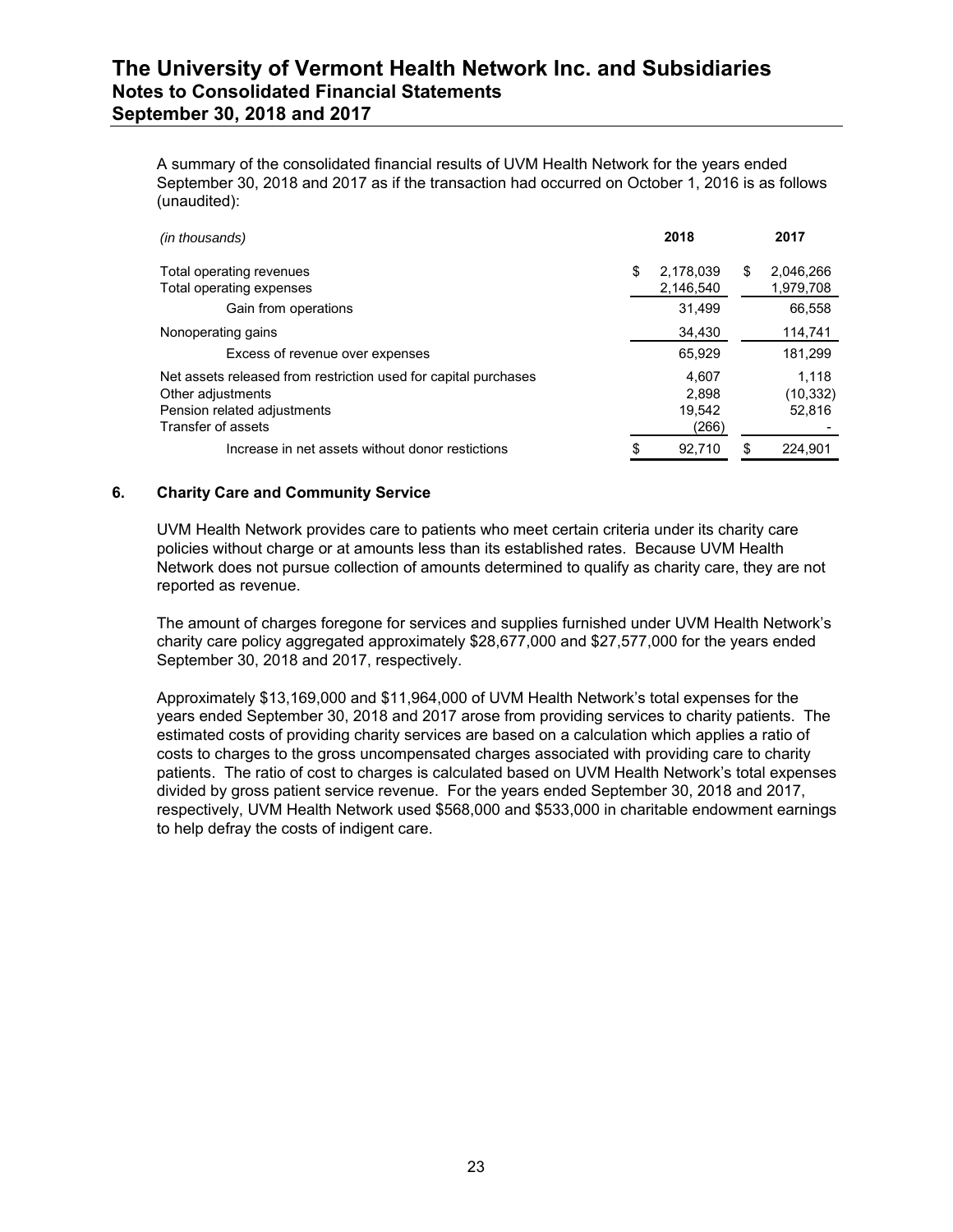## **7. Investments, including Assets Whose Use is Limited or Restricted**

Assets whose use is limited or restricted at September 30, 2018 and 2017 consisted of the following:

| (in thousands)                            | 2018 |          |    | 2017      |  |  |
|-------------------------------------------|------|----------|----|-----------|--|--|
| Equities                                  | \$   | 2,553    | \$ | 1,121     |  |  |
| Mutual funds                              |      |          |    |           |  |  |
| <b>Bond funds</b>                         |      | 370,599  |    | 330,379   |  |  |
| U.S. treasury obligation funds            |      |          |    | 323       |  |  |
| International equity funds                |      | 167,387  |    | 157,562   |  |  |
| Domestic equity funds                     |      | 216,577  |    | 187,576   |  |  |
| Real estate funds                         |      | 37,005   |    | 32,791    |  |  |
| Total mutual funds                        |      | 791,568  |    | 708,631   |  |  |
| Money market funds                        |      | 11,327   |    | 54,946    |  |  |
| U.S. Treasuries                           |      | 6,060    |    |           |  |  |
| Bonds and notes                           |      | 14,049   |    | 15,408    |  |  |
| Beneficial interest in perpetual trusts   |      | 18,016   |    | 17,470    |  |  |
| Hedge funds                               |      | 3,523    |    | 3,175     |  |  |
| Investments held at Middlebury College    |      | 6,245    |    | 367       |  |  |
|                                           |      | 853,341  |    | 801,118   |  |  |
| Less: Current portion                     |      | (54,523) |    | (93, 349) |  |  |
| Less: Other short term pooled investments |      | (20,638) |    |           |  |  |
|                                           |      | 778,180  | \$ | 707,769   |  |  |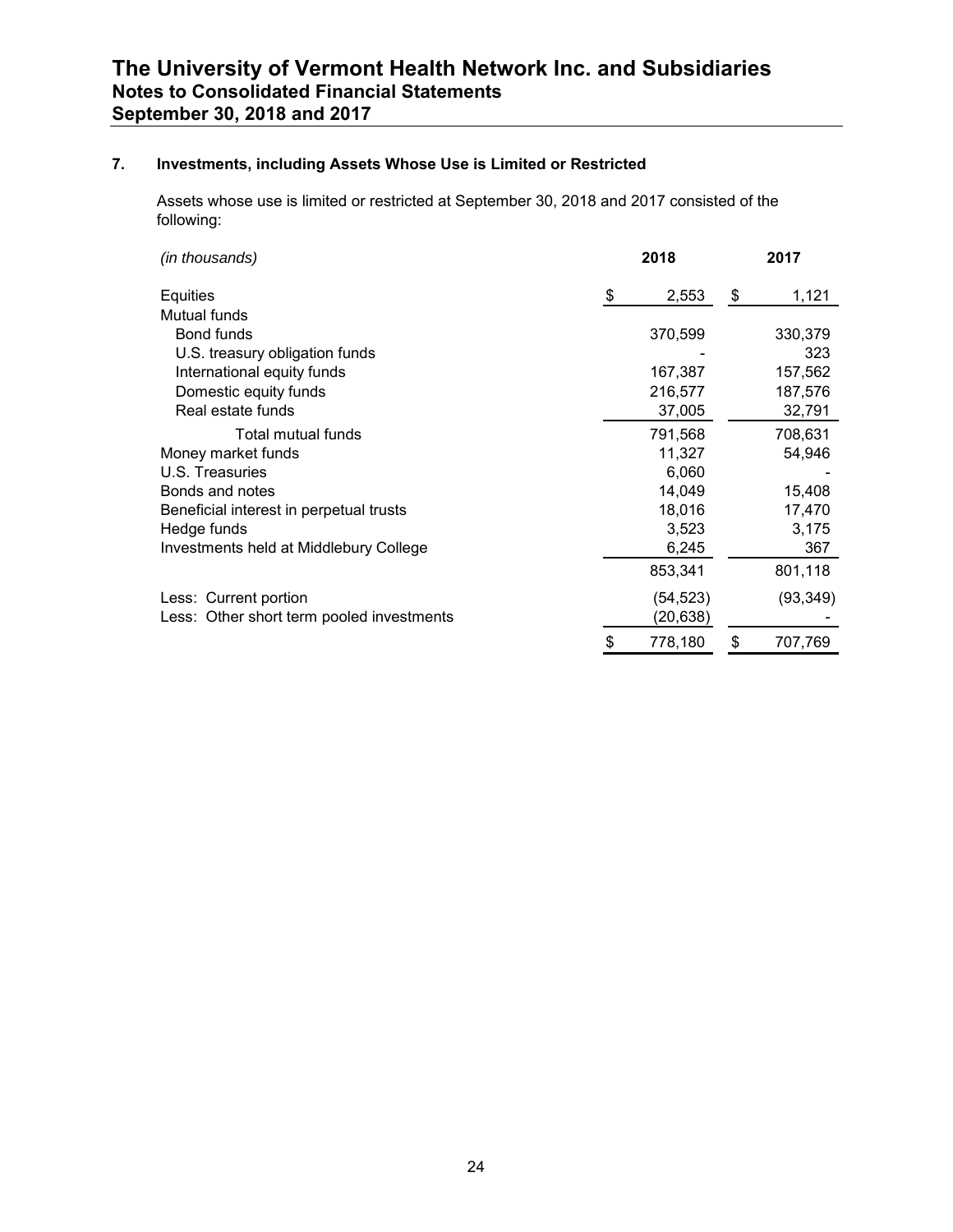The cost and estimated fair value of securities classified as available-for-sale by the organization, which excludes beneficial interest in perpetual trusts of \$18,016,000 and \$17,470,000 and unrestricted pooled investments of \$20,638,000, and includes short-term investments of \$32,932,000 and \$28,910,000 as of September 30, 2018 and 2017, respectively, and long-term investments within Other assets of \$4,781,000 and \$10,290,000 as of September 30, 2018 and 2017, respectively, is as follows:

|                                        |    |         |                            | 2018           |    |                   |  |  |
|----------------------------------------|----|---------|----------------------------|----------------|----|-------------------|--|--|
|                                        |    |         | Gross<br><b>Unrealized</b> |                |    | <b>Estimated</b>  |  |  |
| (in thousands)                         |    | Cost    |                            | Gains/(Losses) |    | <b>Fair Value</b> |  |  |
| Equities                               | S  | 3,038   | \$                         | 587            | \$ | 3,625             |  |  |
| Mutual funds                           |    |         |                            |                |    |                   |  |  |
| Bond funds                             |    | 370,679 |                            | 1,449          |    | 372,128           |  |  |
| International equity funds             |    | 148,737 |                            | 18,912         |    | 167,649           |  |  |
| Domestic equity funds                  |    | 181,203 |                            | 36,302         |    | 217,505           |  |  |
| Commodity funds                        |    | 75      |                            | 2              |    | 77                |  |  |
| Real estate funds                      |    | 34,862  |                            | 2,143          |    | 37,005            |  |  |
| Total mutual funds                     |    | 735,556 |                            | 58,808         |    | 794,364           |  |  |
| Money market funds                     |    | 24,402  |                            | (95)           |    | 24,307            |  |  |
| U.S. Treasuries                        |    | 6,292   |                            | (232)          |    | 6,060             |  |  |
| Bonds and notes                        |    | 14,468  |                            | (423)          |    | 14,045            |  |  |
| Hedge funds                            |    | 2,985   |                            | 756            |    | 3,741             |  |  |
| Investments held at Middlebury College |    | 6,245   |                            |                |    | 6,245             |  |  |
| <b>Real Estate</b>                     |    | 14      |                            | (1)            |    | 13                |  |  |
|                                        | \$ | 793,000 | \$                         | 59,400         | \$ | 852,400           |  |  |

|                                        | 2017 |         |    |                                                     |    |                                       |  |  |  |  |
|----------------------------------------|------|---------|----|-----------------------------------------------------|----|---------------------------------------|--|--|--|--|
| (in thousands)                         |      | Cost    |    | <b>Gross</b><br><b>Unrealized</b><br>Gains/(Losses) |    | <b>Estimated</b><br><b>Fair Value</b> |  |  |  |  |
| Equities                               | \$   | 3,843   | \$ | 906                                                 | \$ | 4,749                                 |  |  |  |  |
| Mutual funds                           |      |         |    |                                                     |    |                                       |  |  |  |  |
| Bond funds                             |      | 328,572 |    | 9,020                                               |    | 337,592                               |  |  |  |  |
| U.S. treasury obligation funds         |      | 323     |    |                                                     |    | 323                                   |  |  |  |  |
| International equity funds             |      | 138,364 |    | 23,981                                              |    | 162,345                               |  |  |  |  |
| Domestic equity funds                  |      | 174,498 |    | 18,974                                              |    | 193,472                               |  |  |  |  |
| Commodity funds                        |      | 147     |    | (35)                                                |    | 112                                   |  |  |  |  |
| Real estate funds                      |      | 32,300  |    | 1,291                                               |    | 33,591                                |  |  |  |  |
| Total mutual funds                     |      | 674,204 |    | 53,231                                              |    | 727,435                               |  |  |  |  |
| Money market funds                     |      | 65,590  |    | (41)                                                |    | 65,549                                |  |  |  |  |
| Bonds and notes                        |      | 15,584  |    | (174)                                               |    | 15,410                                |  |  |  |  |
| Hedge funds                            |      | 2,978   |    | 678                                                 |    | 3,656                                 |  |  |  |  |
| Investments held at Middlebury College |      | 6,049   |    |                                                     |    | 6,049                                 |  |  |  |  |
|                                        | \$   | 768,248 | \$ | 54,600                                              | \$ | 822,848                               |  |  |  |  |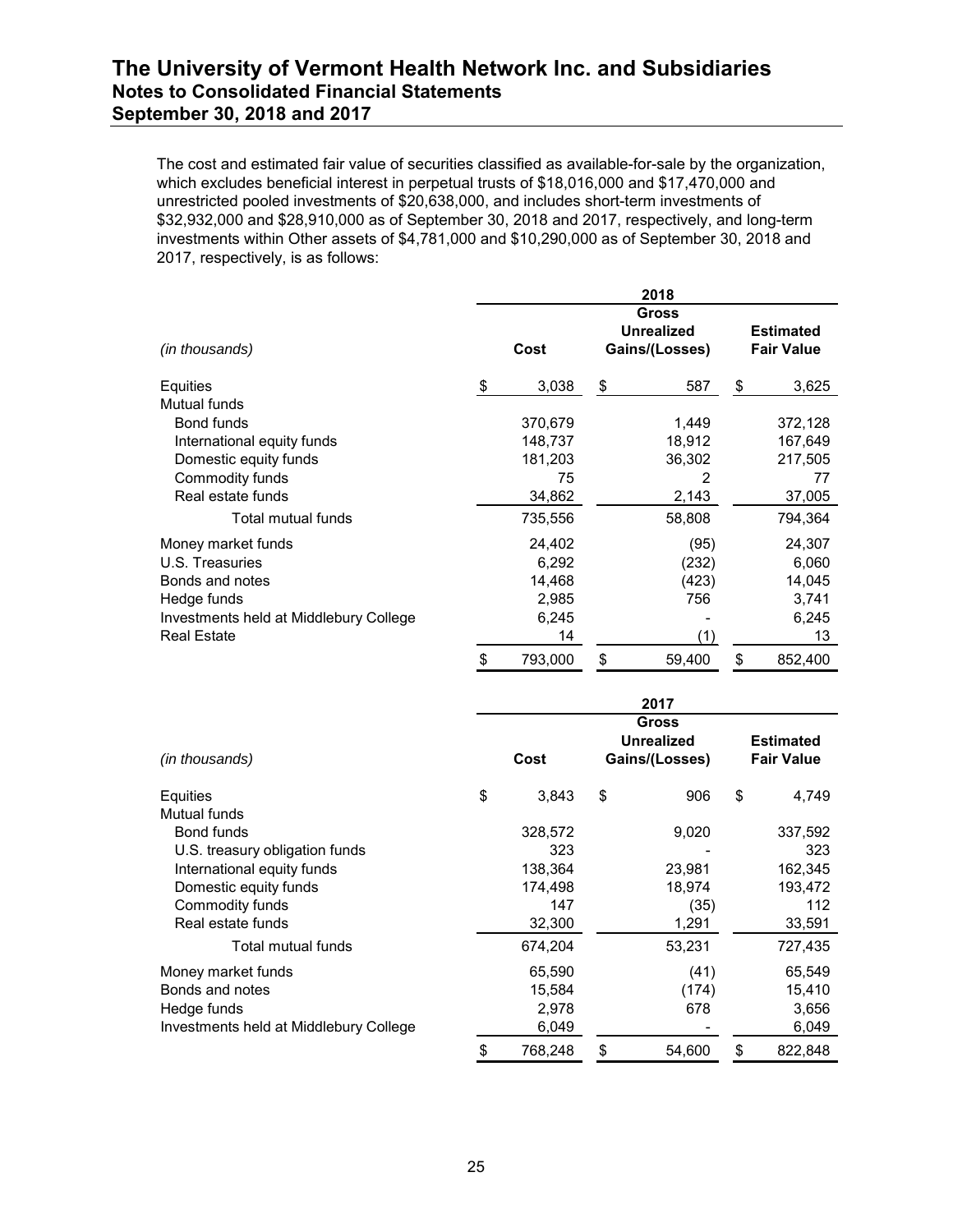The following tables present information as of September 30, 2018 and 2017, about UVM Health Network's financial assets and liabilities that are measured at fair value on a recurring basis:

|                                         | 2018                                                                |    |                                                   |    |                                            |    |                                                |    |                   |  |
|-----------------------------------------|---------------------------------------------------------------------|----|---------------------------------------------------|----|--------------------------------------------|----|------------------------------------------------|----|-------------------|--|
| (in thousands)                          | Quoted<br><b>Prices</b><br>in Active<br><b>Markets</b><br>(Level 1) |    | Other<br>Observable<br><b>Inputs</b><br>(Level 2) |    | Unobservable<br><b>Inputs</b><br>(Level 3) |    | NAV as<br><b>Practical</b><br><b>Expedient</b> |    | <b>Fair Value</b> |  |
| \$<br>Equities                          | 3,625                                                               | \$ |                                                   | \$ |                                            | \$ |                                                | \$ | 3,625             |  |
| Mutual funds                            |                                                                     |    |                                                   |    |                                            |    |                                                |    |                   |  |
| Bond funds                              | 372,128                                                             |    |                                                   |    |                                            |    |                                                |    | 372,128           |  |
| U.S. treasury obligation funds          |                                                                     |    |                                                   |    |                                            |    |                                                |    |                   |  |
| International equity funds              | 167,649                                                             |    |                                                   |    |                                            |    |                                                |    | 167,649           |  |
| Domestic equity funds                   | 217,505                                                             |    |                                                   |    |                                            |    |                                                |    | 217,505           |  |
| Commodity funds                         | 77                                                                  |    |                                                   |    |                                            |    |                                                |    | 77                |  |
| Real estate funds                       | 37,005                                                              |    |                                                   |    |                                            |    |                                                |    | 37,005            |  |
| <b>Total mutual funds</b>               | 794,364                                                             |    |                                                   |    |                                            |    |                                                |    | 794,364           |  |
| Money market funds                      | 21,526                                                              |    | 2,781                                             |    |                                            |    |                                                |    | 24,307            |  |
| U.S. Treasuries                         | 6,060                                                               |    |                                                   |    |                                            |    |                                                |    | 6,060             |  |
| Bonds and notes                         |                                                                     |    | 14,045                                            |    |                                            |    |                                                |    | 14,045            |  |
| Beneficial interest in perpetual trusts |                                                                     |    |                                                   |    | 18,016                                     |    |                                                |    | 18,016            |  |
| Hedge funds                             | 218                                                                 |    |                                                   |    |                                            |    | 3,523                                          |    | 3,741             |  |
| Investments held at Middlebury College  |                                                                     |    |                                                   |    | 6,245                                      |    |                                                |    | 6,245             |  |
| <b>Real Estate</b>                      | 13                                                                  |    |                                                   |    |                                            |    |                                                |    | 13                |  |
|                                         | 825,806<br>S                                                        | \$ | 16,826                                            | \$ | 24,261                                     | \$ | 3,523                                          | \$ | 870,416           |  |
| Interest rate swap agreements           |                                                                     | S  | 13,622                                            | \$ |                                            | \$ |                                                | S  | 13,622            |  |

|                                         |    |                                                                     |    |                                                   |    | 2017                                       |    |                                                |    |                   |  |
|-----------------------------------------|----|---------------------------------------------------------------------|----|---------------------------------------------------|----|--------------------------------------------|----|------------------------------------------------|----|-------------------|--|
| (in thousands)                          |    | Quoted<br><b>Prices</b><br>in Active<br><b>Markets</b><br>(Level 1) |    | Other<br>Observable<br><b>Inputs</b><br>(Level 2) |    | Unobservable<br><b>Inputs</b><br>(Level 3) |    | NAV as<br><b>Practical</b><br><b>Expedient</b> |    | <b>Fair Value</b> |  |
| Equities                                | \$ | 4,749                                                               | \$ |                                                   | \$ |                                            | \$ |                                                |    | 4,749             |  |
| <b>Mutual Funds</b>                     |    |                                                                     |    |                                                   |    |                                            |    |                                                |    |                   |  |
| Bond funds                              |    | 337,592                                                             |    |                                                   |    |                                            |    |                                                |    | 337,592           |  |
| U.S. treasury obligation funds          |    | 323                                                                 |    |                                                   |    |                                            |    |                                                |    | 323               |  |
| International equity funds              |    | 162,345                                                             |    |                                                   |    |                                            |    |                                                |    | 162,345           |  |
| Domestic equity funds                   |    | 193,472                                                             |    |                                                   |    |                                            |    |                                                |    | 193,472           |  |
| Commodity funds                         |    | 112                                                                 |    |                                                   |    |                                            |    |                                                |    | 112               |  |
| Real estate funds                       |    | 33,591                                                              |    |                                                   |    |                                            |    |                                                |    | 33,591            |  |
| <b>Total mutual funds</b>               |    | 727,435                                                             |    |                                                   |    |                                            |    |                                                |    | 727,435           |  |
| Money market funds                      |    | 65,549                                                              |    |                                                   |    |                                            |    |                                                |    | 65,549            |  |
| Bonds and notes                         |    | 6,180                                                               |    | 9,230                                             |    |                                            |    |                                                |    | 15,410            |  |
| Beneficial interest in perpetual trusts |    |                                                                     |    |                                                   |    | 17,470                                     |    |                                                |    | 17,470            |  |
| Hedge funds                             |    |                                                                     |    |                                                   |    |                                            |    | 3,656                                          |    | 3,656             |  |
| Investments held at Middlebury College  |    |                                                                     |    |                                                   |    | 6,049                                      |    |                                                |    | 6,049             |  |
|                                         |    | 803,913                                                             | \$ | 9,230                                             | \$ | 23,519                                     | \$ | 3,656                                          | \$ | 840,318           |  |
| Interest rate swap agreements           |    |                                                                     |    | 20,184                                            | \$ |                                            |    |                                                | S  | 20,184            |  |
|                                         |    |                                                                     |    |                                                   |    |                                            |    |                                                |    |                   |  |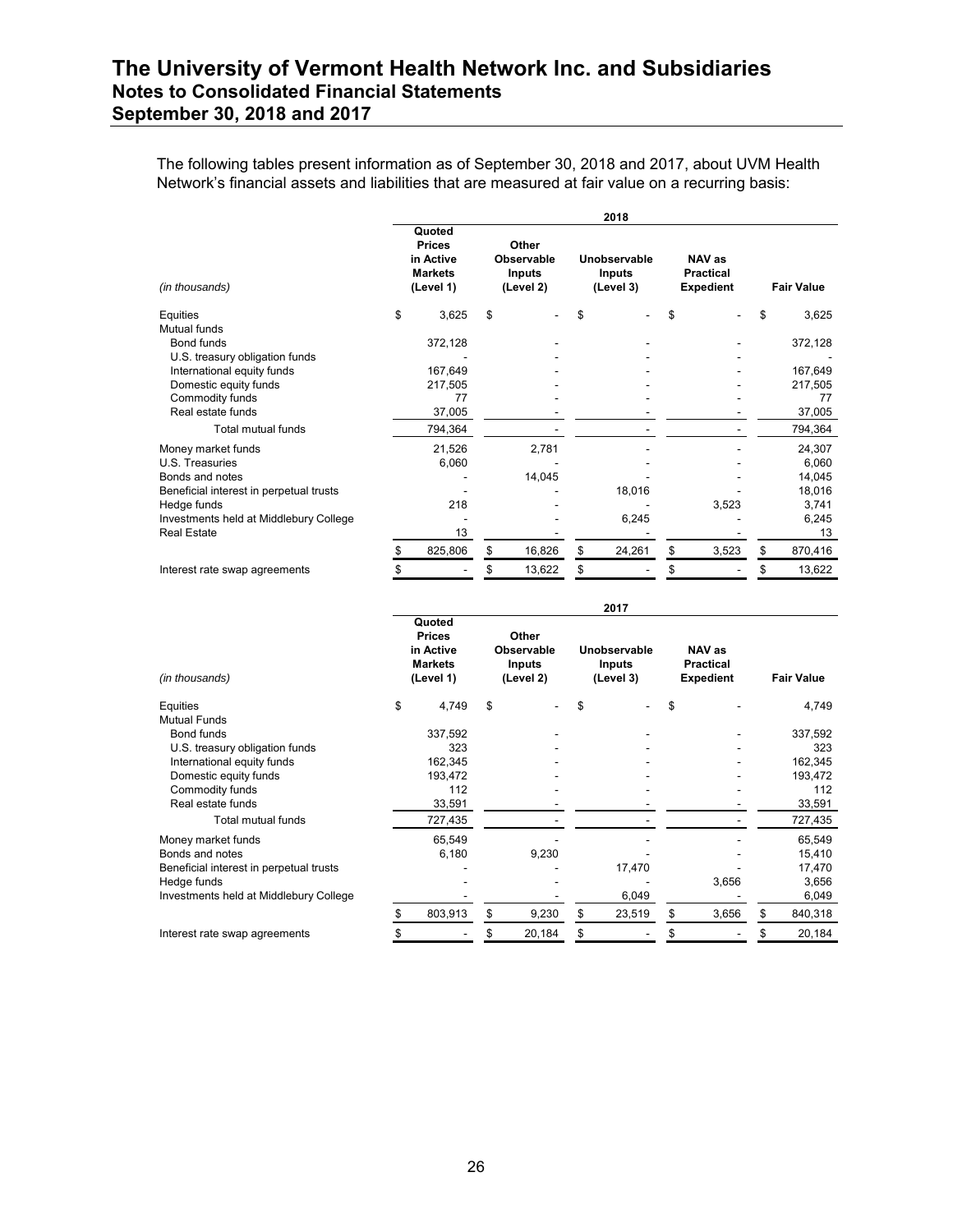The table below summarizes the fair value measurements of the investments in certain entities that calculate net asset value per share as of September 30, 2018 and 2017.

|                               |                   |                                       |                                  | 2018                                             |                                                                                         |                                                                        |
|-------------------------------|-------------------|---------------------------------------|----------------------------------|--------------------------------------------------|-----------------------------------------------------------------------------------------|------------------------------------------------------------------------|
| <b>Category of Investment</b> | <b>Fair Value</b> | <b>Unfunded</b><br><b>Commitments</b> | Remaining Life,<br>if Applicable | Redemption<br>Terms, If<br>Currently<br>Eligible | Redemption<br><b>Restrictions and Terms</b>                                             | Redemption<br><b>Restrictions</b><br>and Terms in Place<br>at Year End |
| Hedge Funds                   | \$<br>3,523       |                                       | Not applicable                   | Ranges from 60 - 95<br>days notice,<br>quarterly | 100% of these funds are either<br>not under lock or have a lock of<br>one year or less. | None                                                                   |
|                               |                   |                                       |                                  | 2017                                             |                                                                                         |                                                                        |
| <b>Category of Investment</b> | <b>Fair Value</b> | <b>Unfunded</b><br>Commitments        | Remaining Life,<br>if Applicable | Redemption<br>Terms, If<br>Currently<br>Eligible | Redemption<br><b>Restrictions and Terms</b>                                             | Redemption<br><b>Restrictions</b><br>and Terms in Place<br>at Year End |
| Hedge Funds                   | \$<br>3,656       |                                       | Not applicable                   | Ranges from 60 - 95<br>days notice,<br>quarterly | 100% of these funds are either<br>not under lock or have a lock of<br>one year or less. | None                                                                   |

As of and for the years ended September 30, 2018 and 2017, the fair value of the assets and change in the value of the assets measured using significant unobservable inputs (Level 3) were related to beneficial interests in perpetual trusts and investments held at Middlebury College ("College"). Distributions from the investments held at the College are to be made by a disbursement from the College to the UVM Health Network, based on the value of the fund after providing the College with thirty (30) days written notice. The investments held at the College shall thereafter be valued as of the end of the calendar month following such notice and distributed as soon as is practicable but in no event later than sixty (60) days after such notice. At least 20% of the value of the investments held at the College will be made available to the UVM Health Network within thirty (30) days of College's receipt of the notice for a distribution up to that amount.

A roll forward of the Level 3 fair value measurements (defined above) for the years ended September 30, 2018 and 2017, is as follows:

|                                                                                                 | 2018 |                                                               |    |                                                                       |                                       |                      |  |  |  |
|-------------------------------------------------------------------------------------------------|------|---------------------------------------------------------------|----|-----------------------------------------------------------------------|---------------------------------------|----------------------|--|--|--|
| (in thousands)                                                                                  |      | <b>Investments</b><br>held at<br><b>Middlebury</b><br>College |    | <b>Beneficial</b><br><b>Interest</b><br>in Perpetual<br><b>Trusts</b> | <b>Total Level 3</b><br><b>Assets</b> |                      |  |  |  |
| <b>Beginning of year</b><br>Change in beneficial interest in perpetual trusts<br>Realized gains | \$   | 6.049<br>$\,$<br>196                                          | \$ | 17.470<br>546                                                         | \$                                    | 23,519<br>546<br>196 |  |  |  |
| End of the year                                                                                 | \$   | 6.245                                                         | S. | 18.016                                                                | \$                                    | 24.261               |  |  |  |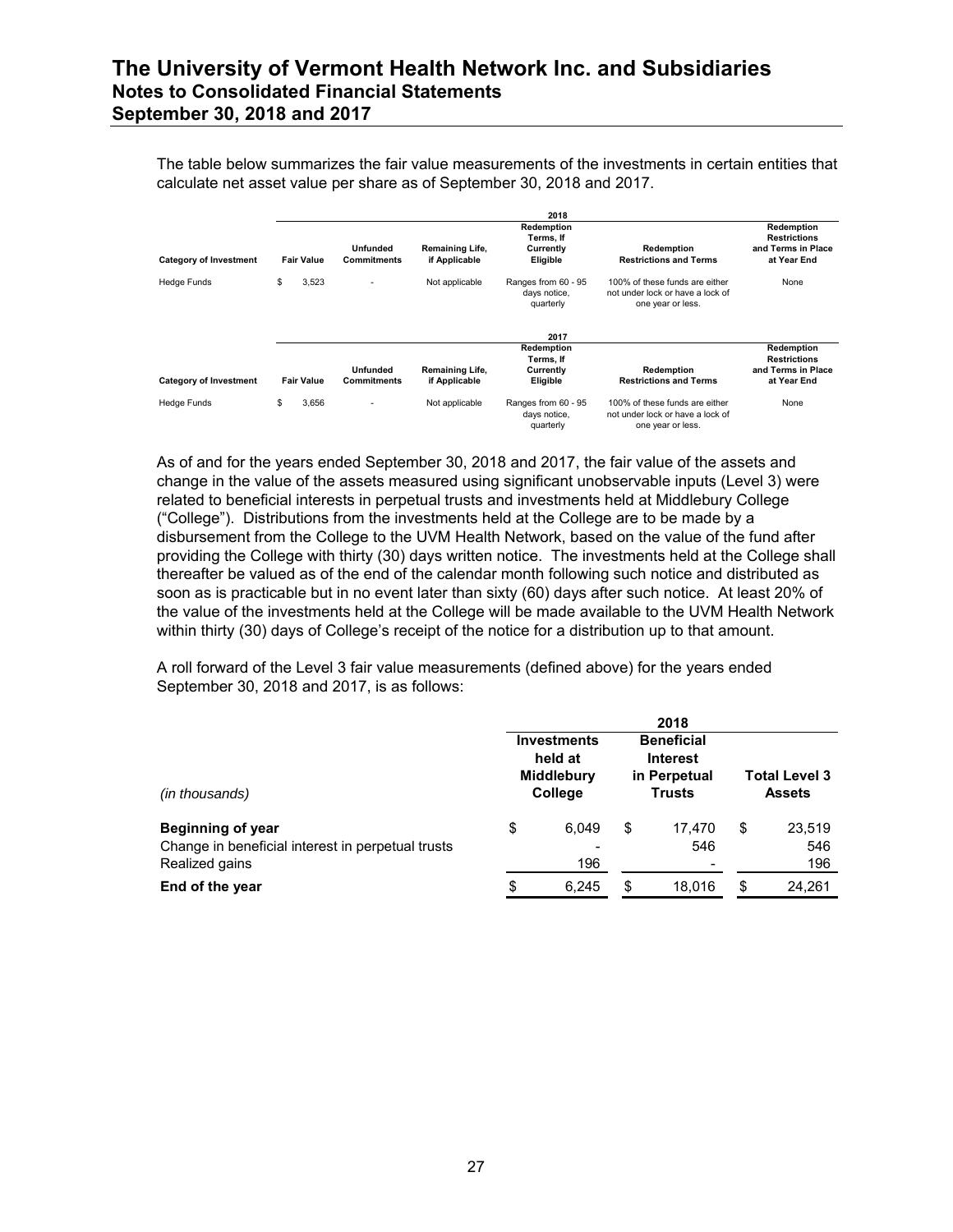**September 30, 2018 and 2017** 

|                                                                                                       | 2017 |                                                               |    |                                                                       |                                       |                      |  |  |  |  |  |
|-------------------------------------------------------------------------------------------------------|------|---------------------------------------------------------------|----|-----------------------------------------------------------------------|---------------------------------------|----------------------|--|--|--|--|--|
| (in thousands)                                                                                        |      | <b>Investments</b><br>held at<br><b>Middlebury</b><br>College |    | <b>Beneficial</b><br><b>Interest</b><br>in Perpetual<br><b>Trusts</b> | <b>Total Level 3</b><br><b>Assets</b> |                      |  |  |  |  |  |
| Beginning of year                                                                                     | \$   | $\blacksquare$                                                | \$ | 13.445                                                                | \$                                    | 13,445               |  |  |  |  |  |
| Investments due to affiliation<br>Change in beneficial interest in perpetual trusts<br>Realized gains |      | 6.077<br>-<br>(28)                                            |    | 3.431<br>594                                                          |                                       | 9,508<br>594<br>(28) |  |  |  |  |  |
| End of the year                                                                                       | \$   | 6.049                                                         | \$ | 17.470                                                                | \$                                    | 23.519               |  |  |  |  |  |

### **8. Property and Equipment**

A summary of property and equipment at September 30, 2018 and 2017 is as follows:

| (in thousands)                             | 2018 |                      |    | 2017                 |
|--------------------------------------------|------|----------------------|----|----------------------|
| Land<br>Land improvements                  | \$   | 37.347<br>24.922     | \$ | 33.320<br>24.297     |
| Leasehold improvements<br><b>Buildings</b> |      | 68.835<br>887,503    |    | 66.258<br>829.444    |
| Equipment, furniture, and fixtures         |      | 586,238<br>1.604.845 |    | 543,978<br>1,497,297 |
| Less: Accumulated depreciation             |      | (901,522)<br>703.323 |    | (813,696)<br>683.601 |
| Construction-in-progress                   |      | 164,049              |    | 82,126               |
|                                            | \$   | 867.372              | \$ | 765.727              |

UVM Health Network sold, traded-in or wrote off approximately \$8,006,000 and \$10,774,000 in gross property and equipment in the years ended September 30, 2018 and 2017, respectively. In conjunction with these sales, trade-ins or disposals, a gain of \$273,000 and a loss of \$288,000 were recorded in the years ended September 30, 2018 and 2017, respectively. These gains and losses are included in supplies and other expense. At September 30, 2018, UVM Health Network had commitments to purchase approximately \$125,063,000 of property and equipment, which are primarily composed of the following: \$25,591,000 related to the Inpatient Bed replacement project (the "Miller Building Project"), \$90,573,000 related to the EPIC project and \$1,807,000 related to other projects. Anticipated future cash flows related to these commitments are \$70,434,000, \$28,546,000, and \$18,991,000 for the years ending September 30, 2019, 2020 and 2021, respectively.

UVM Health Network recorded depreciation expense of \$86,841,000 and \$84,229,000 for the years ended September 30, 2018 and 2017, respectively.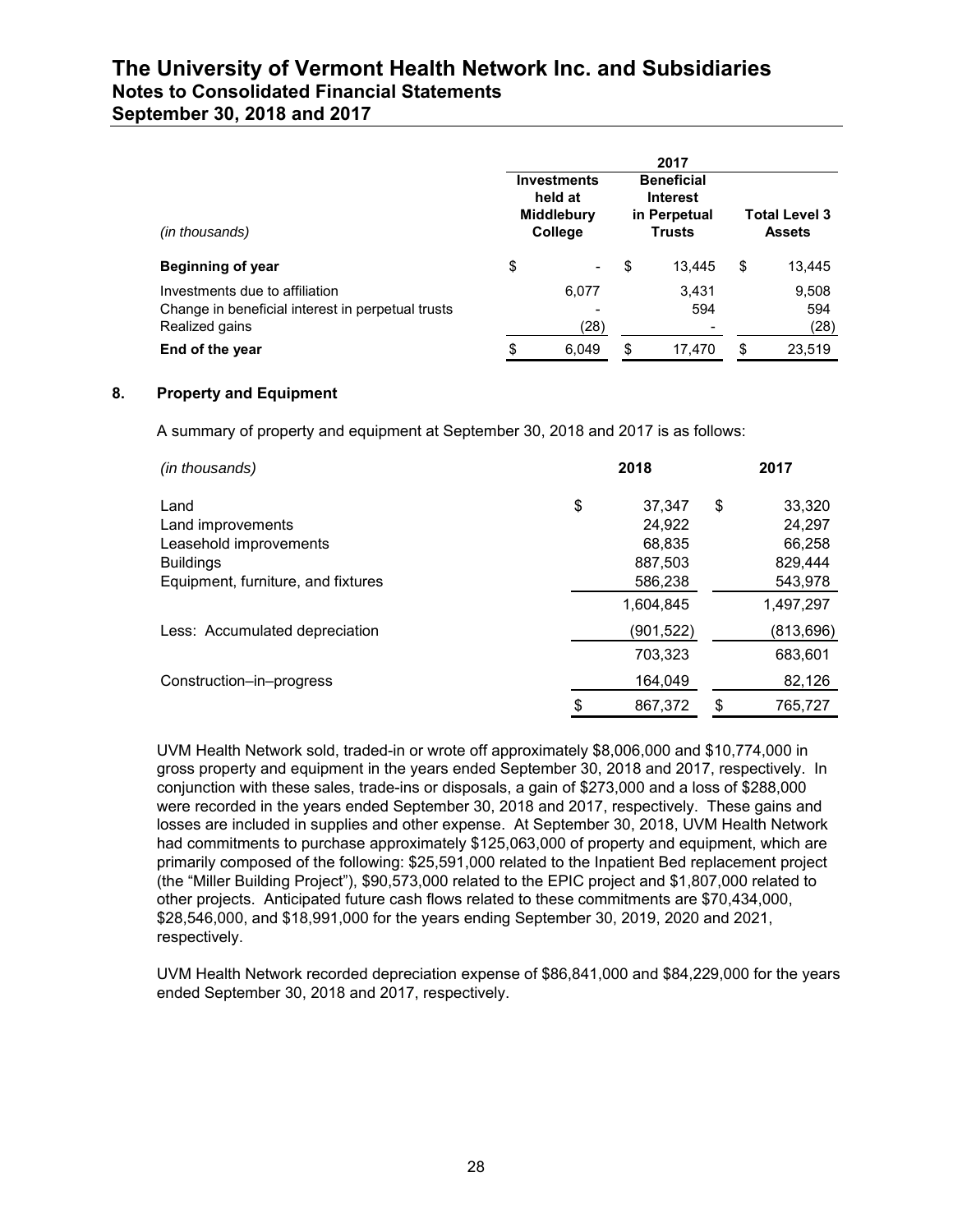### **9. Long-Term Debt**

Long-term debt at September 30, 2018 and 2017 consisted of the following:

| (in thousands)                                                                                                                                                                 | 2018          | 2017          |
|--------------------------------------------------------------------------------------------------------------------------------------------------------------------------------|---------------|---------------|
| Vermont Educational and Health Buildings Financing Agency                                                                                                                      |               |               |
| <b>Hospital Revenue Bonds</b>                                                                                                                                                  |               |               |
| Series 2009A Loan, fixed rate at (5.08%), payable through 2024                                                                                                                 | \$            | \$<br>682     |
| Series 2008A Bonds, variable rate (1.50% and 0.84% at September 2018 and 2017, respectively),<br>pavable through 2030                                                          | 54.706        | 54,706        |
| Series 2013A Bonds, fixed rate (2.60%), payable through 2027                                                                                                                   | 27.713        | 28.038        |
| Series 1996 Loan, fixed rate (3.50%), payable through 2021                                                                                                                     | 4,029         | 5,193         |
| Series 2015A Bonds, fixed rate (2.27%), payable through 2023                                                                                                                   | 17,695        | 19,815        |
| Series 2016A Bonds, fixed rate (3.00% to 5.00%), payable through 2036                                                                                                          |               |               |
| (including unamortized premium of \$22,994 and \$24,204 at September 30, 2018 and 2017, respectively)<br>Series 2016B Bonds, fixed rate (3.13% to 5.00%), payable through 2046 | 192.584       | 197,189       |
| (including unamortized premium of \$10,980 and \$11,370 at September 30, 2018 and 2017, respectively)                                                                          | 99,980        | 100,370       |
| Series 2015A Bonds, fixed rate (2.85%), payable through 2025                                                                                                                   | 13,866        | 14,495        |
| <b>Essex County Capital Resource Corporation</b>                                                                                                                               |               |               |
| <b>Hospital Revenue Bonds</b>                                                                                                                                                  |               |               |
| Series 2011 Bonds, variable rate, (2.92% and 2.35% at September 30, 2018 and 2017, respectively),                                                                              | 4,635         | 4,870         |
| payable through 2032                                                                                                                                                           |               |               |
| Other long-term debt                                                                                                                                                           |               |               |
| Bank of America Loan, fixed rate (2.92%), payable through 2027                                                                                                                 | 42.920        | 47.918        |
| KeyBank Loan, fixed rate (3.13%), payable through 2023                                                                                                                         | 29,315        | 34,320        |
| Series 2016A Bonds variable rate, (2.52% at September 30, 2018), payable through 2042                                                                                          | 13,260        | 13,775        |
| Series 2016B Bonds, variable rate (2.20% at September 30, 2018), payable through 2042                                                                                          | 16.210        | 16.840        |
| Community Bank Loan, fixed rate (3.38%), payable through 2027                                                                                                                  | 13,716        | 14,253        |
| Series 2013A variable rate bonds, 1.60% average rate for 2018, payable through 2038,                                                                                           |               |               |
| (including unamortized discount of \$386K at September 30, 2018)                                                                                                               | 24,810        | 25,264        |
| Capital leases, fixed rate (0.68% to 24.8%), payable through 2024                                                                                                              | 7,059         | 10,221        |
| TD Bank fixed rate loan at 3.59%, interest only payment through April 2020, payable through April 2030                                                                         | 10,000        |               |
| TD Bank fixed rate loan at 3.87% at September 30, 2018, payable through 2033                                                                                                   | 18,313        |               |
| Lines of Credit                                                                                                                                                                | 4,550         | 10.967        |
| Other debt                                                                                                                                                                     | 39,211        | 31,395        |
|                                                                                                                                                                                | 634,572       | 630,311       |
| Less: Current portion                                                                                                                                                          | (29, 168)     | (39, 368)     |
| Less: Unamortized discount and debt issuance costs                                                                                                                             | (2,720)       | (2, 495)      |
| Long-term debt                                                                                                                                                                 | \$<br>602,684 | \$<br>588,448 |

#### **Obligated Group**

UVM Medical Center, UVM Health Network, CVMC, CVPH and ECH are the members of the UVM Medical Center Obligated Group ("Obligated Group") at September 30, 2018.

The Master Trust Indenture contains provisions permitting the addition, withdrawal or consolidation of members of the Obligated Group under certain conditions. The Master Trust Indenture constitutes joint and several obligations of the members of the Obligated Group.

As of September 30, 2018 an obligated group does not exist for AHMC, HH&H, or PMC.

#### **Series 2008A Bonds**

On May 21, 2008, UVM Medical Center converted the Series 2004B auction rate bonds from 35 day variable-rate bonds to fixed-rate bonds through a mandatory tender of the bonds as provided for under the original bond agreement. The tender was financed through the reissuance of \$160,525,000 of Series 2004B bonds as tax-exempt fixed-rate bonds, and a payment of \$2,700,000 from UVM Medical Center's debt service reserve funds. The 2004B bonds were refunded in 2016 as part of the Series 2016A bond issuance.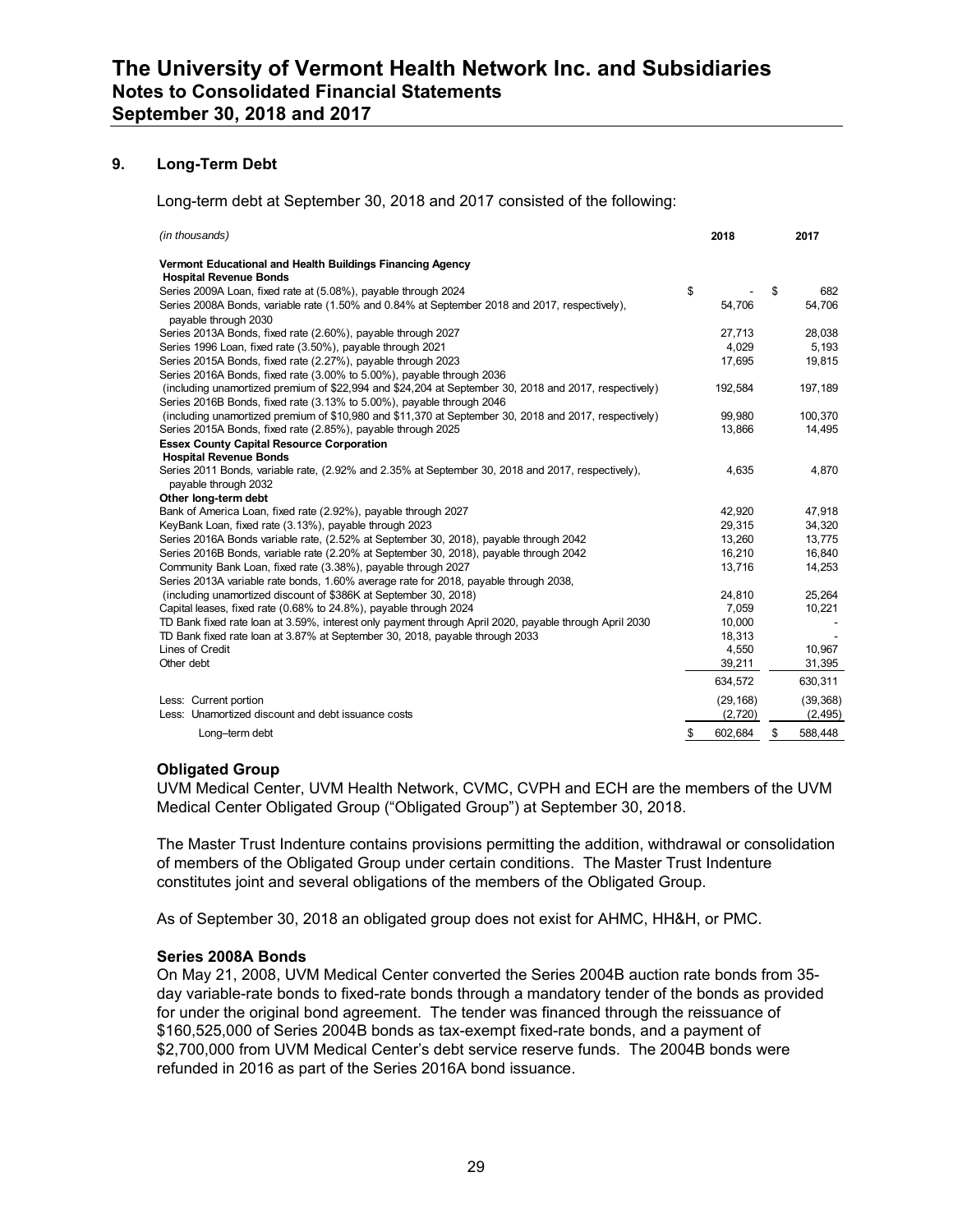Also on May 21, 2008, UVM Medical Center in connection with the Vermont Educational and Health Buildings Financing Agency ("VEHBFA"), issued \$54,706,000 of tax-exempt variable-rate hospital revenue bonds ("Series 2008A"), the proceeds of which were used to refund its Series 2000B bonds in the amount of \$50,000,000, pay an early termination payment in the amount of \$3,128,000 on a related interest rate swap, and pay issuance costs in the amount of \$1,577,000. The Series 2008A bonds are collateralized by an irrevocable letter of credit from a bank in the amount of \$55,334,000 (covers principal of \$54,706,000 and interest of \$629,000), which expires in 2021. The interest rate on the Series 2008A bonds is set weekly. Series 2008A bondholders have the option to put the bonds back to UVM Medical Center. Such bonds would be subject to remarketing efforts by UVM Medical Center's remarketing agent. To the extent that such remarketing efforts were unsuccessful, the nonmarketable bonds would be purchased from the proceeds of the letter of credit. Monthly payments of principal on the letter of credit borrowings would commence on the first calendar day of the first month that commences more than one year after the borrowing. Repayment in full of the letter of credit would be required by the earlier of four years from the date of the borrowing under the letter of credit or the stated expiration date, currently, April 30, 2021.

In conjunction with these transactions, the notional amount of the original swap agreement covering the 2004B bonds was reduced from \$135,000,000 to \$55,190,000 and transferred to the 2008A bonds in exchange for the payment of \$3,128,000.

UVM Medical Center and certain subsidiaries are obligated under various other revenue bonds, capital leases, and notes payable. Various trustee-held funds are required under the terms of the loan agreements. Under one of the loan agreements, a reserve fund is required only upon the failure to meet certain financial ratios. As of September 30, 2018 and 2017, no funding has been required under this agreement.

UVM Medical Center has granted a mortgage on substantially all of its property and an interest in its gross receipts, as defined in connection with the issuance of its long-term debt.

The 2008A letter of credit was not drawn upon as of September 30, 2018, and the scheduled maturities of long-term debt assume the Series 2008A bonds are not put back to the UVM Health Network Obligated Group. If the letter of credit was drawn upon, the repayment would begin one year and one day from the date of the letter of credit being drawn upon. The repayment schedule would occur over the remaining three years of the letter of credit term. The repayment of principal would be as follows: \$21,176,000 in year two, \$21,176,000 in year three and \$12,354,000 in the final year.

#### **Series 2011 Bonds**

On December 1, 2011, ECH issued Essex County Capital Resource Corporation Revenue Bonds, Series 2011 in the amount of \$6,160,000. The Series 2011 bonds were purchased by Key Bank, N.A. under a bond purchase agreement. As part of the agreement, the Series 2011 bonds are subject to mandatory redemption and are subject to optional tender by the bank for purchase by ECH at a price equal to the principal plus accrued and unpaid interest beginning on June 1, 2017. As of September 30, 2018, Key Bank informed ECH that they have no intention of tending the bonds back to ECH. The Series 2011 bonds are collateralized by a mortgage that Key Bank holds with ECH. The Series 2011 bonds carry a variable interest rate of 65% of 1-month LIBOR plus 155 basis points (2.92% at September 30, 2018) due in quarterly installments through March 1, 2032.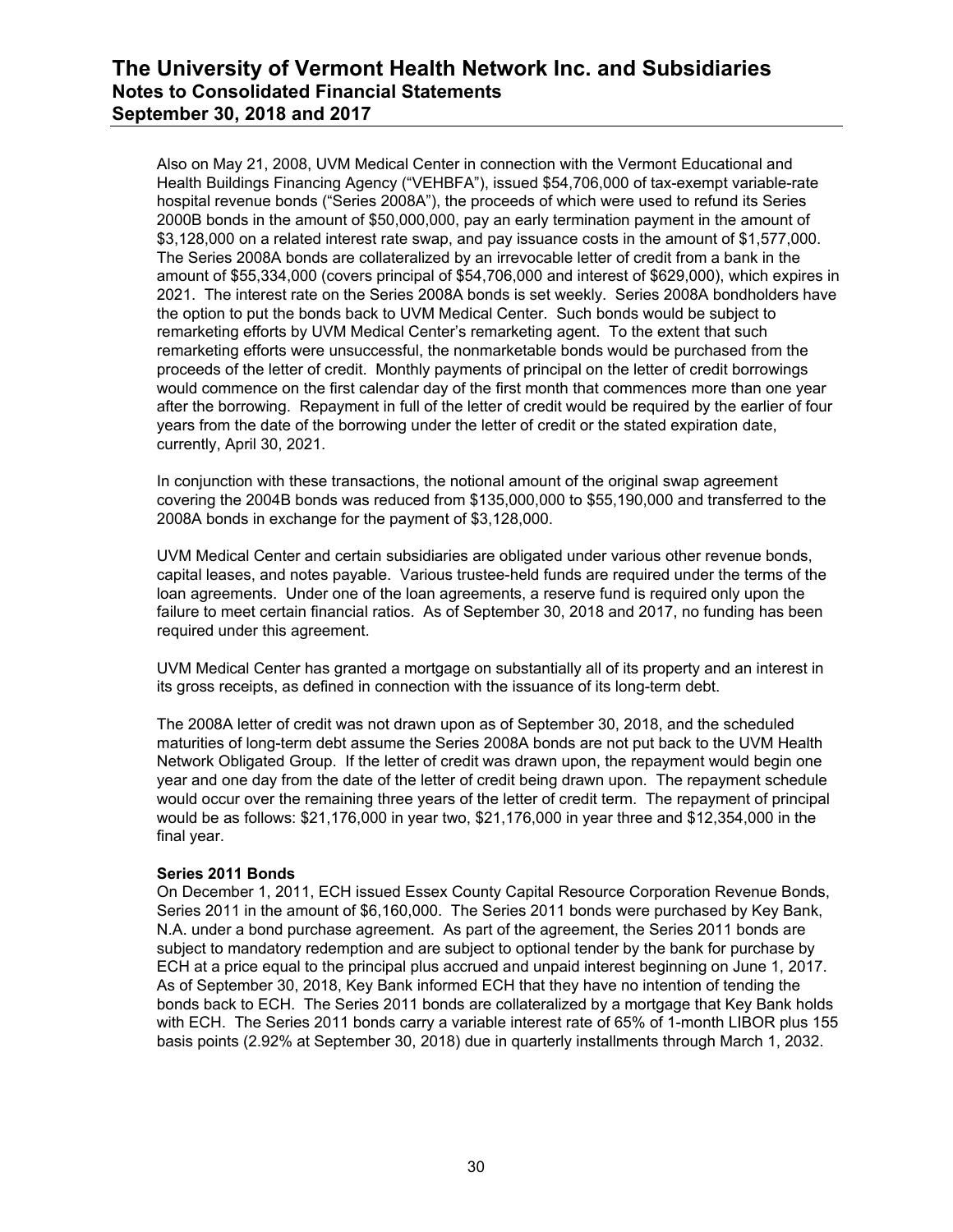### **Series 2013A Bonds (UVM Medical Center)**

The 2000A Bonds were partially refunded in 2011. The remaining \$32,550,000 balance of the initial aggregate principal amount of the Series 2000A Bonds with maturities between December 2025 and December 2027 were refunded in March 2013 and replaced with a tax-exempt direct bank private placement with TD Bank (the 2013A bonds), in the aggregate principal amount of \$29,500,000 with a final maturity date in December 2027. As part of the agreement, the series 2013A bonds are subject to an optional tender by the bank for purchase by UVM Medical Center in whole or in part, at a redemption price equal to the principal amount tendered plus accrued and unpaid interest beginning March 1, 2023 and on any date thereafter.

The Series 2013A bonds carry a fixed interest rate of 2.60%.

### **Series 2013A Bonds (AHMC)**

In October 2013, AHMC secured \$27,375,000 in financing from the Franklin County Civic Development Corporation Tax – Exempt Variable Rate Demand Revenue Bonds, Series 2013A (2013A Revenue Bonds) to provide funding for the Skilled Nursing Home facility.

The Revenue Bonds consist of variable interest rate, term bonds, requiring annual sinking fund payments ranging from \$765,000 to \$1,645,000 through October 2037, with a \$1,715,000 principal amount maturing on October 1, 2038 to be paid at maturity. Interest rates are variable and are reset weekly by the remarketing agent. The interest rate as of September 30, 2018 was 1.60%. Interest payments are due monthly. In addition to interest to bondholders, interest is paid to HSBC Bank at a rate of 2.50% on the outstanding balance. Interest is paid to HSBC Bank quarterly. The bonds are collateralized by a direct pay letter of credit with a bank aggregating the outstanding principal amount plus 35 days interest at an assumed rate of 12% per annum for the term of the bonds. Any outstanding balance put to the letter of credit would be repaid in accordance with the payment schedule of the 2013A Revenue Bonds and must be repaid prior to the letter of credit expiring on October 1, 2019. The Revenue Bonds are administered by the provisions of a Master Trust Indenture (Indenture) between the AHMC and bond trustee.

### **Series 2015A Bonds (UVM Medical Center)**

The remaining \$30,480,000 par of the initial aggregate principal amount of the Series 2004A Bonds, with maturities between December 2015 and December 2023, were refunded in January 2015 and replaced with a tax-exempt direct bank private placement with Key Government Finance (the 2015A bonds), in the aggregate principal amount of \$23,840,000 with a final maturity date in December 2023. Debt service reserve fund proceeds of \$6,640,000 were used to buy down the par amount of the new bonds. The Series 2015A bonds carry a fixed interest rate of 2.27%.

#### **Series 2016A Bonds (UVM Medical Center)**

The remaining \$192,965,000 par of the initial aggregate principal amount of the Series 2004B and 2007A Bonds, with maturities between December 2016 and December 2036, were advance refunded in February 2016 and replaced with a tax-exempt public bond issue (the 2016A bonds), in the aggregate principal amount of \$176,375,000 with a final maturity date in December 2036. The Series 2016A bonds carry fixed interest rates ranging between 3.00% - 5.00%. The premium on the 2016A bonds was \$27,500,000. Bond issuance costs of \$579,000 at September 30, 2018 will be amortized over the life of the loan. The 2016 refunding resulted in a loss on extinguishment of debt of \$22,320,000.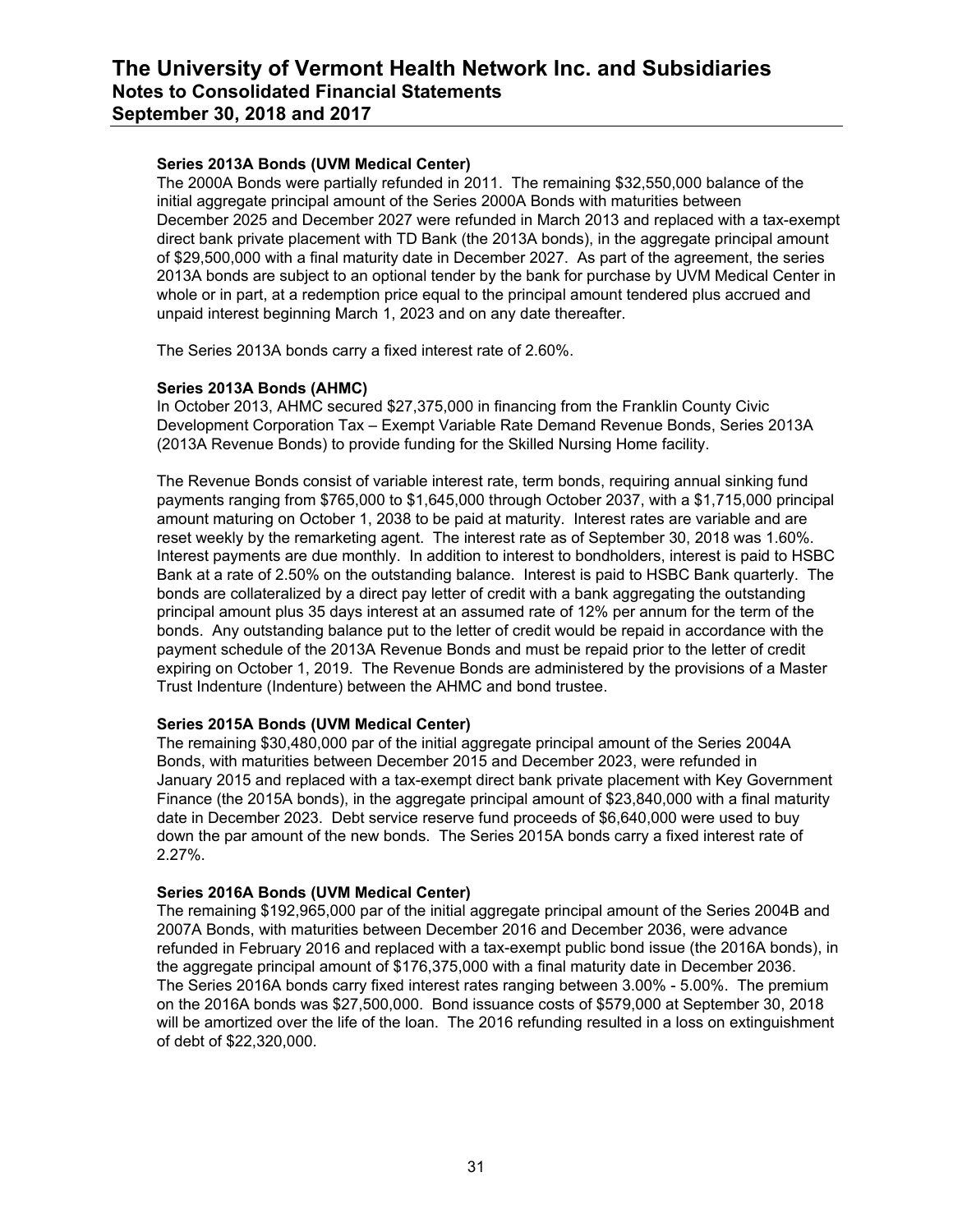### **Series 2016B Bonds (UVM Medical Center)**

On July 28, 2016, UVM Medical Center, in connection with the VEHBFA, issued \$89,000,000 of tax-exempt fixed rate hospital revenue bonds ("Series 2016B"), the proceeds of which are being used to partially fund the Miller Building Project on the UVM Medical Center's main campus, fund a capitalized interest account in the amount of \$12,278,224, and pay issuance costs in the amount of \$1,205,400. The Series 2016B bonds carry fixed interest rates ranging from 3.13% - 5.00%, with an average coupon of 4.54%, bonds mature on December 31, 2046. The premium on the 2016B bonds was \$12,600,000. The Series 2016B Bonds were labeled "Green Bonds" as a result of their usage to finance the Miller Building Project for which UVM Medical Center expects to obtain Silver LEED-certified status. The purpose of the "Green Bonds" label was to allow investors to invest directly in an environmentally beneficial project. However, there is no guarantee that UVM Medical Center will obtain Silver LEED-certified status.

#### **Series 2015A Bonds (PMC)**

PMC issued VEHBFA Revenue Bond Refunding Series 2015A on August 1, 2015 with a fixed rate of 2.85%, payable in monthly payments of \$69,000 for the hospital and \$17,000 for the nursing home. The bonds are collateralized by gross receipts and payable through August 2025. The indenture requires PMC to meet certain covenants annually.

### **Series 2016A and 2016B Bonds (CVPH)**

On October 31, 2016, CVPH, through the Clinton County Capital Resource Corporation, issued \$14,255,000 of tax-exempt variable rate hospital revenue refunding bonds ("Series 2016A CVPH") and \$17,425,000 of tax-exempt variable rate hospital revenue refunding bonds ("Series 2016B CVPH"). The proceeds, along with the bond escrow funds of \$1,890,000 as of October 31, 2016, were used to refund its Series 2007A, Series 2007B and Series 2002A bonds in the amount of \$33,170,000 and debt issuance costs of \$400,000. The Series 2016A bonds are bank qualified bonds payable in annual installments ranging from \$355,000 to \$780,000, plus interest at one month LIBOR times 65% plus 115 basis points adjusted monthly through July 1, 2042. The Series 2016B bonds are bank qualified bonds, payable in annual installments ranging from \$440,000 and \$960,000, plus interest at one-month LIBOR times 70% plus 72.8 basis points adjusted monthly through July 1, 2042.

### **People's United Loan (UVM Medical Center)**

On September 30, 2013, UVM Medical Center entered into a mortgage for property ("Holly Court") in the amount of \$9,903,000. The mortgage is payable through September 2028, and bears interest at a variable rate equal to one month LIBOR plus 105 basis points (3.16% at September 30, 2018). Concurrent with the issuance of the Holly Court mortgage, an interest rate swap was entered into whereby UVM Medical Center pays a fixed rate of 2.67% a variable rate of one month LIBOR, (see footnote 10).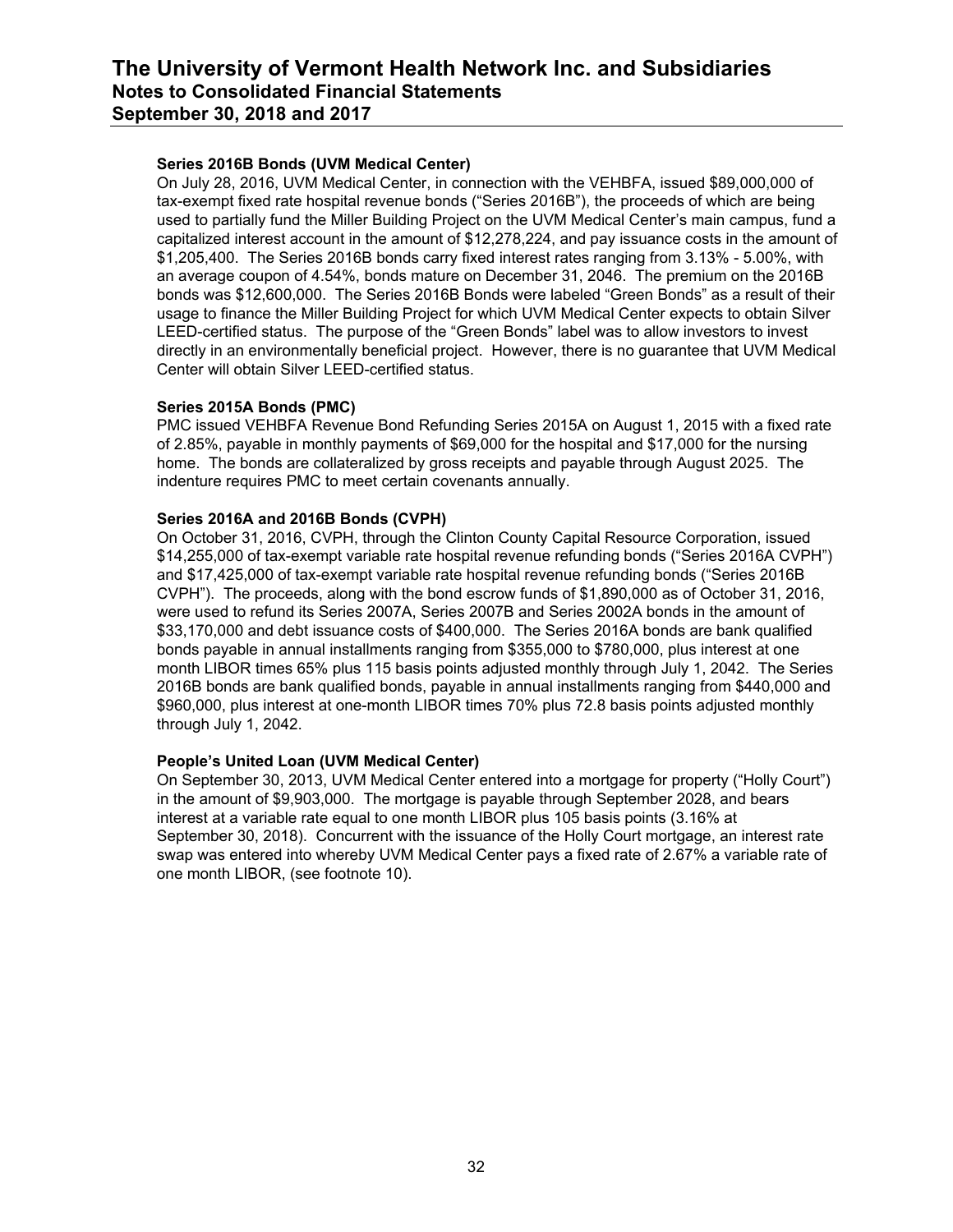#### **Scheduled Maturities of Long-Term Debt**

As of September 30, 2018, scheduled maturities of long-term debt, not including a net unamortized premium of \$33,198,000 for the next five years and thereafter are as follows:

*(in thousands)*

#### **Years Ending September 30,**

| 2019       | \$<br>29,168  |
|------------|---------------|
| 2020       | 37,027        |
| 2021       | 28,894        |
| 2022       | 27,979        |
| 2023       | 29,910        |
| Thereafter | 448,396       |
|            | \$<br>601,374 |

#### **Loan Covenants**

Under the terms of the Master Trust Indenture agreement, the Obligated Group is required to meet certain covenant requirements, as is AHMC and PMC for its respective long-term debt. In addition, the indenture provides for restrictions on, among other things, additional indebtedness and dispositions of property of the Obligated Group.

#### **Lines of Credit**

CPI has an uncollateralized line of credit in the amount of \$3,000,000 at September 30, 2018. The interest rate is set at a floating rate equal to LIBOR plus 150 basis points (3.67% at September 30, 2018). At September 30, 2018, CPI had no outstanding borrowings under the line of credit. This revolving line of credit is interest only payments with accrued interest and principal due upon maturity. The maturity date for the line of credit is July 31, 2019.

AHMC has an uncollateralized line of credit in the amount of \$1,500,000 at September 30, 2018. The interest rate is set at a floating rate equal to prime plus 100 basis points (5.75% at September 30, 2018). At September 30, 2018, AHMC had no borrowings under the line of credit. The revolving line of credit is interest only payments with accrued interest and principal due upon maturity. The maturity date for the line of credit is October 31, 2019.

As of September 30, 2018, UVM Health Network has an available line of credit in the amount of \$20,000,000, less the face value of all Letters of Credit that may be issued by the lender for the benefit of the UVM Health Network. The Line of Credit is available to each member of the Obligated Group (UVM Medical Center, UVM Health Network CVMC, CVPH and ECH). The Line of Credit is secured by a joint and several obligation of the UVM Health Network and each member of the Obligated Group. The interest rate is set at a floating rate equal to 1 Month LIBOR plus 40 basis points (2.57% at September 30, 2018) adjusting monthly. At September 30, 2018, the UVM Health Network had borrowings under the line of credit of \$4,550,000. The maturity date for the line of credit is May 10, 2020.

#### **Guarantor**

As of September 30, 2018, UVM Medical Center is the guarantor of the letter of credit at AHMC for the Series 2013A bonds and the 2018 TD Bank loan at AHMC.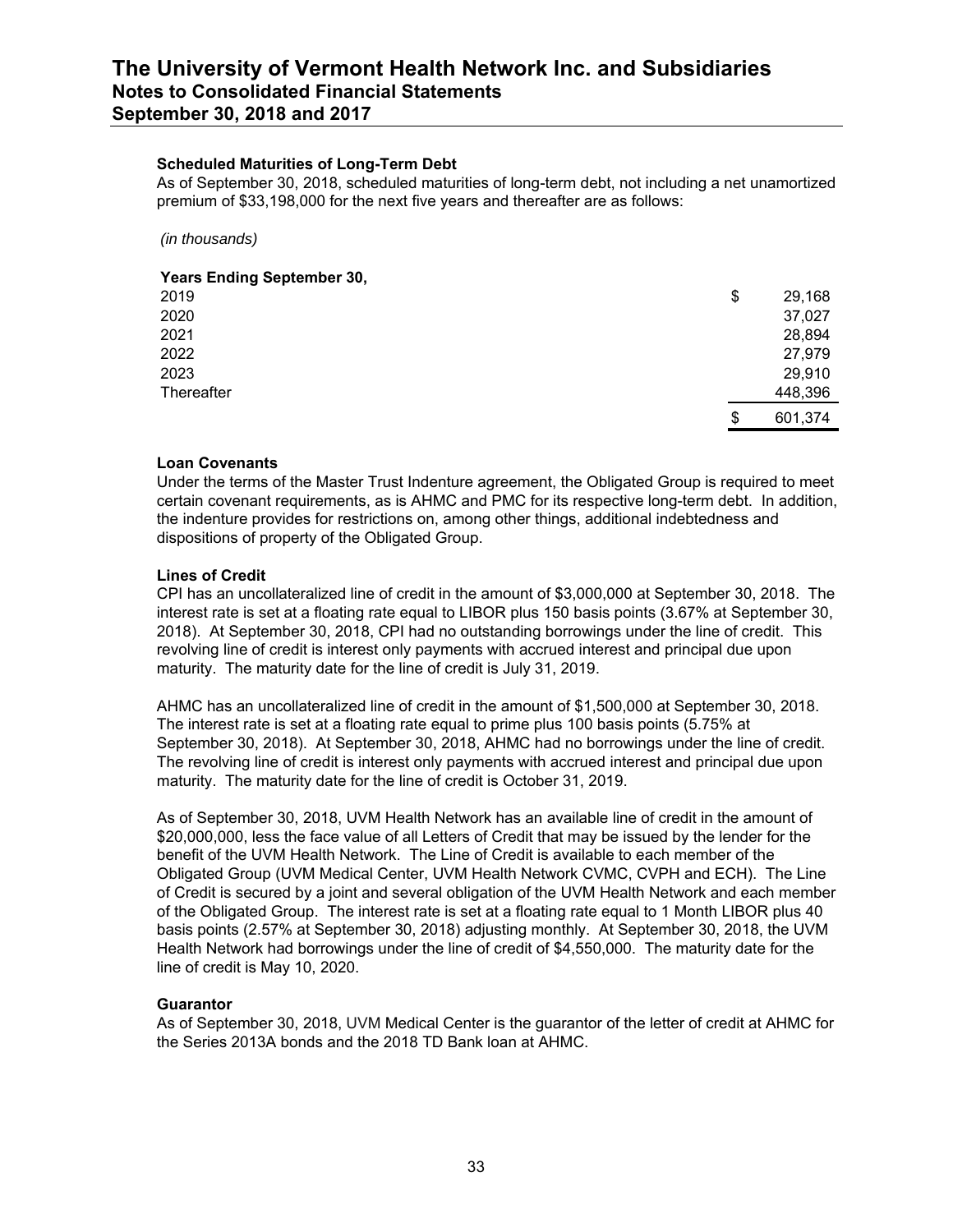#### **10. Interest Rate Swap Agreements**

For certain variable rate debt, interest rate swap agreements are used to manage interest rate risk and hedge the risk of cash flow volatility. The table below details UVM Health Network's swap agreements. None of the swap agreements require collateral posting. Both UVM Health Network and the counterparties in the interest rate swap agreements are exposed to credit risk in the event of nonperformance or early termination of the agreements. In addition, each agreement may be terminated following the occurrence of certain events, at which time UVM Health Network or the counterparty may be required to make a termination payment to the other.

| Swap                    | <b>Bond Series</b> | Notional<br>Amount<br>September 30<br>2018<br>$(S \in 000's)$ |    | Notional<br>Amount<br>September 30<br>2017<br>(\$ in 000's) | Counterparty | <b>Expiration Date</b> | <b>Pav Fixed</b> | <b>Receive Floating</b> |
|-------------------------|--------------------|---------------------------------------------------------------|----|-------------------------------------------------------------|--------------|------------------------|------------------|-------------------------|
| LIBOR Swap (Series B-1) | 2008A              | \$<br>27.595                                                  | £. | 27.595                                                      | Citibank, NA | October 28, 2032       | 3.76 %           | 66.5% of LIBOR + 32bps  |
| LIBOR Swap (Series B-2) | 2008A              | 27.595                                                        |    | 27.595                                                      | Citibank, NA | November 4, 2032       | 3.76 %           | 66.5% of LIBOR + 32bps  |
| LIBOR Swap              | Holly Court Loan   | 7.255                                                         |    | 7.834                                                       | Bank         | October 2, 2028        | 2.67 %           | 1 Month LIBOR           |
| LIBOR Swap              | Series 2007B       | 10.465                                                        |    | 10.705                                                      | Kev Bank     | July 1, 2042           | 4.06 %           | 68.0% of LIBOR          |
| LIBOR Swap              | Series 2007A       | 16.545                                                        |    | 16.905                                                      | Kev Bank     | July 1, 2042           | 4.00 %           | 65.0% of LIBOR          |
| SIFMA Swap              | Series 2011        | 4.635                                                         |    | 4.870                                                       | Kev Bank     | December 1, 2021       | 3.24%            | 65.0% of LIBOR          |

The fair value of interest rate swap agreements, all of which are recorded as Other long-term liabilities at September 30, is as of follows:

| (in thousands)   | 2018            | 2017 |           |  |
|------------------|-----------------|------|-----------|--|
| 2008A Swaps      | \$<br>(7, 394)  | \$   | (11, 077) |  |
| Holly Court Loan | 80              |      | (277)     |  |
| 2006A Swap       |                 |      |           |  |
| 2007B Swap       | (2,366)         |      | (3,279)   |  |
| 2007A Swaps      | (3,754)         |      | (5,169)   |  |
| 2011 Swap        | (188)           |      | (382)     |  |
|                  | \$<br>(13, 622) | \$   | (20,184)  |  |

The effect of interest rate swap agreements on the consolidated statements of operations and changes in net assets for 2018 and 2017 are as follows:

| (in thousands)   | 2018        | 2017        |
|------------------|-------------|-------------|
| 2008A Swaps      | \$<br>3,683 | \$<br>5,001 |
| Holly Court Loan | 357         | 485         |
| 2006A Swap       | ۰           | 36          |
| 2007B Swap       | 913         | 1,429       |
| 2007A Swaps      | 1,415       | 2,261       |
| 2011 Swap        | 194         | 231         |
|                  | \$<br>6.562 | \$<br>9,443 |

UVM Health Network also made payments on the interest rate swap agreements of \$2,260,000 and \$3,415,000 for the years ended September 30, 2018 and 2017, which are included in interest expense on the statement of operations.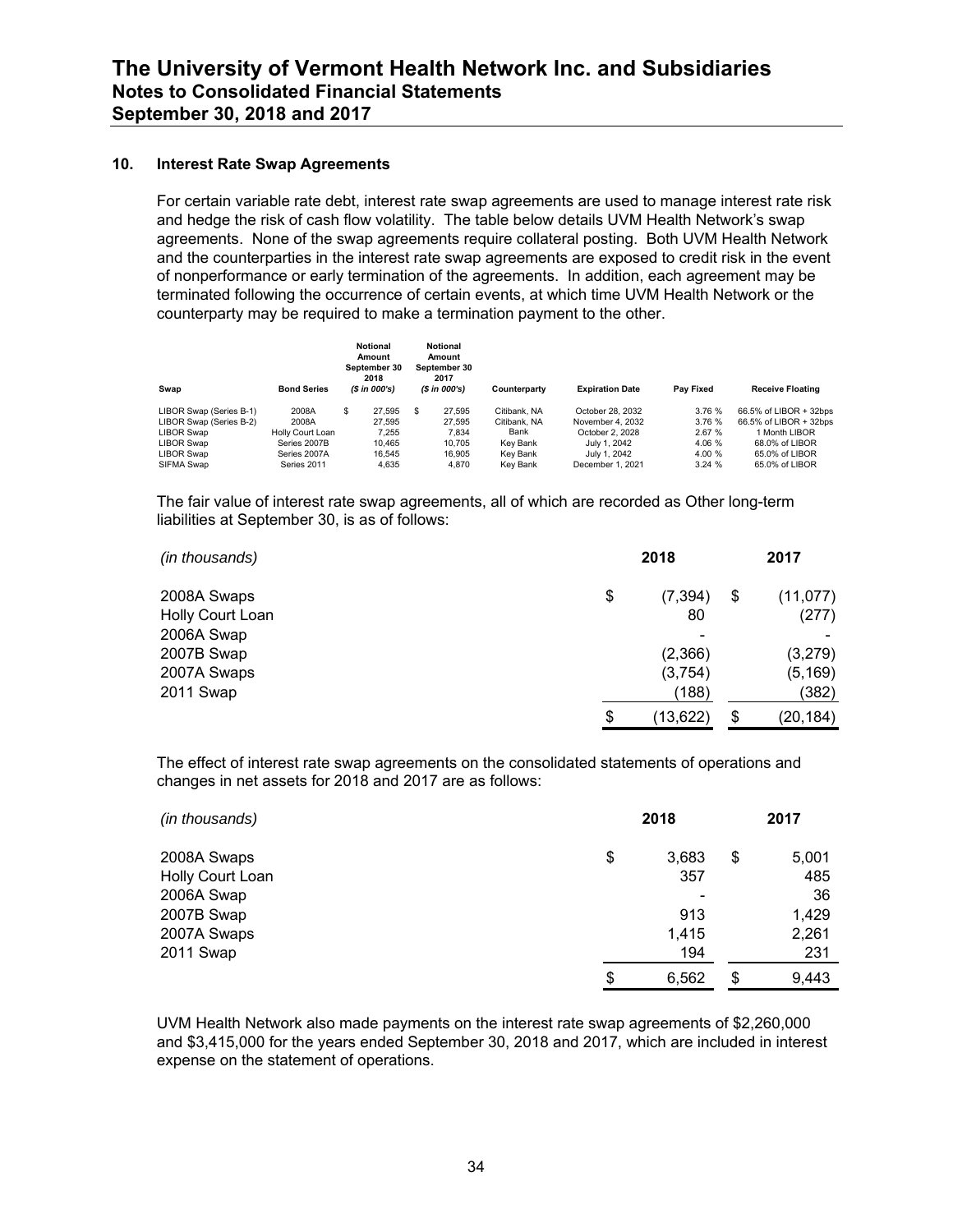### **11. Operating Leases**

UVM Health Network has entered into certain operating lease agreements for the rental of building space and equipment. Rental expense, inclusive of common area maintenance charges, amounted to \$20,069,000 and \$18,917,000 for the years ended September 30, 2018 and 2017, respectively.

Minimum future lease payments required under noncancelable operating leases at September 30, 2018, were as follows:

*(in thousands)*

| <b>Years Ending September 30,</b> |              |
|-----------------------------------|--------------|
| 2019                              | \$<br>20,718 |
| 2020                              | 16,521       |
| 2021                              | 12,312       |
| 2022                              | 8,266        |
| 2023                              | 7,264        |
| Thereafter                        | 15,123       |
|                                   | \$<br>80,204 |

#### **12. Net Assets**

#### **Net Assets with Donor Restrictions**

At September 30, 2018 and 2017, net assets with donor restrictions are available for the following purposes:

| (in thousands)                                  |     | 2018    | 2017        |
|-------------------------------------------------|-----|---------|-------------|
| Indigent care                                   | \$  | 17.372  | \$<br>7,690 |
| Education and research                          |     | 24,751  | 22,158      |
| Children's programs                             |     | 6.342   | 5,580       |
| Capital projects and other health care services |     | 55.874  | 51,232      |
| Long-term care services at Woodridge            |     | 2,553   | 2,721       |
|                                                 | \$. | 106.892 | 89.381      |

At September 30, 2018 and 2017, net assets with donor restrictions include approximately \$28,436,000 and \$23,725,000, respectively, of accumulated gains, which are subject to Board appropriation in accordance with state law.

#### **Endowment Funds**

UVM Health Network's endowment funds consist of 139 funds established for a variety of purposes. UVM Health Network does not currently have any unrestricted funds designated by the Board to function as endowment. Accordingly, for the purposes of this disclosure, endowment funds include only donor-restricted endowment funds. As required by GAAP, net assets associated with endowment funds are classified and reported based on the existence or absence of donor-imposed restrictions.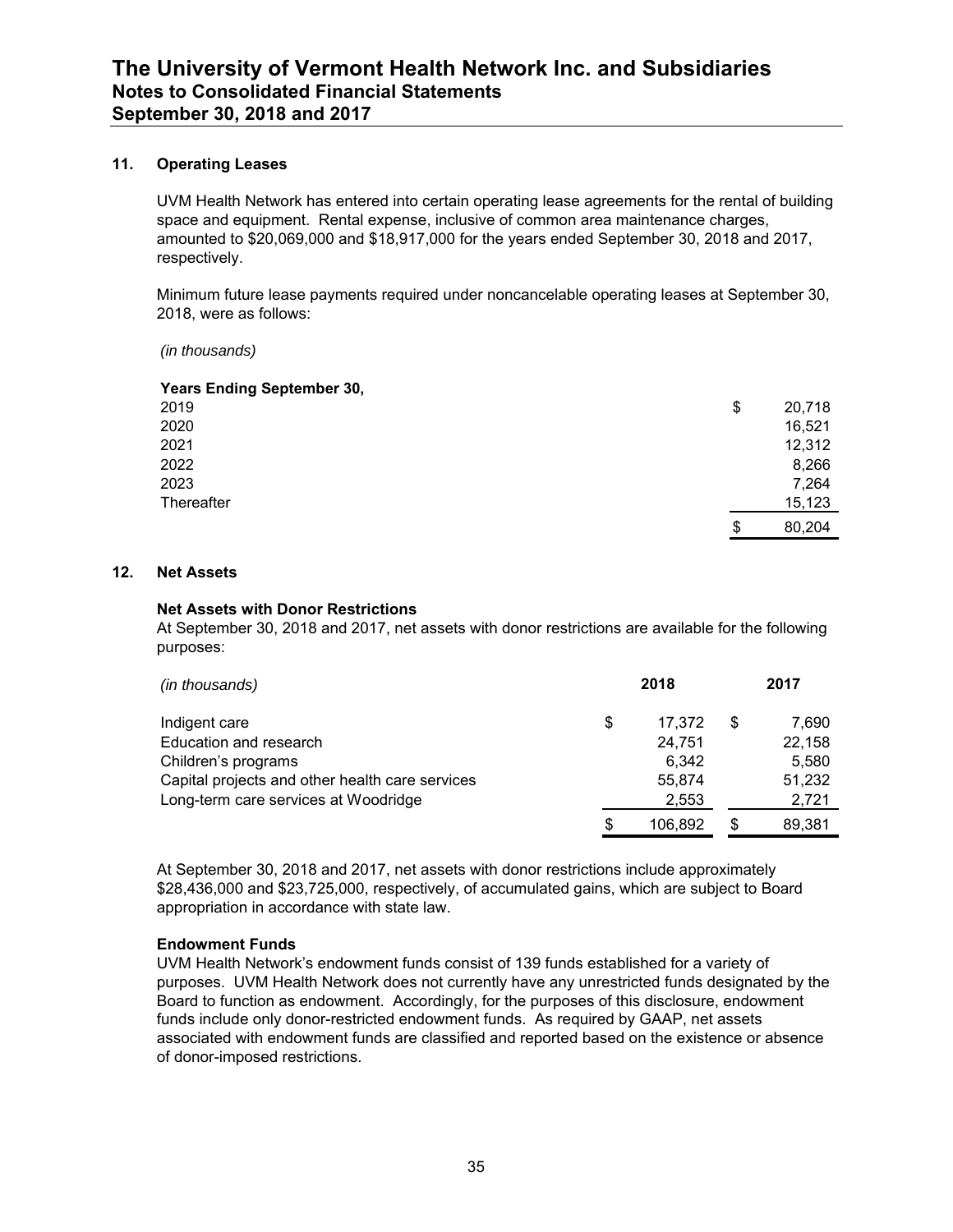#### **Interpretation of Relevant Law**

UVM Health Network has interpreted relevant state laws for the states in which it operates as requiring realized and unrealized gains of net assets with donor restrictions to be retained in a with donor restrictions net asset classification until appropriated by the Board and expended. These state laws allow the Board to appropriate the net appreciation of net assets with donor restrictions as is prudent considering UVM Health Network's long and short-term needs, present and anticipated financial requirements, and expected total return on its investments, price level trends, and general economic conditions. In the years ended September 30, 2018 and 2017, \$1,355,000 and \$569,000, respectively, was appropriated.

As a result of this interpretation, UVM Health Network classifies net assets with donor restrictions as the original value of the gifts donated to the with donor restrictions endowment when explicit donor stipulations requiring permanent maintenance of the historical fair value are present, and (b) the original value of subsequent gifts to the with donor restrictions endowment when explicit donor stipulations requiring permanent maintenance of the historical fair value are present. The remaining portion of the donor-restricted endowment fund is comprised of accumulated gains not required to be maintained in perpetuity. These amounts are classified as with donor restrictions net assets until those amounts are appropriated for expenditure in a manner consistent with the donor's stipulations. UVM Health Network considers the following factors in making a determination to appropriate or accumulate donor-restricted endowment funds: duration and preservation of the fund, purposes of the donor-restricted endowment funds, general economic conditions, the possible effect of inflation and deflation, the expected total return from income and the appreciation of investments, other resources of UVM Health Network, and the investment policies of UVM Health Network.

### **Endowment Net Asset Composition and Changes in Endowment Net Assets**

The following is a summary of the endowment net asset composition by type of fund at September 30, 2018 and 2017, and the changes therein for the years then ended:

| (in thousands)                                          | 2018<br><b>With Donor</b><br>restrictions |
|---------------------------------------------------------|-------------------------------------------|
| Changes in the fair value of endowment investments:     |                                           |
| Investment returns, net<br><b>Effect of affiliation</b> | \$<br>3.064<br>10.862                     |
| Appropriations of endowment assets for expenditure      | (1, 355)                                  |
| Other                                                   | 1,193                                     |
| Net change in endowment investments                     | 13.764                                    |
| Endowment investments at:                               |                                           |
| Beginning of year                                       | 44,698                                    |
| End of year                                             | \$<br>58,462                              |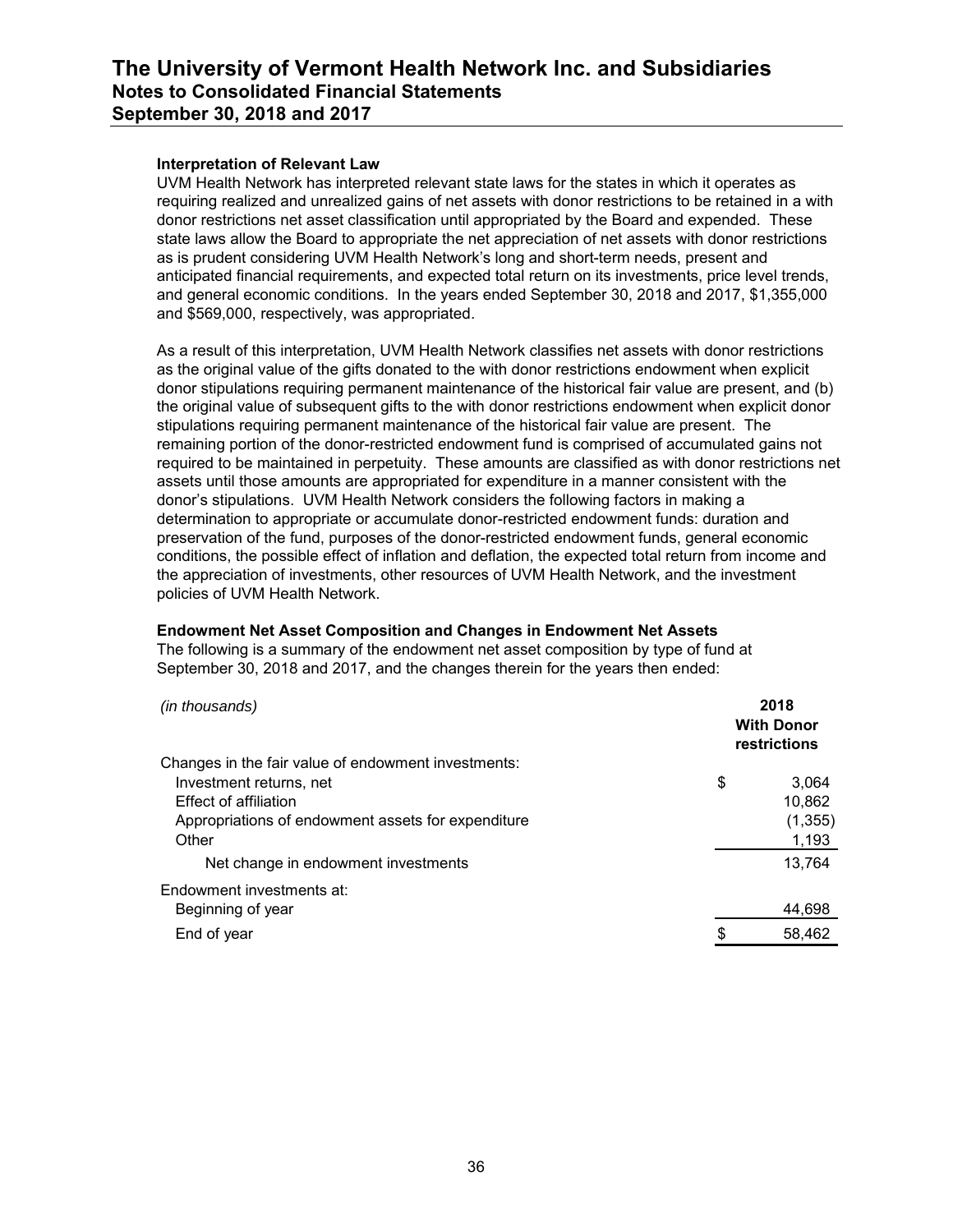| (in thousands)                                      | 2017<br><b>With Donor</b><br>restrictions |
|-----------------------------------------------------|-------------------------------------------|
| Changes in the fair value of endowment investments: |                                           |
| Investment returns, net                             | \$<br>4,032                               |
| <b>Effect of affiliation</b>                        | 118                                       |
| Appropriations of endowment assets for expenditure  | (569)                                     |
| Other                                               | 218                                       |
| Net change in endowment investments                 | 3.799                                     |
| Endowment investments at:                           |                                           |
| Beginning of year                                   | 40,899                                    |
| End of year                                         | \$<br>44.698                              |
|                                                     |                                           |

#### **Beneficial Interest in Perpetual Trusts**

The above amounts exclude UVM Health Network is beneficial interest in perpetual trusts, which are not within management's investment control. Such beneficial interests totaled \$18,016,000 and \$17,470,000 at September 30, 2018 and 2017, respectively.

### **Charitable Remainder Trust**

UVM Health Network has received an irrevocable charitable remainder trust, for which UVM Health Network does not serve as trustee. For this trust, UVM Health Network recorded its beneficial interest in those assets as contributions revenue and pledges receivable at the present value of the expected future cash inflows. Trusts are recorded at the date UVM Health Network has been notified of the trust's existence and sufficient information regarding the trust has been accumulated to form the basis for an accrual. Changes in the value of these assets are recorded in net assets with donor restrictions.

### **Funds with Deficiencies**

From time to time, the fair value of assets associated with individual donor restricted endowment funds may fall below the level that the donor requires UVM Health Network to retain as a fund of perpetual duration. The UVM Health Network has a policy that does not allow the spending from underwater endowments. At September 30, 2018 and 2017, there were no funds with deficiencies.

### **Investment Return Objectives and Spending Policy**

UVM Health Network has adopted investment and spending policies for endowment assets that attempt to provide a predictable stream of funding to the programs supported by its endowment while seeking to maintain the purchasing power of the endowment assets. Endowment assets include those assets of donor-restricted funds that the organization must hold in perpetuity or for a donor-specified period(s). Under this policy, the endowment assets are invested in a manner to generate returns at least equal to and preferably greater than the consumer price index. To satisfy its return objective, UVM Health Network targets a diversified asset allocation that provides for a balanced portfolio.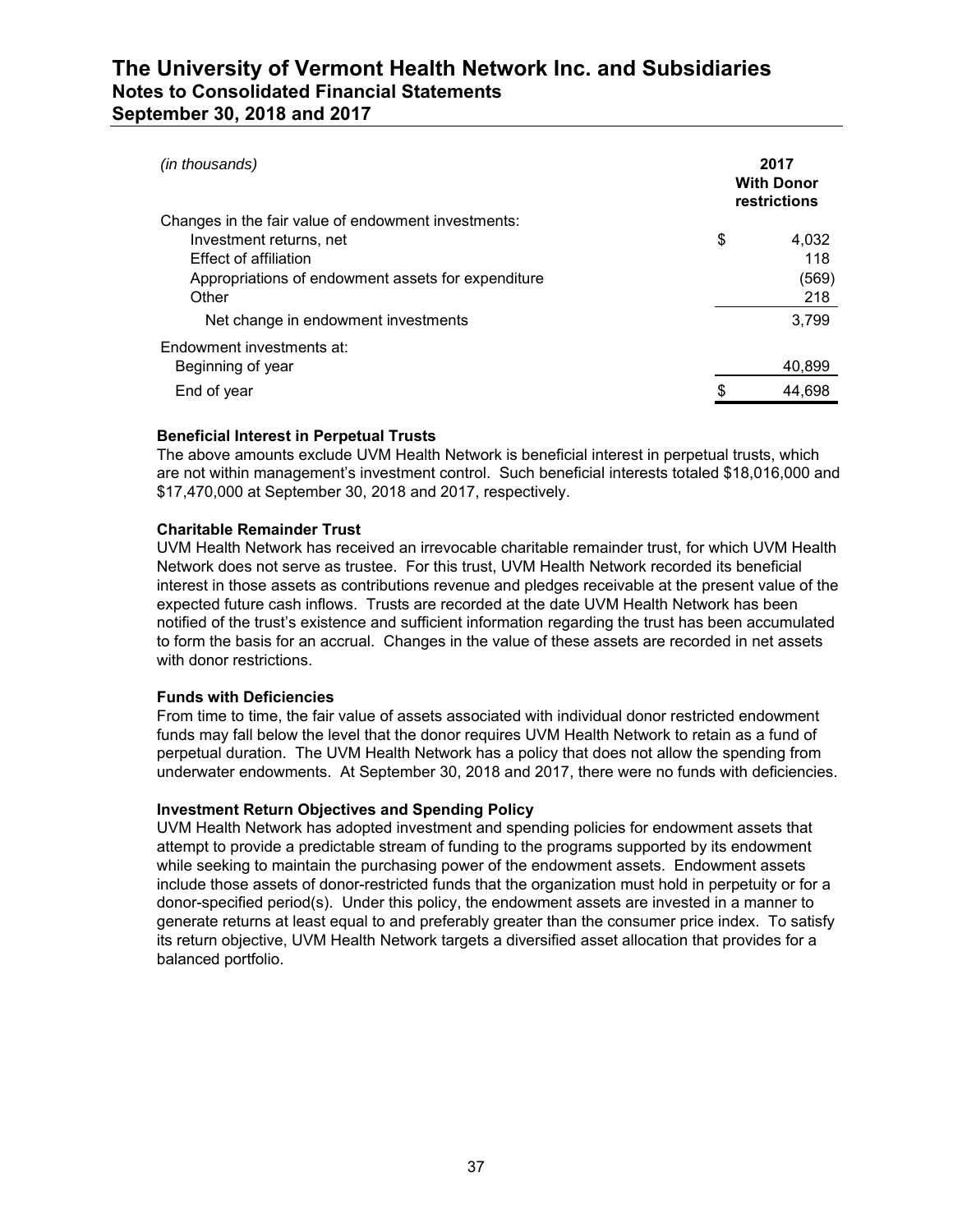### **13. Malpractice and Other Contingencies**

#### **Malpractice and Workers' Compensation**

UVM Health Network is insured against malpractice losses under a claims-made insurance policy with VMCIC, its wholly owned subsidiary. VMCIC has reinsurance with commercial carriers for coverage above a self-insured per claim retainage amount of \$5,000,000, \$1,000,000, \$2,000,000 and \$2,000,000 for UVM Medical Center, CVMC, CVPH and ECH, respectively, for Professional Liability, and per claim retainage amount of \$2,000,000, \$1,000,000, \$1,000,000 and \$1,000,000 for UVM Medical Center, CVMC, CVPH and ECH, respectively, for Commercial General Liability with a \$20,000,000 aggregate for Professional Liability and \$10,000,000 for Commercial General Liability, with limits on such reinsurance. VMCIC provides claims-made coverage to certain affiliates of UVM Medical Center for periods prior to the merger that created UVM Medical Center.

UVM Health Network, excluding AHMC, PMC, and HH&H (discussed below), is also self-insured for workers' compensation claims, and maintains an excess insurance policy to limit its exposure on claims up to \$1,000,000 per occurrence in the year ended September 30, 2018, with a \$25,000,000 aggregate limit.

The workers compensation insurance policy year for AHMC is from September 1 – September 1 each year. AHMC's potential workers compensation exposure covers the period between September 1 2012, and September 30, 2018. A related liability of approximately \$1,136,000 and \$1,081,000 has been recorded as of September 30, 2018 and 2017, respectively.

PMC has a guaranteed cost policy for worker's compensation insurance. The policy year is October 1 – October 1 each year. The policy coverage is \$500,000 per employee. There is no liability recorded related to this policy.

HH&H insures its medical malpractice risks on a claims-made basis. There were no known malpractice claims outstanding at September 30, 2018, nor were there any unasserted claims or incidents which require loss accrual. HH&H intends to renew coverage on a claims-made basis and anticipates that such coverage will be available.

The reserves for outstanding losses at UVM Medical Center, CVMC, CVPH and ECH, have been discounted at a rate of 1.93% at September 30, 2018 and 2017, resulting in a decrease in the reserve for professional liability of approximately \$2,414,000 and \$2,400,000 at September 30, 2018 and 2017, respectively, and an increase (decrease) in the reserve for workers' compensation of approximately \$341,000 and (\$310,000) at September 30, 2018 and 2017, respectively.

As a result of changes in estimates of incurred events in prior years, primarily professional liability, the estimate of incurred losses increased (decreased) by approximately (\$750,000) and \$1,459,000 for the years ended September 30, 2018 and 2017, respectively.

#### **Employee Health and Dental Insurance**

UVM Medical Center, CVPH, CVMC, and PMC maintain self-insured plans for employee health insurance. Under the terms of the plans, employees and their dependents are eligible for participation and, as such, UVM Medical Center, CVPH, CVMC, and PMC are responsible for paying claims and third party administrator costs. UVM Medical Center and CVPH maintained a stop-loss insurance policy for its medical plan to limit its exposure on nondomestic claims to the first \$650,000 and \$400,000, respectively, per member per plan year ending September 30, 2018, of which, \$100,000 of each entity's exposure is covered by VMCIC. PMC maintained a stop-loss insurance policy for its medical plan to limit its exposure on all claims to the first \$175,000 per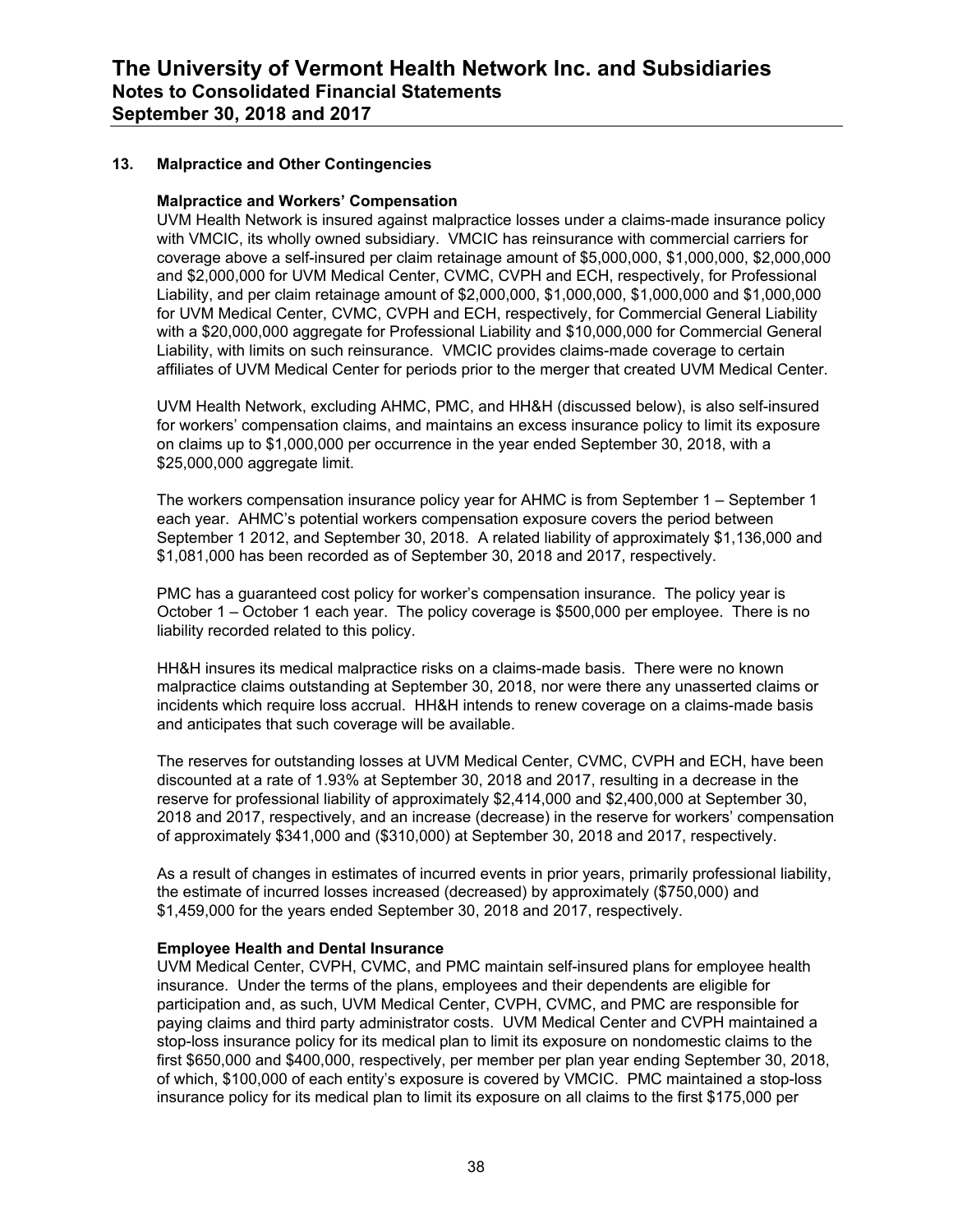member per plan year. CVMC maintains a stop loss insurance policy for its medical plan to limit its exposure on all claims to the first \$400,000 per member, per plan year ending September 30, 2018, of which, \$100,000 of each entities exposure is covered by VMCIC. In addition, UVM Medical Center, CVMC and PMC maintain self-insured plans for employee dental.

### **Other Contingencies**

UVM Health Network and its subsidiaries are parties in various legal proceedings and potential claims arising in the ordinary course of business. In addition, the health care industry as a whole is subject to numerous laws and regulations of federal, state, and local governments. Compliance with these laws and regulations is subject to government review and interpretation, as well as regulatory actions, which could result in the imposition of significant fines and penalties, as well as significant repayments of previously billed and collected revenue from patient services. Management does not believe that these matters will have a material adverse effect on UVM Health Network's consolidated balance sheet or results of operations.

### **14. Statutory Capital and Surplus**

VMCIC is registered under the Bermuda Insurance Act of 1978 and related regulations (the "Act") and is obligated to comply with various provisions of the Act regarding minimum levels of solvency and liquidity. Statutory capital and surplus at September 30, 2018 and 2017, was \$35,926,000 and \$31,255,000, respectively. The required minimum statutory capital at September 30, 2018 and 2017 was \$3,531,000 and \$3,351,000, respectively. In addition, a minimum liquidity ratio must be maintained whereby liquid assets, as defined by the Act, must exceed 75% of defined liabilities. The required minimum level of liquid assets was \$26,789,000 and \$25,475,000 at September 30, 2018 and 2017, respectively. The measurement of liquid assets at September 30, 2018 and 2017 is \$71,645,000 and \$65,222,000, respectively. UVM Health Network reports all of VMCIC's investments in marketable securities as restricted assets in the accompanying consolidated balance sheets.

#### **15. Pension Plans**

Substantially all employees of UVM Health Network are covered under various noncontributory defined benefit pension plans, various defined contribution pension plans, or combinations thereof. Total expense for these plans consists of the following:

| (in thousands)                                      |    | 2018            |   | 2017             |
|-----------------------------------------------------|----|-----------------|---|------------------|
| Defined benefit plans<br>Defined contribution plans | S. | 2.799<br>40.254 | S | 22,295<br>39,032 |
|                                                     | S  | 43,053          |   | 61,327           |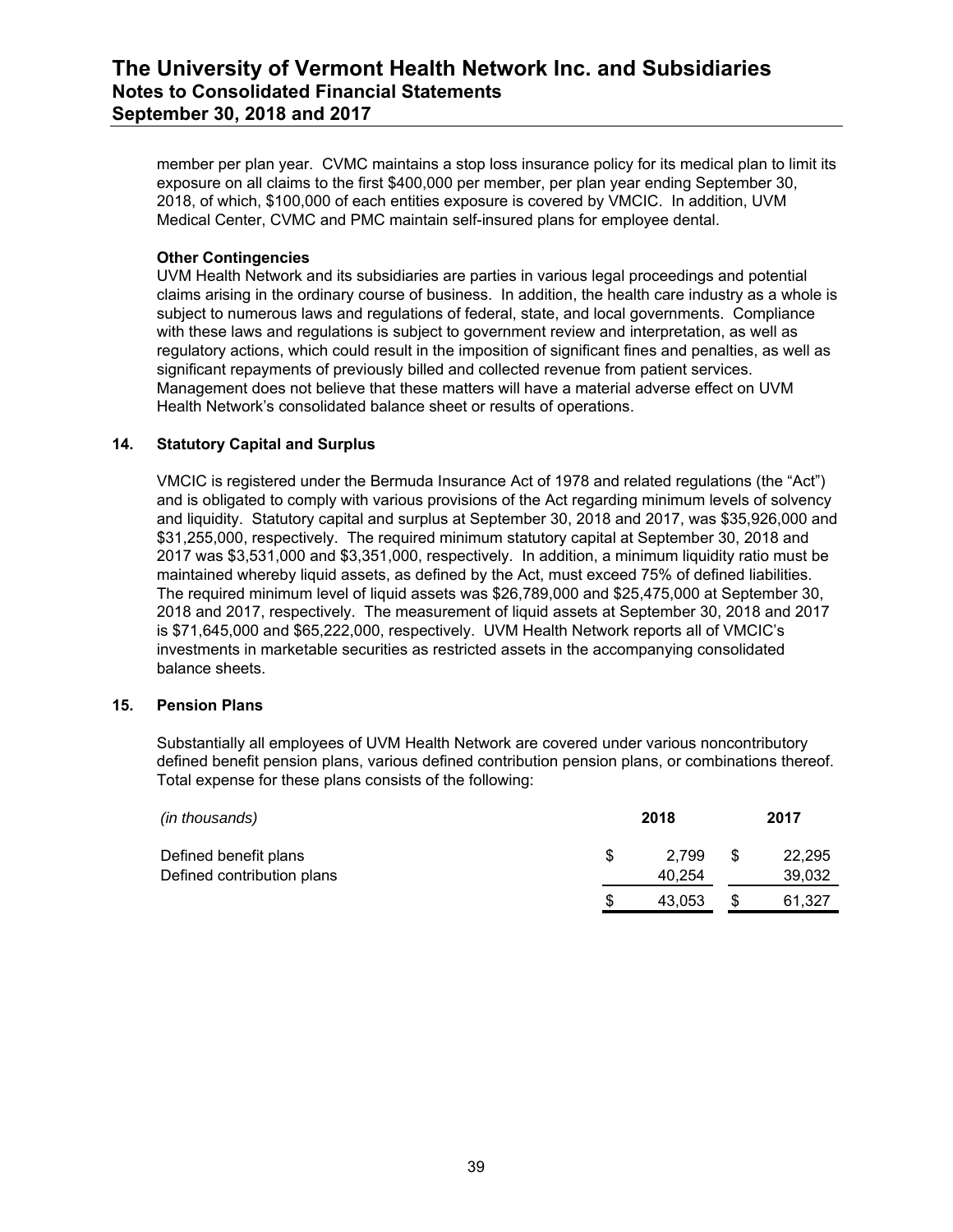Information regarding UVM Health Network benefit obligations, plan assets, funded status, expected cash flows and net periodic benefit cost for the pension plan follows within this footnote.

| <b>Benefit Obligations</b>                        |                  |                  |
|---------------------------------------------------|------------------|------------------|
| (in thousands)                                    | 2018             | 2017             |
| <b>Changes in benefit obligations</b>             |                  |                  |
| Projected benefit obligations - beginning of year | \$<br>(431, 139) | \$<br>(491, 771) |
| <b>Effect of Affiliation</b>                      |                  | (16, 699)        |
| Service cost                                      | (6,234)          | (6,907)          |
| Interest cost                                     | (16, 402)        | (17, 952)        |
| Benefits paid                                     | 24,592           | 23,992           |
| <b>Settlements</b>                                | 5,039            | 57,359           |
| Actuarial gain                                    | 23,547           | 17,943           |
| Administrative expenses paid                      | 2,952            | 2,896            |
| Projected benefit obligation - end of year        | (397,645)        | (431,139)        |
| Accumulated benefit obligation                    | (395, 074)       | (427,629)        |
| <b>Changes in plan assets</b>                     |                  |                  |
| Fair value of plan assets - beginning of year     | 341,842          | 369,153          |
| <b>Effect of Affiliation</b>                      |                  | 10,582           |
| Actual gain on plan assets                        | 14.631           | 37,421           |
| Contributions                                     | 10,898           | 8,933            |
| Benefits paid                                     | (24, 592)        | (23, 992)        |
| <b>Settlements</b>                                | (5,039)          | (57, 359)        |
| Administrative expenses paid                      | (2,952)          | (2,896)          |
| Fair value of plan assets - end of year           | 334,788          | 341,842          |
| Funded status of the plan (long-term)             | (62, 857)        | (89, 297)        |
| Funded status of plans - asset                    | 1,376            |                  |
| Funded status of plans (liability)                | \$<br>(64, 233)  | \$<br>(89, 297)  |

During 2017, UVM Health Network completed a retiree annuity purchase initiative as part of a derisking strategy around its various plans. Retiree monthly benefits ranging up to \$325, \$500, and \$1,000 for CVPH, CVMC, and UVM Medical Center, respectively, were bundled into a single offering that settled the obligation for 1,655 participants. This activity, along with some lump-sum acceptances, are reported as settlements in the tables above.

The reconciliation of the unrecognized actuarial losses for the years ended September 30, 2018 and 2017 is as follows:

| (in thousands)                                    |    | 2018     | 2017          |
|---------------------------------------------------|----|----------|---------------|
| Unrecognized actuarial losses - beginning of year | \$ | 67.302   | \$<br>120,118 |
| Net gain amortized during year                    |    | (2,856)  | (3,735)       |
| Settlements                                       |    |          | (18, 637)     |
| Net prior service cost amortized during year      |    | 21       |               |
| Net loss during year                              |    | (16,707) | (30, 465)     |
| Unrecognized actuarial losses - end of year       | S  | 47.760   | 67,302        |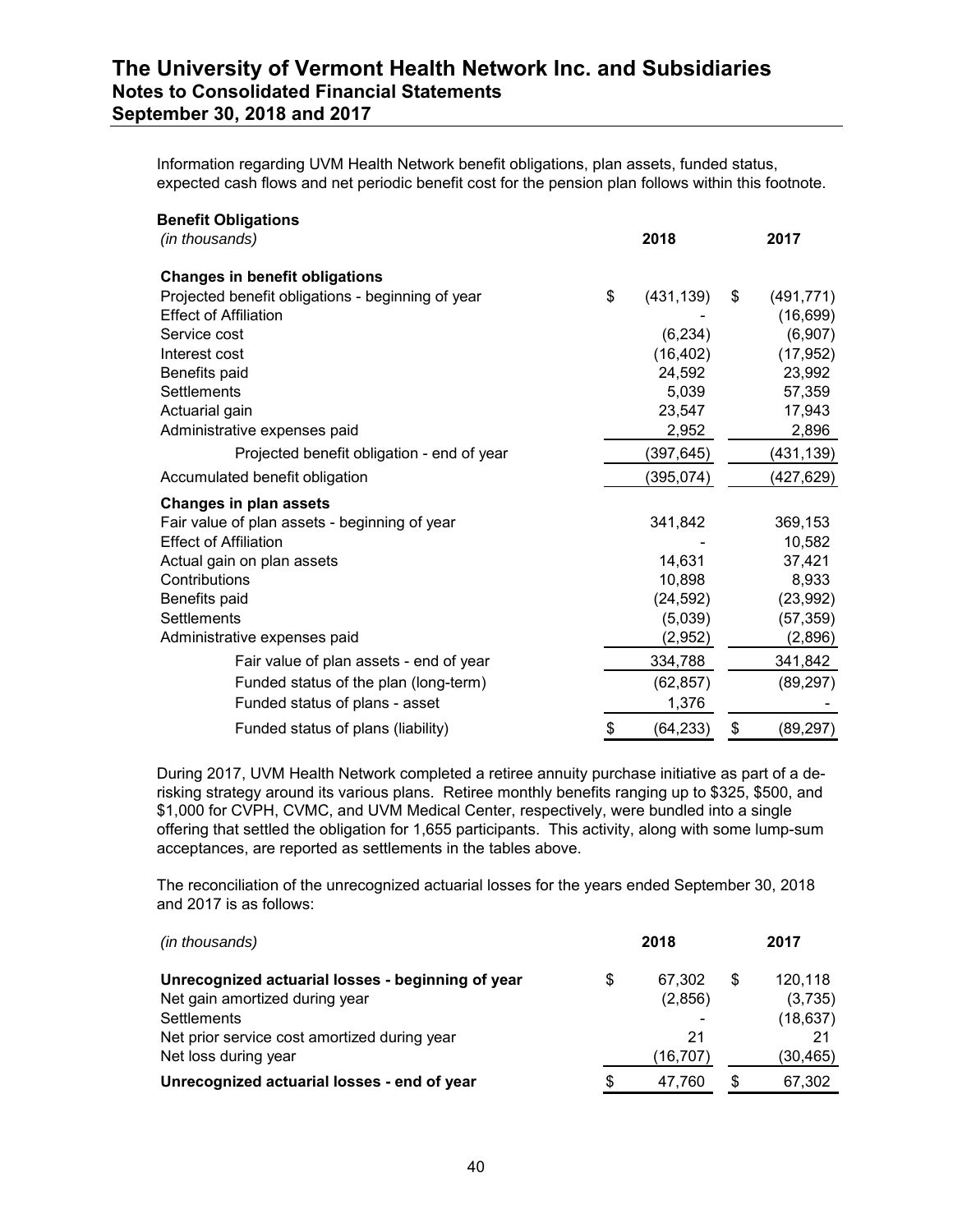The cost components of the net periodic benefit cost for the years ended September 30, 2018 and 2017 are as follows:

| (in thousands)                        |    | 2018      | 2017        |
|---------------------------------------|----|-----------|-------------|
| Service cost                          | \$ | 6.234     | \$<br>6,907 |
| Interest cost                         |    | 16.402    | 17,952      |
| <b>Settlements</b>                    |    |           | 18,637      |
| Expected return on plan assets        |    | (21, 492) | (24, 936)   |
| Amortization of unrecognized net loss |    | 1,655     | 3,735       |
| Net periodic benefit cost             | S  | 2.799     | 22.295      |

The expected net periodic benefit cost to be recognized in fiscal year 2019 is \$2,655,000.

The assumptions used in accounting for the defined benefit pension plan are as follows:

|                                                                      | 2018 | 2017                            |
|----------------------------------------------------------------------|------|---------------------------------|
| Weighted-average assumptions used to determine the benefit liability |      |                                 |
| Discount rates                                                       |      | $4.4\%$ 3.9% - 4.0%             |
| Rates of increase in future compensation levels                      |      | $3.0\% - 3.5\% - 3.0\% - 4.1\%$ |
| Weighted-average assumptions used to determine expense               |      |                                 |
| Discount rates                                                       |      | $3.9\%$ $3.6\%$ - 4.1%          |
| Rates of increase in future compensation levels                      |      | $3.0\% - 3.5\%$ $3.0\% - 3.5\%$ |
| Expected long-term rate of return on plan assets                     |      | $5.2\% - 7.3\% - 5.7\% - 7.3\%$ |

The expected long-term rate of return for the UVM Health Network Plans' total assets is based on the expected return of each of its asset categories, weighted based on the median of the allocation for each class. Equity securities are expected to return 9% to 11% over the long-term, while cash and fixed income is expected to return between 5% and 6%. Based on historical experience, UVM Health Network expects that the plans' asset managers will provide a modest (0.5% to 1.0% per annum) premium to their respective market benchmark indices.

#### **Plan Assets**

UVM Health Network's pension plans weighted-average asset allocations as of September 30, 2018 and 2017, by asset category, are as follows:

|                                | 2018  | 2017  |
|--------------------------------|-------|-------|
| <b>Asset category</b>          |       |       |
| Money market                   | 3%    | 4 %   |
| Mutual funds                   |       |       |
| Bond funds                     | 37    | 37    |
| U.S. treasury obligation funds | 8     | 0     |
| International equity funds     | 21    | 27    |
| Domestic equity funds          | 28    | 27    |
| Real estate funds              | 3     | 5     |
| Total mutual funds             | 97    | 96    |
|                                | 100 % | 100 % |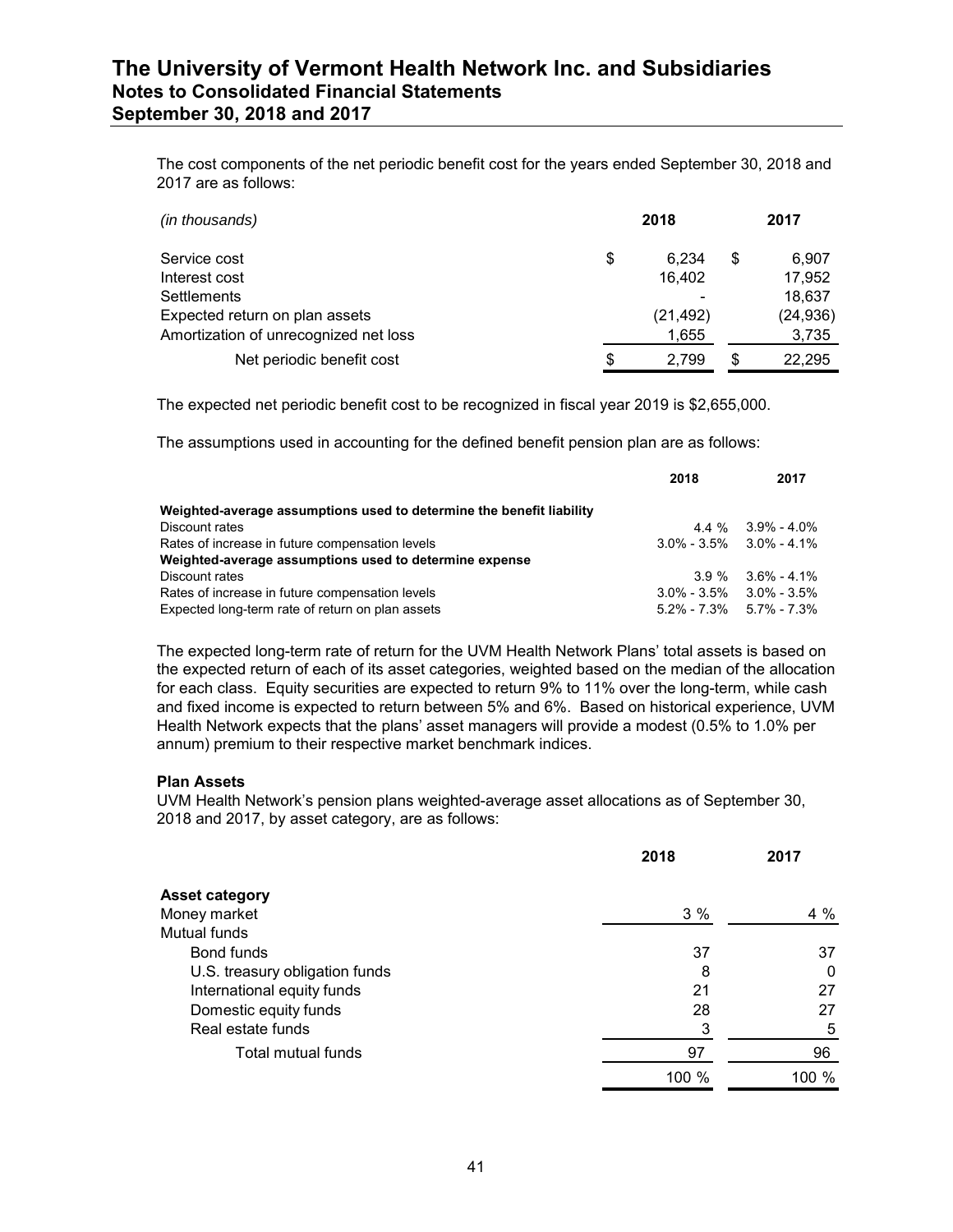The following table presents information, as of September 30, 2018 and 2017, about UVM Health Network's pension assets that are measured at fair value on a recurring basis:

|                                            |                                                                     | 2018                                                            |                   |
|--------------------------------------------|---------------------------------------------------------------------|-----------------------------------------------------------------|-------------------|
| (in thousands)                             | Quoted<br><b>Prices</b><br>in Active<br><b>Markets</b><br>(Level 1) | <b>Other</b><br><b>Observable</b><br><b>Inputs</b><br>(Level 2) | <b>Fair Value</b> |
| Money market<br><b>Mutual funds</b>        | \$<br>3                                                             | \$<br>10,193                                                    | \$<br>10,196      |
| <b>Bond funds</b>                          | 33,683                                                              | 89,275                                                          | 122,958           |
| U.S. treasury obligation funds             | 28,340                                                              |                                                                 | 28,340            |
| International equity funds                 | 71,273                                                              |                                                                 | 71,273            |
| Domestic equity funds                      | 91,243                                                              |                                                                 | 91,243            |
| Real estate funds                          | 10,778                                                              |                                                                 | 10,778            |
| <b>Total mutual funds</b>                  | 235,317                                                             | 89,275                                                          | 324,592           |
|                                            | \$<br>235,320                                                       | \$<br>99,468                                                    | \$<br>334,788     |
|                                            |                                                                     |                                                                 |                   |
|                                            |                                                                     | 2017                                                            |                   |
| (in thousands)                             | Quoted<br><b>Prices</b><br>in Active<br><b>Markets</b><br>(Level 1) | <b>Other</b><br><b>Observable</b><br><b>Inputs</b><br>(Level 2) | <b>Fair Value</b> |
| Money market                               | \$<br>13,890                                                        | \$                                                              | \$<br>13,890      |
| Mutual funds<br><b>Bond funds</b>          | 128,043                                                             |                                                                 | 128,043           |
| U.S. treasury obligation funds             |                                                                     |                                                                 |                   |
| International equity funds                 | 92,734                                                              |                                                                 | 92,734            |
| Domestic equity funds<br>Real estate funds | 91,452                                                              |                                                                 | 91,452            |
| Total mutual funds                         | 15,723<br>327,952                                                   |                                                                 | 15,723<br>327,952 |

As of September 30, 2018 and 2017, there were no Level 3 investments.

The investment strategy established for pension plan assets is to meet present and future benefit obligations to all participants and beneficiaries, cover reasonable expenses incurred to provide such benefits, and provide a total return that maximizes the ratio of assets to liabilities by maximizing investment return at the appropriate level of risk.

#### **Cash Flows - Contributions**

UVM Health Network expects to contribute \$5,415,000 to its pension plans in the year ending September 30, 2019.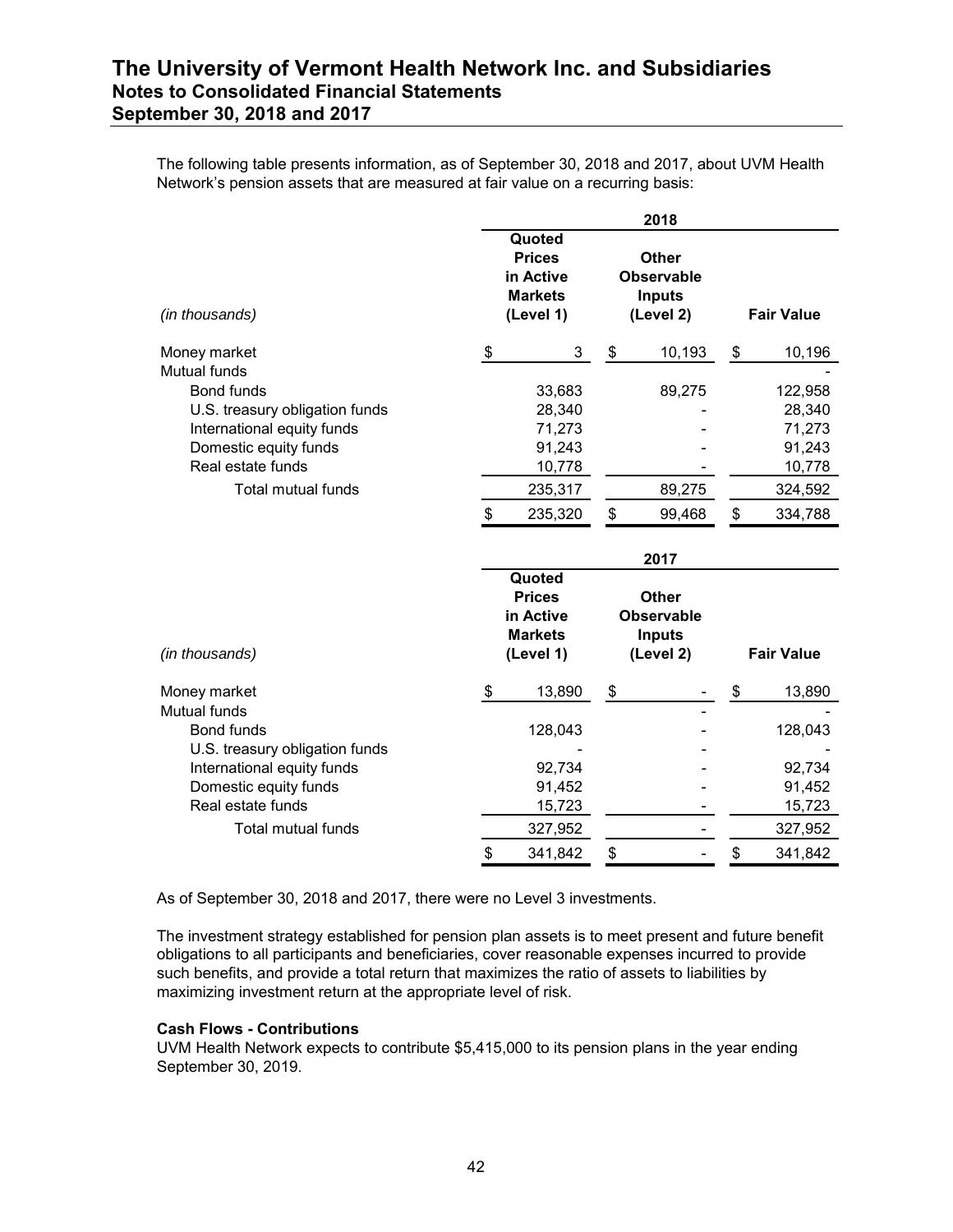#### **Cash Flows - Estimated Future Benefit Payments**

The following benefit payments, which reflect expected future service as appropriate, are expected to be paid:

*(in thousands)*

#### **Years Ending September 30,**

| \$<br>21,101 |
|--------------|
| 21,854       |
| 22,689       |
| 23,436       |
| 24,158       |
| 127,828      |
|              |

#### **Multi-employer Defined Benefit Plan**

UVM Health Network participates in multi-employer defined benefit pension plans. UVM Health Network makes cash contributions to these plans under the terms of collective-bargaining agreements that cover its union employees based on a fixed rate and hours of service per week worked by the covered employees. The risks of participating in these multi-employer plans are different from other single-employer plans in the following aspects: (1) assets contributed to the multi-employer plan by one employer may be used to provide benefits to employees of other participating employers; (2) if a participating employer stops contributing to the plan, the unfunded obligations of the plan may be borne by the remaining participating employers; and (3) if UVM Health Network chooses to stop participating in some of its multi-employer plans, UVM Health Network may be required to pay those plans an amount based on the underfunded status of the plan, referred to as a withdrawal liability. The measurement dates for the following plans are as of June 30 and December 31, as applicable.

As required by collective bargaining agreements, UVM Health Network is obligated to contribute to the 1199 SEIU multi-employer plan on behalf of union employees at a contribution rate required by the Trustees for participation in the fund, in the amounts and on the dates determined by the Trustees.

UVM Health Network has contributed cash and recorded expenses of \$6,672,000 and \$5,970,000 for the following multi-employer defined benefit plans for the years ended September 30, 2018 and 2017, respectively.

The following table includes additional disclosure information related to the following pension funds:

|                                                    |                                          |                       | <b>Zone Status</b><br><b>Pension Protection Act</b> | <b>FIP/RP Status</b>    |                             | <b>Expiration</b><br>Date of<br>Collective- |
|----------------------------------------------------|------------------------------------------|-----------------------|-----------------------------------------------------|-------------------------|-----------------------------|---------------------------------------------|
| Pension<br>Fund                                    | <b>EIN/Pension</b><br><b>Plan Number</b> | September 30.<br>2018 | September 30,<br>2017                               | Pending/<br>Implemented | <b>Surcharge</b><br>Imposed | <b>Bargaining</b><br>Agreement              |
| 1199 SEIU Health<br>Care Employees<br>Pension Fund | 13-3604862-001                           | not available         | Green                                               | June 26, 2009           | No                          | April 30, 2020                              |
| 1199 SEIU Health<br>Care Employees<br>Pension Fund | 16-1112391                               | not available         | Green                                               | N/A                     | No                          | June 30, 2022                               |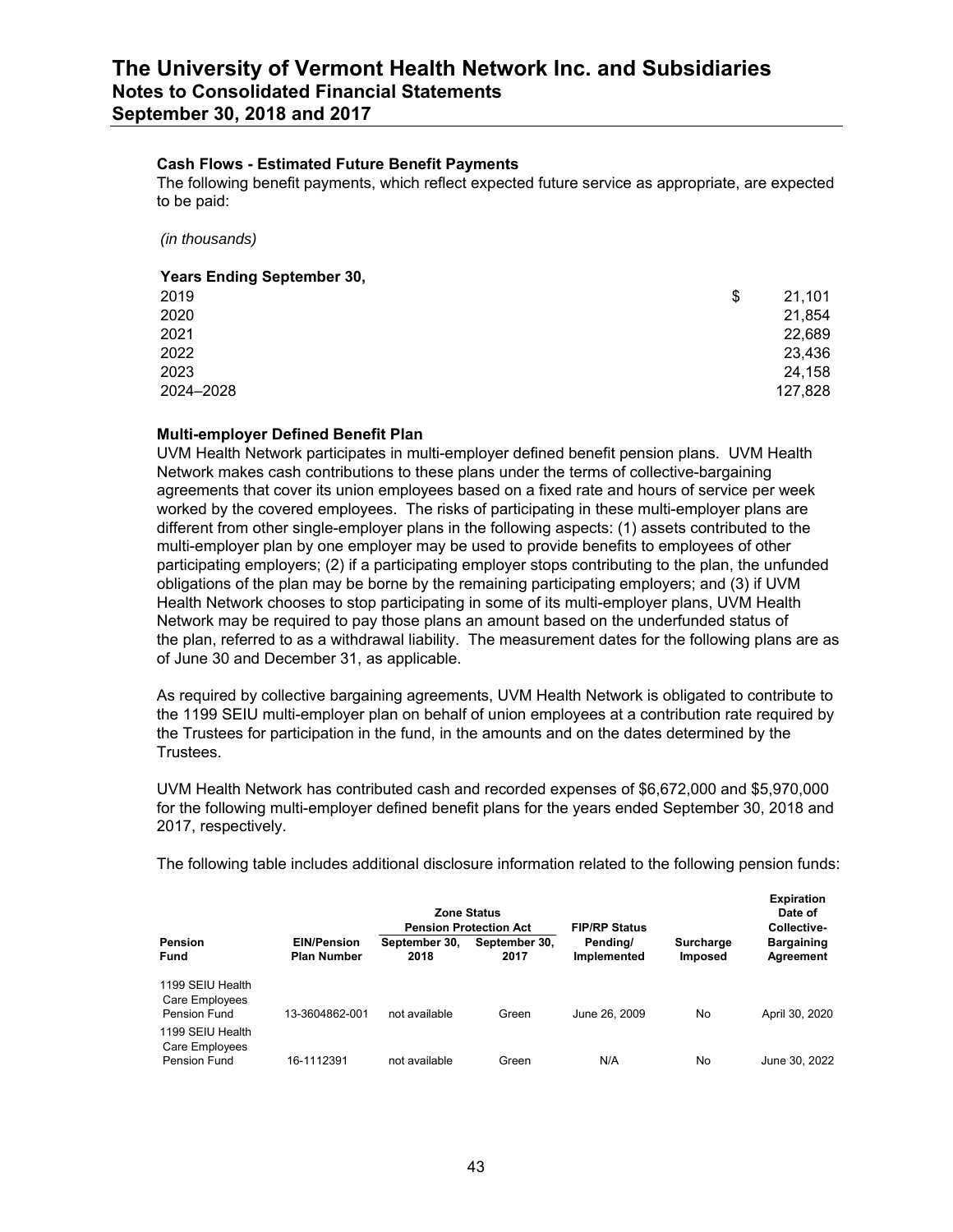Members of the UVM Health Network were not listed on the Plans' Forms 5500 as providing more than 5 percent of the total contributions.

### **Postretirement Health Benefits**

In addition to providing pension benefits, UVM Medical Center sponsors a defined benefit postretirement health care plan for retired employees. Substantially all of UVM Medical Center's employees who are at least age 55 with 15 years of service and all employees who are eligible for retirement may become eligible for such benefits. The postretirement health care plan is contributory with retiree contributions adjusted annually. The marginal cost method is used for accounting purposes for postretirement healthcare benefits.

As of September 30, 2018 and 2017, the premiums paid by retirees did not exceed the costs and a \$4,247,000 and \$1,504,000, respectively, accumulated postretirement benefit obligation was recorded. The plan does not have any assets as of September 30, 2018 and 2017. Net assets without donor restrictions at September 30, 2018 include unrecognized actuarial loss of \$2,082,000 and an unrecognized actuarial gain at September 30, 2017 of \$1,578,000. The expected amortization of the unrecognized losses to be recognized in postretirement benefit obligation expenses in the year ending September 30, 2019 is \$212,000. Assumptions used in accounting for the plan include a discount rate of 4.30%, a current health care cost trend rate of 6.75%, an ultimate health care cost trend rate of 4.75%, the year of ultimate trend rate of 2023, and census data as of January 1, 2018. The accumulated postretirement benefit obligation is highly sensitive to the health care cost trend rates; as such, the effect of a 1% increase in the trend rate would increase the accumulated postretirement benefit obligation by \$5,967,000 or 141%, effect of a 1% decrease in the trend rate would decrease the accumulated postretirement benefit obligation by \$4,247,000 or 100%.

#### **16. Concentrations of Credit Risk**

UVM Health Network grants credit without collateral to its patients, most of whom are local residents and are insured under third-party agreements. The mix of net receivables from patients and third-party payers at September 30, 2018 and 2017 is as follows:

|                              | 2018  | 2017  |  |
|------------------------------|-------|-------|--|
| Medicare                     | 24 %  | 27%   |  |
| Medicaid                     | 9     | 10    |  |
| <b>Contracted Commercial</b> | 31    | 29    |  |
| Noncontracted Insurers       | 16    | 16    |  |
| <b>Patients</b>              | 20    | 18    |  |
|                              | 100 % | 100 % |  |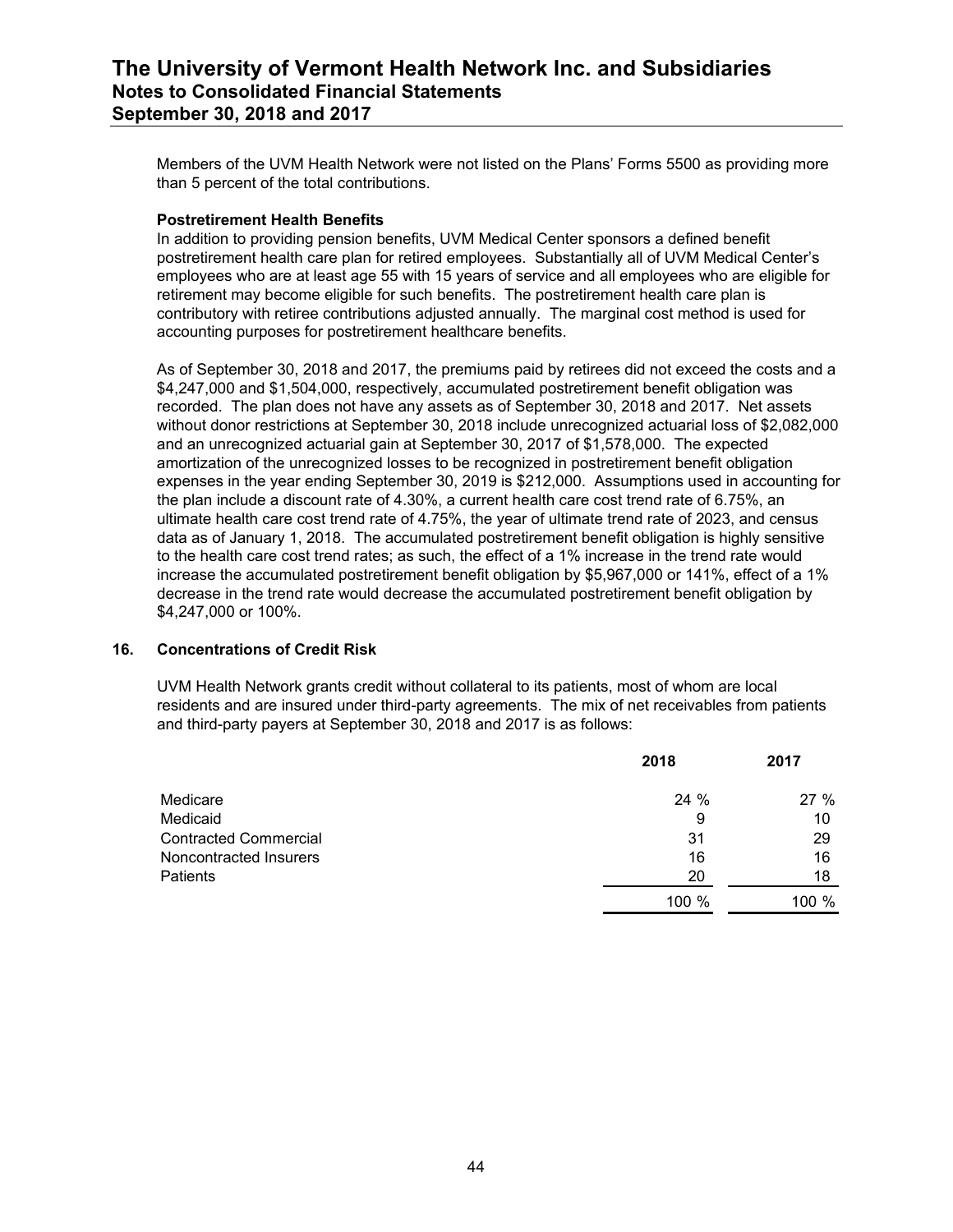### **17. Transactions With UVM**

UVM Medical Center's Affiliation Agreement with UVM was renewed as of June 19, 2014, for a five year term. The Affiliation Agreement expresses the shared goals of UVM and UVM Medical Center for teaching, clinical care and research, documents the many points of close collaboration between the two organizations, provides the underpinnings for UVM Medical Center's status as an academic medical center, and obligates UVM Medical Center to provide substantial, annual financial support to UVM. The current Affiliation Agreement provides for three components of financial support to UVM: (1) payments by UVM Medical Center, known as the "commitment," to fund two costs: (a) a portion of the salary, benefits and related expenses paid through UVM to physician-faculty who are jointly employed by both UVM and UVM Medical Group and, (b) a portion of the cost of UVM facilities, utilities and other campus operating expenses that are not paid or reimbursed by any form of federal funding; (2) an academic support payment paid by UVM Medical Center and, (3) a Dean's Tax paid by UVM Medical Group. The amounts of the commitment approximated \$46,724,000 and \$40,507,000 in the years ended September 30, 2018 and 2017, respectively. In addition, UVM Medical Center reimburses UVM for equipment rental, research, and certain other administrative expenses through the commitment. In addition to the commitment, UVM Medical Center made academic support payments to UVM in monthly installments. The amount of the academic support payment was \$7,936,000 and \$7,857,000 in the years ended September 30, 2018 and 2017, respectively. Under the Affiliation Agreement, the Dean's Tax is paid to UVM by UVM Medical Center in an amount equal to 2.3% of the Medical Group's net patient service revenues exclusive of all Medicaid revenues for that fiscal year. The amount of the Dean's Tax approximated \$4,710,000 and \$6,268,000 in the years ended September 30, 2018 and 2017, respectively. A guaranteed payment of \$1,000,000 in Dean's Taxes on UVM Medical Group net patient revenues of community-based physicians was recorded in the years ended September 30, 2018 and 2017.

Under the current affiliation agreement, the base payments for the academic support payments increased to \$8,166,000 in fiscal year 2019, with an inflationary increase in the years thereafter.

#### **18. Functional Expenses**

UVM Health Network provides general health care services to residents within its geographic location. Expenses related to providing these services for the years ended September 30, 2018 and 2017, are as follows:

|                                           | 2018 |                                     |    |                                  |       |           |  |  |
|-------------------------------------------|------|-------------------------------------|----|----------------------------------|-------|-----------|--|--|
|                                           |      | <b>Healthcare</b><br><b>Service</b> |    | Administrative<br><b>Support</b> | Total |           |  |  |
| Salary, payroll taxes and fringe benefits | \$   | 1,102,046                           | \$ | 203,364                          | \$    | 1,305,410 |  |  |
| Supplies and other                        |      | 385,951                             |    | 137,002                          |       | 522,953   |  |  |
| <b>Purchased services</b>                 |      | 58,574                              |    | 57,794                           |       | 116,368   |  |  |
| Provider taxes                            |      | 88,944                              |    |                                  |       | 88,944    |  |  |
| Depreciation and amortization             |      | 58,129                              |    | 27,402                           |       | 85,531    |  |  |
| Interest expense                          |      | 11,063                              |    | 7,427                            |       | 18,490    |  |  |
|                                           | \$   | 1,704,707                           | \$ | 432,989                          | S     | 2,137,696 |  |  |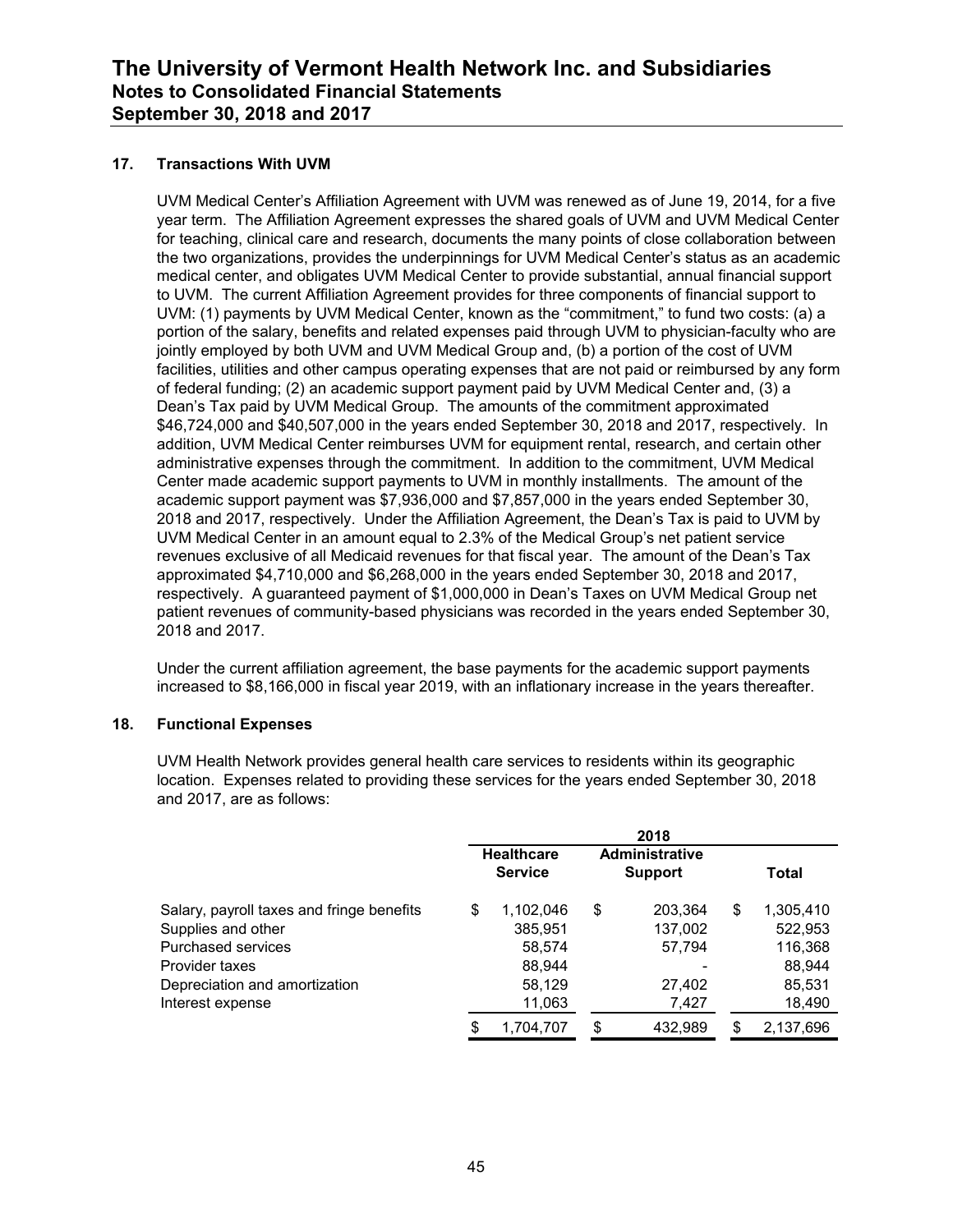|                                                                                                                                                              | 2017 |                                                                                |    |                                                |              |                                                              |  |
|--------------------------------------------------------------------------------------------------------------------------------------------------------------|------|--------------------------------------------------------------------------------|----|------------------------------------------------|--------------|--------------------------------------------------------------|--|
|                                                                                                                                                              |      | <b>Administrative</b><br><b>Healthcare</b><br><b>Service</b><br><b>Support</b> |    |                                                | <b>Total</b> |                                                              |  |
| Salary, payroll taxes and fringe benefits<br>Supplies and other<br>Purchased services<br>Provider taxes<br>Depreciation and amortization<br>Interest expense | \$   | 985,298<br>380,049<br>56,399<br>82,939<br>56,742<br>11,493                     | \$ | 212.213<br>89,792<br>37,596<br>26.044<br>7,475 | \$           | 1,197,511<br>469,841<br>93,995<br>82,939<br>82,786<br>18,968 |  |
|                                                                                                                                                              | \$   | 1.572.920                                                                      | \$ | 373,120                                        | S            | 1.946.040                                                    |  |

Expenses are presented by functional classification in accordance with the overall service mission of the organization. Each functional classification displays all expenses related to the underlying operations by natural classification. Depreciation expense is allocated based on square footage occupancy. Interest expense on external debt is allocated to the functional categories which have benefited from the proceeds of the external debt. Plant operations and maintenance represents space related costs which are allocated to the functional categories directly and/or based on the square footage occupancy.

### **19. Allowance for Doubtful Accounts**

Accounts receivable are reduced by an allowance for doubtful accounts. UVM Health Network analyzes its past history for patients with self-pay balances, either after third party insurance payment (deductible and copayment balances) or those without insurance. UVM Health Network records an allowance for doubtful accounts in the period of service based on past experience of patients unwilling to pay a portion of their bill for which they are financially responsible.

Accounts receivable, prior to adjustment for doubtful accounts, is summarized as follows at September 30, 2018 and 2017:

| (in thousands)     |   | 2018    |    | 2017    |
|--------------------|---|---------|----|---------|
| <b>Receivables</b> |   |         |    |         |
| Patients           | S | 68.842  | S  | 62,612  |
| Third-party payers |   | 215,394 |    | 224.847 |
|                    | S | 284,236 | \$ | 287,459 |

The allowance for doubtful accounts is summarized as follows at September 30, 2018 and 2017:

| (in thousands)                  |     | 2018   |   |        |
|---------------------------------|-----|--------|---|--------|
| Allowance for doubtful accounts |     |        |   |        |
| <b>Patients</b>                 | \$. | 30.427 | S | 31.190 |
| Third-party payers              |     | 16,176 |   | 17.367 |
|                                 | S   | 46,603 |   | 48.557 |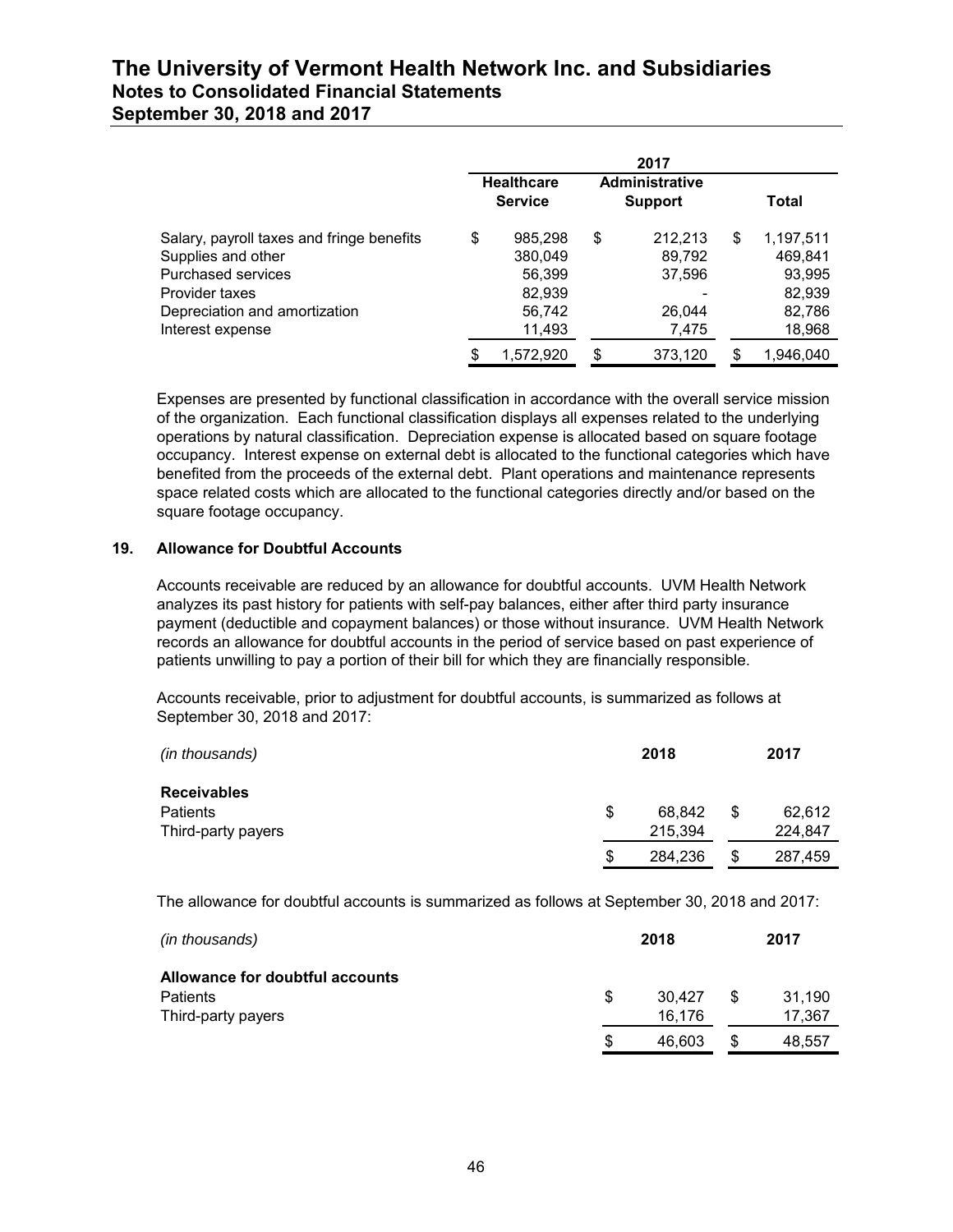Bad debt expense for non-patient related accounts receivable is reflected in total operating expenses on the statements of operations. Patient related bad debt is reflected as a reduction in patient service revenues on the statements of operations.

Net patient service revenue before the provision for bad debts and enhanced Medicaid graduate medical education revenues for the years ended September 30, 2018 and 2017, is summarized as follows:

| (in thousands)              |     | 2018      |   | 2017      |
|-----------------------------|-----|-----------|---|-----------|
| Net patient service revenue |     |           |   |           |
| <b>Patients</b>             | \$. | 47.371    | S | 39,004    |
| Third-party payers          |     | 1,813,826 |   | 1,819,284 |
|                             |     | 1,861,197 |   | 1,858,288 |

### **20. Subsequent Events**

The UVM Health Network has assessed the impact of subsequent events through January 23, 2019, the date the audited consolidated financial statements were issued, and has concluded that there were no such events that require adjustment to the audited consolidated financial statements or disclosure in the notes to the audited consolidated financial statements other than as noted below.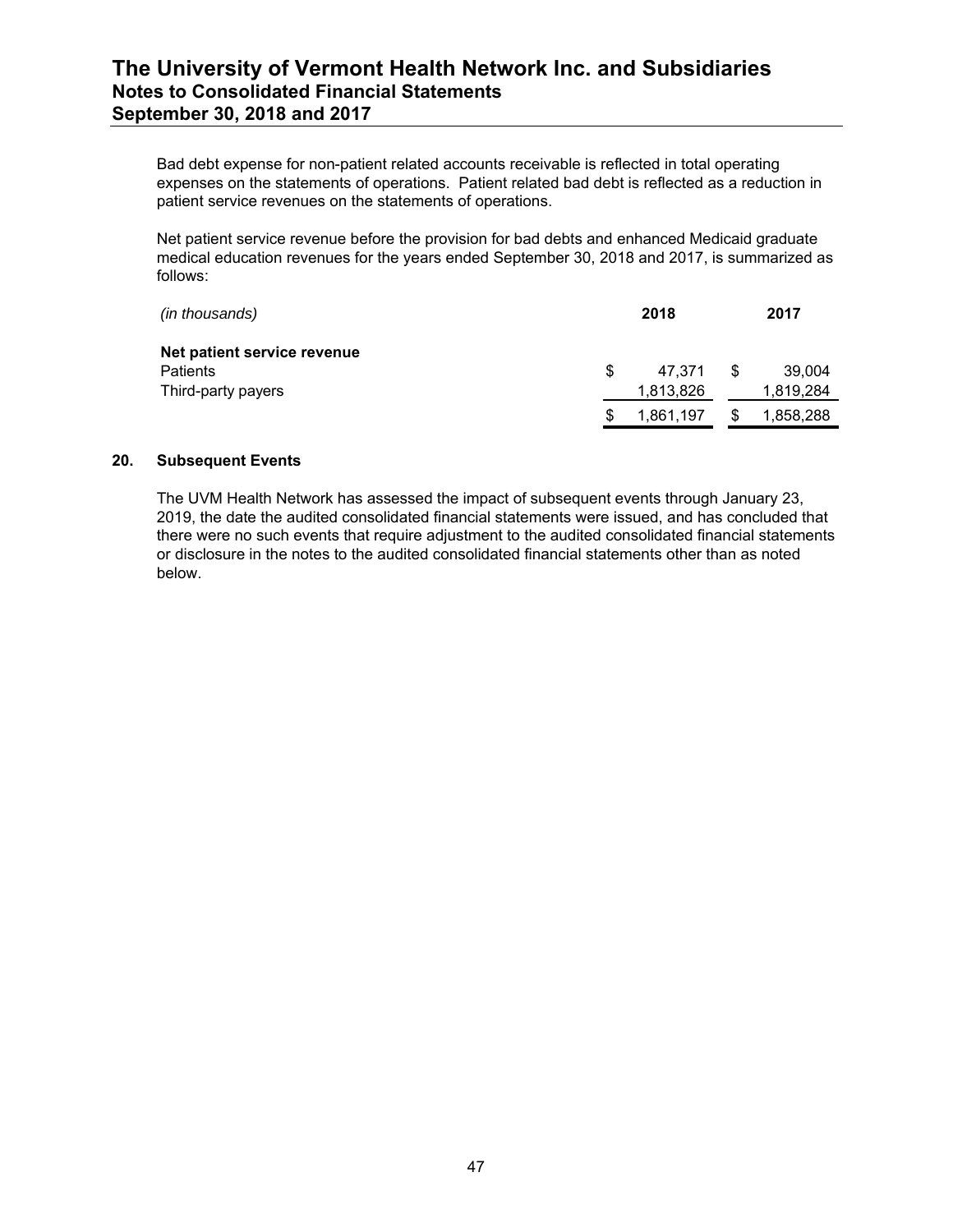**Supplemental Consolidating Information**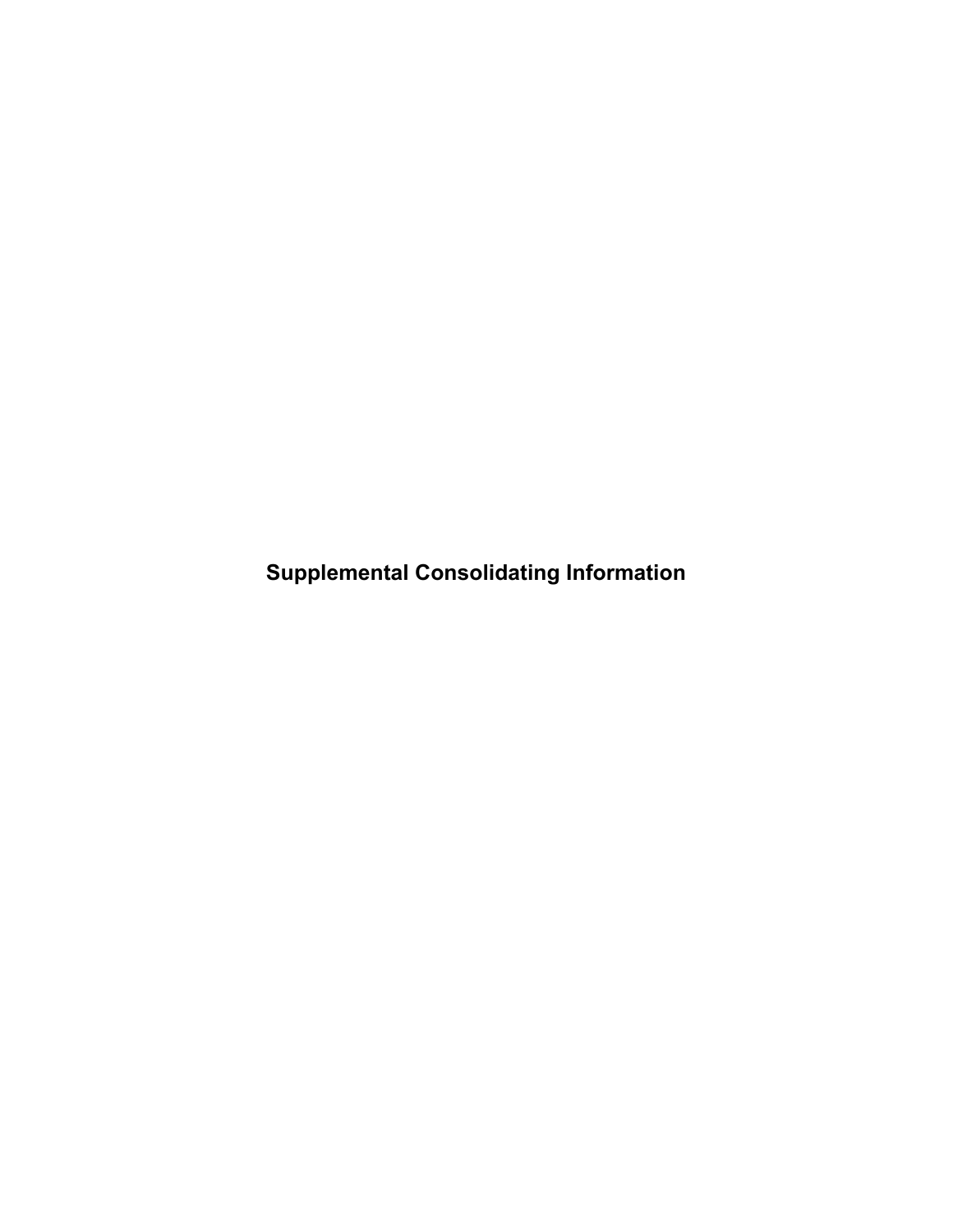### **1. Basis of Presentation**

The following supplemental consolidating information includes the consolidating balance sheets and the consolidating statement of operations of the individual consolidated subsidiaries of UVM Health Network Inc. as of and for the fiscal year ended September 30, 2018. All intercompany accounts and transactions between subsidiaries have been eliminated. The consolidating information presented has been prepared in accordance with accounting principles generally accepted in the United States of America consistent with the consolidated financial statements. The consolidating information is presented for purposes of additional analysis of the consolidated financial statements and is not required as part of the basic financial statements.

The following supplemental information also includes the consolidating balance sheet and statement of operations of the University of Vermont Medical Centers Obligated Group as of and for the fiscal year ended September 30, 2018. The University of Vermont Health Network Obligated Group consists of UVM Health Network, UVM Medical Center, CVMC, CVPH, and ECH. All intercompany accounts and transactions between these subsidiaries have been eliminated. The consolidating information presented has been prepared in accordance with accounting principles generally accepted in the United States of America consistent with the consolidated financial statements. The consolidating information of the University of Vermont Health Network Obligated Group is presented for purposes of additional analysis of the consolidated financial statements and is not required as part of the basic financial statements.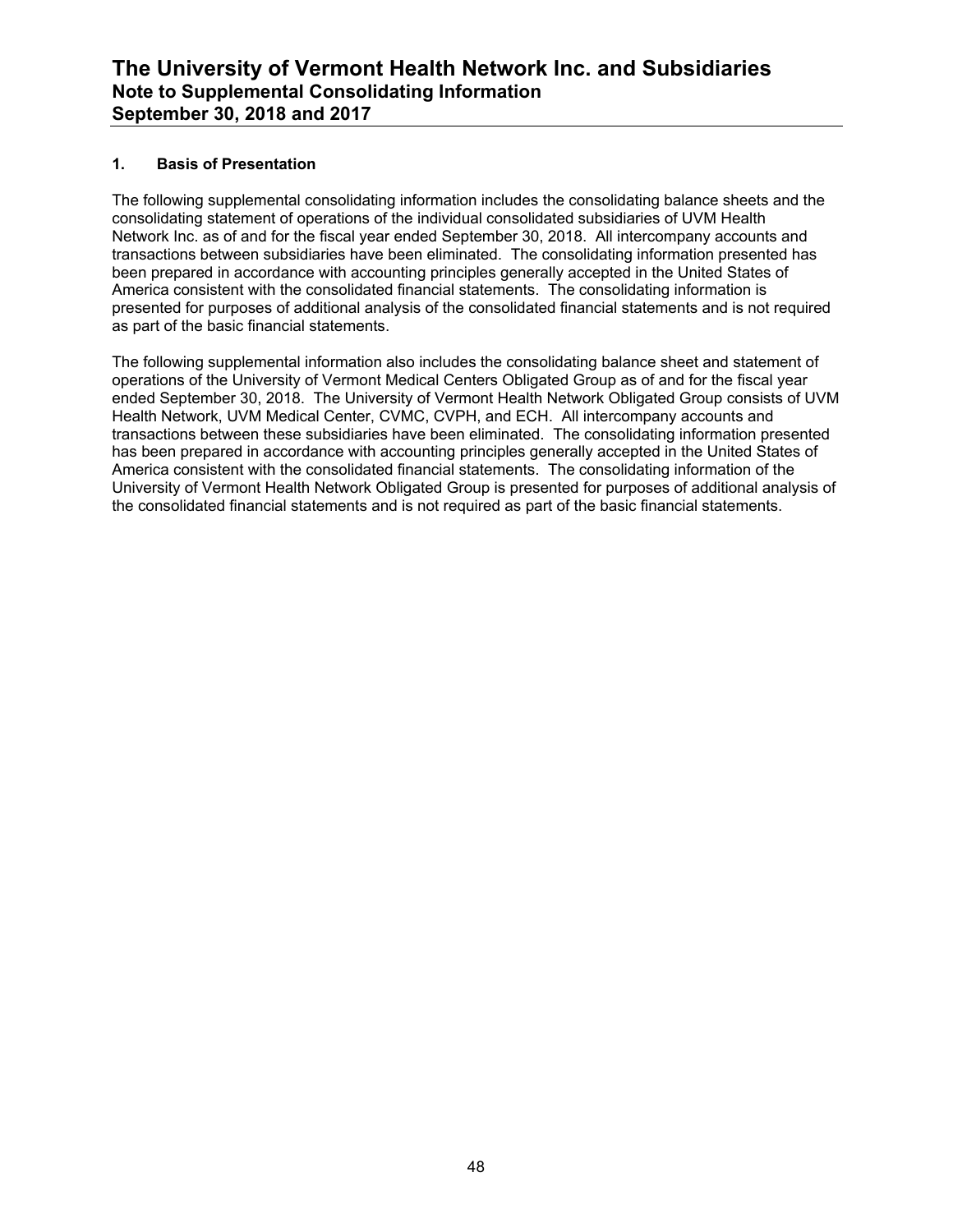# **The University of Vermont Health Network Inc. and Subsidiaries Consolidating Balance Sheet September 30, 2018**

| (in thousands)                                                                               | Total<br><b>UVM Medical Center</b><br><b>Obligated Group (1)</b> | Alice Hyde<br><b>Medical Center</b> | PH             | <b>HPNH</b>     | PMC/<br>PREH             | PMC<br>Eliminations      | <b>Total PMC</b> | <b>UVM Health Network</b><br><b>Home Health</b><br>& Hospice | Other<br><b>Entities</b> | Total<br>Eliminations          | Total<br><b>UVM</b><br><b>Health Network</b> |
|----------------------------------------------------------------------------------------------|------------------------------------------------------------------|-------------------------------------|----------------|-----------------|--------------------------|--------------------------|------------------|--------------------------------------------------------------|--------------------------|--------------------------------|----------------------------------------------|
| Assets                                                                                       |                                                                  |                                     |                |                 |                          |                          |                  |                                                              |                          |                                |                                              |
| Current assets                                                                               |                                                                  |                                     |                |                 |                          |                          |                  |                                                              |                          |                                |                                              |
| Cash and cash equivalents<br>Short-term investments                                          | 211.628<br>27.115                                                | 7,246<br>- s                        | 21,047<br>- s  | 530<br><b>S</b> | 2,491<br>- 5             | - \$                     | 24,068<br>- s    | 2,332<br>$\mathbf{S}$                                        | 1.407<br>- S<br>5.817    | - S                            | 246,681<br>- S<br>32,932                     |
| Current portion of assets whose use is limited or restricted                                 |                                                                  |                                     | 123            | 139             | 8                        |                          | 270              |                                                              | 54.253                   |                                | 54.523                                       |
| Patient and other trade accounts receivable, net                                             | 212,441                                                          | 8,227                               | 12,772         | 1.072           | ٠                        |                          | 13,844           | 2,997                                                        | 124                      |                                | 237,633                                      |
| Due from related parties                                                                     | 22,431                                                           |                                     | 1,035          | 22              | 501                      | (1,558)                  |                  |                                                              | 1,589                    | (24, 020)                      |                                              |
| Inventories                                                                                  | 40,738                                                           | 769                                 | 1,759          | 18              |                          |                          | 1,777            |                                                              | 112                      |                                | 43,396                                       |
| Receivables from third-party payers                                                          | 5.263                                                            | 3,730                               |                |                 | $\overline{\phantom{a}}$ |                          |                  |                                                              |                          |                                | 8,993                                        |
| Prepaid and other current assets                                                             | 36.490                                                           | 490                                 | 1,687          | 19              | 80                       |                          | 1.786            | 784                                                          | 4.529                    |                                | 44.079                                       |
| Total current assets                                                                         | 556,106                                                          | 20,462                              | 38,423         | 1,800           | 3,080                    | (1,558)                  | 41,745           | 6,113                                                        | 67,831                   | (24, 020)                      | 668,237                                      |
| Assets whose use is limited or restricted                                                    |                                                                  |                                     |                |                 |                          |                          |                  |                                                              |                          |                                |                                              |
| Board-designated assets                                                                      | 638,125                                                          | 3,018                               | 5,866          | . .             | 170                      |                          | 6,036            | 9,050                                                        |                          |                                | 656,229                                      |
| Assets held by trustee under bond indenture agreements                                       | 197<br>9.234                                                     | 277                                 | 3.684<br>1.205 | ٠.              | 208                      |                          | 3,684<br>1.413   |                                                              | 16.499                   |                                | 3,881<br>27.423                              |
| <b>Restricted assets</b><br>Donor-restricted assets for specific purposes                    | 45.346                                                           |                                     | 339            | 62              | ٠                        |                          | 401              |                                                              |                          |                                | 45,747                                       |
| Donor-restricted assets for permanent endowment                                              | 33,980                                                           |                                     | 118            | . .             | . .                      |                          | 118              | 10,802                                                       |                          |                                | 44.900                                       |
| Total assets whose use is limited or restricted                                              | 726.882                                                          | 3.295                               | 11.212         | 62              | 378                      |                          | 11.652           | 19.852                                                       | 16.499                   |                                | 778.180                                      |
| Property and equipment, net                                                                  | 789.061                                                          | 46,295                              | 18.977         | 2.082           | 603                      | (58)                     | 21,604           | 8.168                                                        | 2.244                    |                                | 867.372                                      |
| Other                                                                                        | 84.761                                                           | 1.042                               |                |                 | 1.939                    | (1,939)                  |                  | 117                                                          | 11.034                   | (43.734)                       | 53.220                                       |
| <b>Total assets</b>                                                                          | 2.156.810                                                        | 71.094                              | 68.612         | 3.944           | 6.000                    | (3, 555)                 | 75,001           | 34.250                                                       | 97.608                   | (67.754)                       | 2.367.009                                    |
| <b>Liabilities and Net Assets</b>                                                            |                                                                  |                                     |                |                 |                          |                          |                  |                                                              |                          |                                |                                              |
| <b>Current liabilities</b>                                                                   |                                                                  |                                     |                |                 |                          |                          |                  |                                                              |                          |                                |                                              |
| Current installments of long-term debt                                                       | 27,340<br>-S                                                     | 914<br>- S                          | 692<br>- \$    | 130<br>-S       | - \$<br>$\sim$           | - \$<br>- s              | 822              | $\mathbf{s}$<br>$\sim$                                       | 92<br>- \$               | -S<br>$\overline{\phantom{a}}$ | 29,168<br>- \$                               |
| Accounts payable                                                                             | 56.528                                                           | 2,704                               | 1.404          | 31              | (1)                      |                          | 1.434            | 436                                                          | 428                      |                                | 61,530                                       |
| Accrued expenses and other liabilities                                                       | 52,624                                                           | 1,793                               | 1,606          | 486             | 185                      |                          | 2,277            | 868                                                          | 20                       | 89                             | 57,671                                       |
| Accrued payroll and related benefits                                                         | 106.584<br>13,964                                                | 6,084                               | 6.680          | 986<br>125      | 742                      |                          | 8,408            | 2.575                                                        | $\overline{2}$           | (437)                          | 123,216<br>15,810                            |
| Current portion of third-party payer settlements<br>Due to related parties                   | 12,333                                                           | 3,036                               | 1,721<br>830   | 760             | 372                      | (1, 558)                 | 1,846<br>404     | 311                                                          | 7,872                    | (23, 956)                      |                                              |
| Incurred but not reported claims                                                             | 8,361                                                            |                                     | 425            | 105             | 45                       |                          | 575              |                                                              | 4,919                    |                                | 13,855                                       |
| <b>Total current liabilities</b>                                                             | 277,734                                                          | 14,531                              | 13,358         | 2,623           | 1,343                    | (1,558)                  | 15,766           | 4,190                                                        | 13,333                   | (24, 304)                      | 301,250                                      |
| Long-term debt, net of current installments<br>Malpractice and workers' compensation claims, | 555.739                                                          | 33,696                              | 10.647         | 2,602           | ٠                        |                          | 13,249           |                                                              |                          |                                | 602,684                                      |
| net of current portion                                                                       | 7.363                                                            |                                     | 700            |                 |                          |                          | 700              |                                                              | 31,247                   |                                | 39,310                                       |
| Pension and other postretirement benefit obligations                                         | 59,957                                                           |                                     | 3,580          | 612             | 84                       |                          | 4,276            |                                                              |                          |                                | 64,233                                       |
| Third-party payer settlements, net of current portion                                        | 20,571                                                           |                                     | 1,053          |                 |                          |                          | 1,053            |                                                              |                          |                                | 21,624                                       |
| Other                                                                                        | 33.103                                                           | 1.588                               |                | 766             |                          | (742)                    | 24               | 505                                                          | 161                      |                                | 35.381                                       |
| Total long-term liabilities                                                                  | 676.733                                                          | 35.284                              | 15,980         | 3.980           | 84                       | (742)                    | 19.302           | 505                                                          | 31,408                   |                                | 763.232                                      |
| <b>Total liabilities</b>                                                                     | 954.467                                                          | 49.815                              | 29.338         | 6.603           | 1.427                    | (2.300)                  | 35,068           | 4.695                                                        | 44.741                   | (24.304)                       | 1.064.482                                    |
| Net assets                                                                                   |                                                                  |                                     |                |                 |                          |                          |                  |                                                              |                          |                                |                                              |
| Without donor restrictions<br>With donor restrictions                                        | 1.112.656                                                        | 20,448                              | 35.159         | (2,799)         | 4,573                    | (1, 255)                 | 35,678           | 19.026                                                       | 51,277                   | (43, 450)                      | 1.195.635                                    |
| Time or purpose                                                                              | 54,355                                                           | 647                                 | 314            | 140             | <b>.</b>                 |                          | 454              | 4,026                                                        | 1,268                    |                                | 60,750                                       |
| Perpetual                                                                                    | 35.332                                                           | 184                                 | 3.801          |                 |                          |                          | 3.801            | 6.503                                                        | 322                      |                                | 46.142                                       |
| Total net assets                                                                             | 1.202.343                                                        | 21.279                              | 39,274         | (2.659)         | 4.573                    | (1,255)                  | 39.933           | 29.555                                                       | 52.867                   | (43, 450)                      | 1.302.527                                    |
| Total liabilities and net assets                                                             | 2,156,810                                                        | 71,094<br><sub>S</sub>              | 68,612         | 3.944<br>s      | 6,000                    | (3, 555)<br>$\mathbf{s}$ | 75,001           | 34,250                                                       | 97,608                   | (67, 754)                      | 2.367.009                                    |

(1) The consolidating balance sheet for the UVM Medical Center Obligated Group is presented on page 50.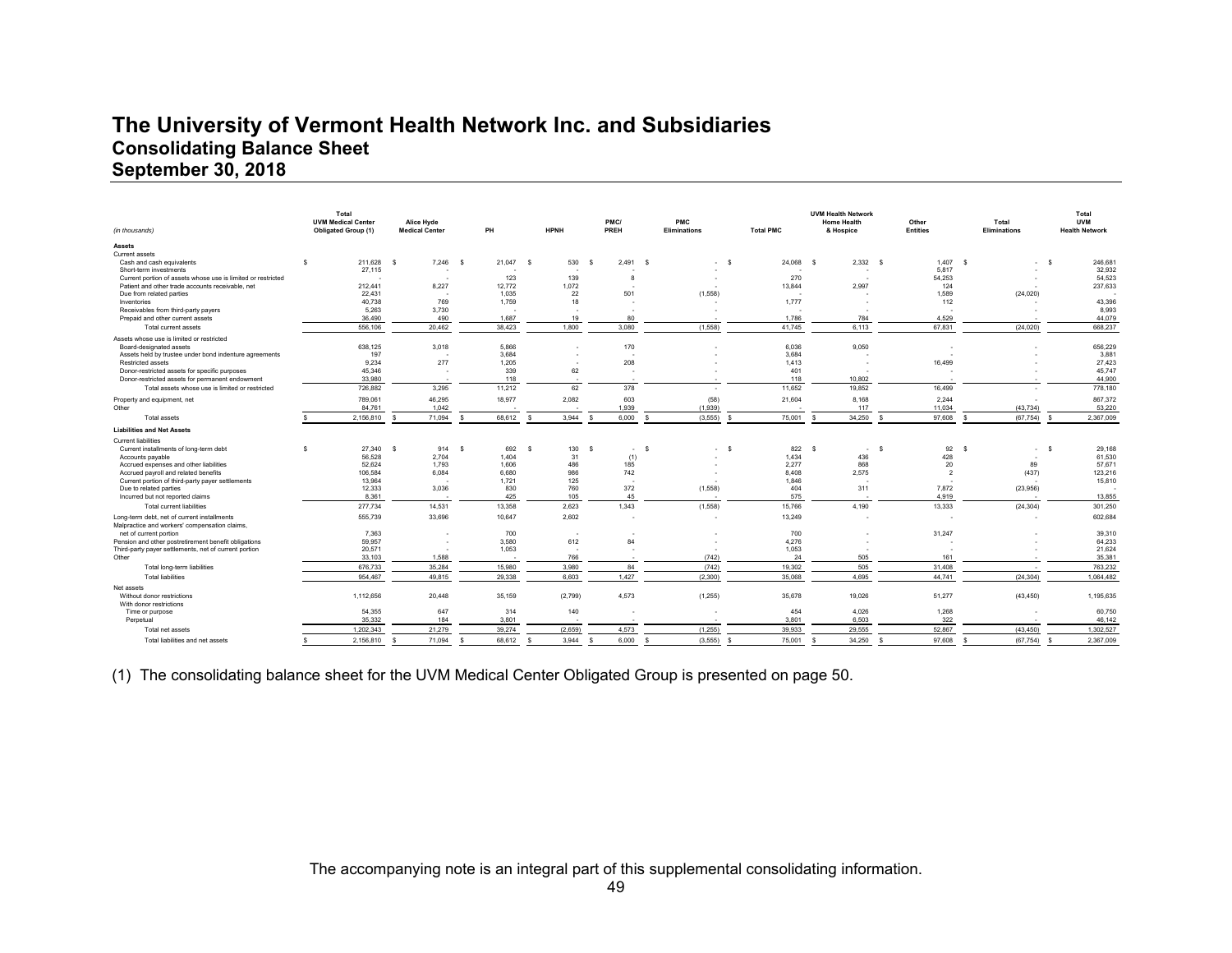# **The University of Vermont Medical Center Obligated Group Consolidating Balance Sheet September 30, 2018**

| (in thousands)                                                                 | <b>Central Vermont</b><br><b>Hospital and Medical</b><br><b>Group Practice</b> | Woodridae<br>Rehabilitation<br>and Nursing | <b>CVMC</b><br><b>Eliminations</b> | Total<br><b>CVMC</b> | <b>UVM Medical</b><br>Center | <b>Champlain Valley</b><br><b>Physicians Hospital</b> | Elizabethtown<br>Community<br>Hospital | <b>UVM</b><br><b>Health Network</b> | <b>Obligated Group</b><br><b>Eliminations</b> | Total<br><b>UVM Medical Center</b><br><b>Obligated Group</b> |
|--------------------------------------------------------------------------------|--------------------------------------------------------------------------------|--------------------------------------------|------------------------------------|----------------------|------------------------------|-------------------------------------------------------|----------------------------------------|-------------------------------------|-----------------------------------------------|--------------------------------------------------------------|
| Assets                                                                         |                                                                                |                                            |                                    |                      |                              |                                                       |                                        |                                     |                                               |                                                              |
| Current assets                                                                 |                                                                                |                                            |                                    |                      |                              |                                                       |                                        |                                     |                                               |                                                              |
| Cash and cash equivalents                                                      | s<br>8.690                                                                     | 196<br>-S                                  |                                    | 8.886<br>-S          | 144.114<br>s                 | 4.929<br>-S                                           | 11,906<br>- S                          | 41.793<br>- \$                      | - \$                                          | 211,628<br>- \$                                              |
| Short-term investments                                                         |                                                                                |                                            |                                    |                      | 15,444                       | 11,671                                                |                                        |                                     |                                               | 27,115                                                       |
| Current portion of assets whose use is limited or restricted                   |                                                                                |                                            |                                    |                      |                              |                                                       |                                        |                                     |                                               |                                                              |
| Patient and other trade accounts receivable, net                               | 19,404                                                                         | 1,169                                      |                                    | 20,573               | 143,106                      | 42,889                                                | 5,873                                  |                                     |                                               | 212,441                                                      |
| Due from related parties                                                       | 5,957                                                                          |                                            | (5,957)                            | ٠                    | 35,562                       |                                                       |                                        | 8,787                               | (21, 918)                                     | 22,431                                                       |
| Inventories                                                                    | 4,199                                                                          |                                            |                                    | 4.199                | 29.747                       | 6,245                                                 | 547                                    |                                     |                                               | 40,738                                                       |
| Receivables from third-party payers                                            | 282                                                                            |                                            |                                    | 282                  | 4.981                        |                                                       |                                        |                                     |                                               | 5.263                                                        |
| Prepaid and other current assets                                               | 4.529                                                                          |                                            |                                    | 4,529                | 22.605                       | 6.691                                                 | 2,665                                  |                                     |                                               | 36,490                                                       |
| Total current assets                                                           | 43,061                                                                         | 1,365                                      | (5,957)                            | 38,469               | 395,559                      | 72,425                                                | 20.991                                 | 50.580                              | (21.918)                                      | 556,106                                                      |
| Assets whose use is limited or restricted                                      |                                                                                |                                            |                                    |                      |                              |                                                       |                                        |                                     |                                               |                                                              |
| Board-designated assets                                                        | 50,341                                                                         | 2,817                                      |                                    | 53,158               | 556.642                      | 25.416                                                | 2.909                                  |                                     |                                               | 638.125                                                      |
| Assets held by trustee under bond indenture agreements                         |                                                                                |                                            |                                    |                      | 183                          | 14                                                    |                                        |                                     |                                               | 197                                                          |
| <b>Restricted assets</b>                                                       |                                                                                |                                            |                                    |                      | 848                          | 8.386                                                 |                                        | 719.883                             | (719, 883)                                    | 9,234                                                        |
| Donor-restricted assets for specific purposes                                  | 6,061                                                                          |                                            |                                    | 6,061                | 37,988                       |                                                       | 1,297                                  |                                     |                                               | 45,346                                                       |
| Donor-restricted assets for permanent endowment                                | 3.274                                                                          |                                            |                                    | 3.274                | 30.370                       |                                                       | 336                                    |                                     |                                               | 33,980                                                       |
|                                                                                |                                                                                |                                            |                                    |                      |                              |                                                       |                                        |                                     |                                               |                                                              |
| Total assets whose use is limited or restricted                                | 59,676                                                                         | 2,817                                      |                                    | 62,493               | 626,031                      | 33,816                                                | 4,542                                  | 719,883                             | (719, 883)                                    | 726,882                                                      |
| Property and equipment, net                                                    | 63.999                                                                         | 4.584                                      |                                    | 68,583               | 583.952                      | 102.822                                               | 33,704                                 |                                     |                                               | 789.061                                                      |
| Other                                                                          | 3,271                                                                          |                                            |                                    | 3,271                | 70,185                       | 7,081                                                 | 99                                     | 4,125                               |                                               | 84.761                                                       |
| <b>Total assets</b>                                                            | 170,007                                                                        | 8,766<br>S                                 | (5,957)                            | 172,816              | 1,675,727                    | 216,144<br>s.                                         | 59,336                                 | 774,588                             | (741, 801)                                    | 2,156,810<br>$\mathbf{S}$                                    |
| <b>Liabilities and Net Assets</b>                                              |                                                                                |                                            |                                    |                      |                              |                                                       |                                        |                                     |                                               |                                                              |
| <b>Current liabilities</b>                                                     |                                                                                |                                            |                                    |                      |                              |                                                       |                                        |                                     |                                               |                                                              |
| Current installments of long-term debt                                         | -S<br>3,311                                                                    | - s<br>×.                                  | $\overline{\phantom{a}}$           | 3,311<br>-S          | 18,476 \$<br>$\mathbf{s}$    | 4,790                                                 | 763<br>- S                             | - \$                                | $-$ \$<br>$\sim$                              | 27,340<br>- \$                                               |
| Accounts pavable                                                               | 2.616                                                                          |                                            |                                    | 2.616                | 45.468                       | 6.193                                                 | 2.251                                  |                                     |                                               | 56.528                                                       |
| Accrued expenses and other liabilities                                         | 5.624                                                                          | 45                                         |                                    | 5.669                | 43,860                       | 3.066                                                 | 601                                    |                                     | (572)                                         | 52,624                                                       |
| Accrued payroll and related benefits                                           | 11,376                                                                         | 928                                        |                                    | 12,304               | 78,226                       | 13.915                                                | 2.139                                  |                                     |                                               | 106,584                                                      |
| Current portion of third-party payer settlements                               | 5,497                                                                          |                                            |                                    | 5,497                | 2,122                        | 4,454                                                 | 1,891                                  |                                     |                                               | 13,964                                                       |
| Due to related parties                                                         | 13,728                                                                         | 6,457                                      | (5,957)                            | 14,228               | 669                          | 18,925                                                | 210                                    |                                     | (21, 699)                                     | 12,333                                                       |
| Incurred but not reported claims                                               |                                                                                |                                            |                                    |                      | 7.211                        | 1.150                                                 |                                        |                                     |                                               | 8.361                                                        |
| <b>Total current liabilities</b>                                               | 42,152                                                                         | 7,430                                      | (5,957)                            | 43,625               | 196,032                      | 52,493                                                | 7,855                                  |                                     | (22, 271)                                     | 277,734                                                      |
|                                                                                |                                                                                |                                            |                                    |                      |                              |                                                       |                                        |                                     |                                               |                                                              |
| Long-term debt, net of current installments                                    | 11,594                                                                         | 1,261                                      |                                    | 12,855               | 472,646                      | 50,073                                                | 15,615                                 | 4,550                               |                                               | 555,739                                                      |
| Malpractice and workers' compensation claims,                                  |                                                                                | 416                                        |                                    | 1.879                |                              |                                                       |                                        |                                     |                                               |                                                              |
| net of current portion<br>Pension and other postretirement benefit obligations | 1,463<br>19,662                                                                |                                            |                                    | 19,662               | 4,247                        | 5,412<br>36,048                                       | 72                                     |                                     |                                               | 7,363<br>59,957                                              |
|                                                                                |                                                                                |                                            |                                    |                      | 15,975                       |                                                       | 4,596                                  |                                     |                                               | 20,571                                                       |
| Third-party payer settlements, net of current portion<br>Other                 | 2.746                                                                          |                                            |                                    | 2.746                | 16.831                       | 12.716                                                | 810                                    |                                     |                                               | 33,103                                                       |
|                                                                                |                                                                                |                                            |                                    |                      |                              |                                                       |                                        |                                     |                                               |                                                              |
| Total long-term liabilities                                                    | 35,465                                                                         | 1,677                                      |                                    | 37,142               | 509,699                      | 104,249                                               | 21,093                                 | 4,550                               | ٠.                                            | 676,733                                                      |
| <b>Total liabilities</b>                                                       | 77.617                                                                         | 9.107                                      | (5.957)                            | 80.767               | 705.731                      | 156.742                                               | 28.948                                 | 4.550                               | (22.271)                                      | 954.467                                                      |
| Net assets                                                                     |                                                                                |                                            |                                    |                      |                              |                                                       |                                        |                                     |                                               |                                                              |
| Without donor restriction                                                      | 82,908                                                                         | (348)                                      | ٠                                  | 82,560               | 894,693                      | 56,139                                                | 28,756                                 | 770,038                             | (719, 530)                                    | 1,112,656                                                    |
| With donor restriction                                                         |                                                                                |                                            |                                    |                      |                              |                                                       |                                        |                                     |                                               |                                                              |
| Time or purpose                                                                | 6.208                                                                          |                                            |                                    | 6.215                | 44.933                       | 1.919                                                 | 1.288                                  |                                     |                                               | 54,355                                                       |
| Perpetual                                                                      | 3.274                                                                          |                                            |                                    | 3,274                | 30.370                       | 1.344                                                 | 344                                    |                                     |                                               | 35,332                                                       |
| Total net assets                                                               | 92,390                                                                         | (341)                                      |                                    | 92,049               | 969,996                      | 59,402                                                | 30,388                                 | 770.038                             | (719, 530)                                    | 1,202,343                                                    |
| Total liabilities and net assets                                               | 170,007                                                                        | 8,766                                      | (5,957)<br>s.                      | 172,816              | 1,675,727                    | s.<br>216,144                                         | 59,336                                 | 774,588                             | (741, 801)                                    | 2,156,810<br>$\mathbf{S}$                                    |
|                                                                                |                                                                                |                                            |                                    |                      |                              |                                                       |                                        |                                     |                                               |                                                              |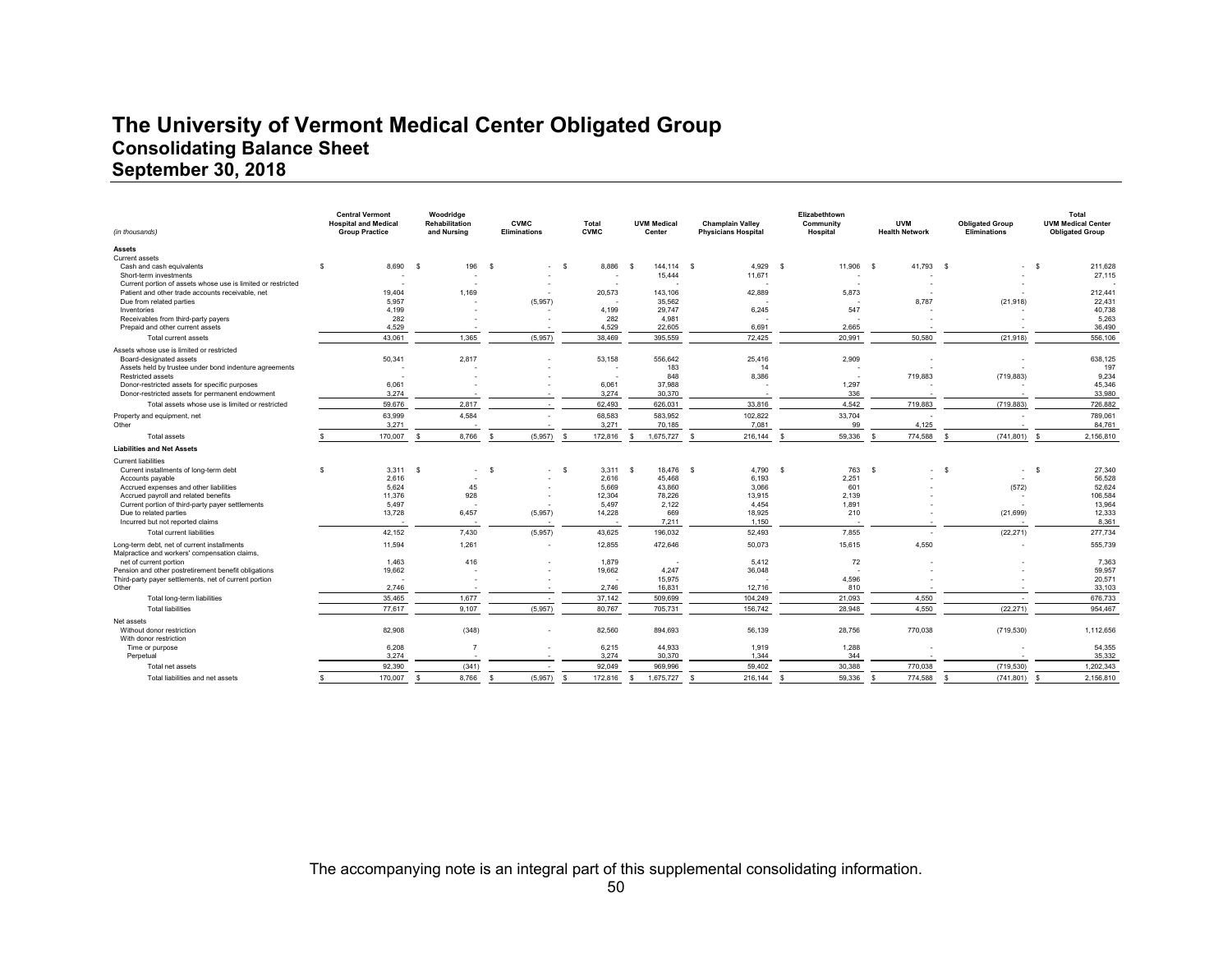# **The University of Vermont Health Network Inc. and Subsidiaries Consolidating Statement of Operations Year Ended September 30, 2018**

| (in thousands)                                                                                                                           | Total<br><b>UVM Medical Center</b><br><b>Obligated Group (1)</b> | Alice Hyde<br><b>Medical Center</b> | PH                          | <b>HPNH</b>     | PMC/<br>PREH | PMC<br><b>Eliminations</b> | Total<br>Porter               | <b>UVM Health Network</b><br><b>Home Health</b><br>& Hospice | Other<br><b>Entities</b> | Total<br><b>Eliminations</b> | Total<br><b>UVM</b><br><b>Health Network</b> |
|------------------------------------------------------------------------------------------------------------------------------------------|------------------------------------------------------------------|-------------------------------------|-----------------------------|-----------------|--------------|----------------------------|-------------------------------|--------------------------------------------------------------|--------------------------|------------------------------|----------------------------------------------|
| Revenue and other support without donor restrictions<br>Net patient service revenue<br>Less: Provision for bad debts                     | 1.670.868 \$<br>s<br>(43, 450)                                   | 84.444<br>(2, 375)                  | 73.655 \$<br>- S<br>(4,231) | 9.740 S<br>(47) | $\sim$       | (80)<br>- S                | 83.315 \$<br>- 53<br>(4, 278) | 22.281<br>(140)                                              | 881<br>- S<br>(50)       | (592)<br>- \$                | 1.861.197<br>- S<br>(50, 293)                |
| Net patient service revenue after provision for bad debts                                                                                | 1,627,418                                                        | 82,069                              | 69,424                      | 9,693           |              | (80)                       | 79,037                        | 22,141                                                       | 831                      | (592)                        | 1,810,904                                    |
| Enhanced Medicaid Graduate Medical Education revenues - Hospital<br>Enhanced Medicaid Graduate Medical Education revenues - Professional | 10,389<br>19.611                                                 |                                     |                             |                 |              |                            |                               |                                                              |                          |                              | 10,389<br>19.611                             |
| Net patient service revenue after provision for bad debts and<br>enhanced Graduate Medical Education revenues                            | 1,657,418                                                        | 82,069                              | 69,424                      | 9,693           |              | (80)                       | 79,037                        | 22,141                                                       | 831                      | (592)                        | 1,840,904                                    |
| Fixed prospective payment revenue<br>Premium revenue                                                                                     | 148,636<br>6,377                                                 | $\sim$                              | 10.480<br>110               |                 |              |                            | 10.480<br>110                 |                                                              | 56                       |                              | 159.172<br>6,487                             |
| Outpatient and specialty pharmacy revenue<br>Net assets released from restrictions<br>Other revenue                                      | 94.328<br>3,340<br>39.898                                        | 6.419<br>3.861                      | 3,102<br>2.709              | (67)            | 4.618        | (4.384)                    | 3,102<br>2.876                | 151                                                          | 20.451                   | (11.088)                     | 103,849<br>3,342<br>56.149                   |
| Total revenue and other support without donor restrictions                                                                               | 1.949.997                                                        | 92.349                              | 85.827                      | 9.626           | 4.618        | (4.464)                    | 95,607                        | 22.292                                                       | 21.338                   | (11.680)                     | 2.169.903                                    |
| <b>Expenses</b>                                                                                                                          |                                                                  |                                     |                             |                 |              |                            |                               |                                                              |                          |                              |                                              |
| Salary, payroll taxes and fringe benefits<br>Supplies and other                                                                          | 1.160.930<br>484.379                                             | 57.353<br>21.204                    | 50.043<br>12.338            | 8.295<br>1.407  | 3,576<br>342 | (62)<br>(85)               | 61.852<br>14.002              | 18,278<br>3.643                                              | 6.933<br>10,908          | 64<br>(11, 183)              | 1.305.410<br>522,953                         |
| Purchased services<br>Provider taxes                                                                                                     | 97.030<br>82.769                                                 | 8,389<br>955                        | 10,945<br>4,703             | 1,161<br>517    | 368          | (4,318)                    | 8,156<br>5.220                | 1,876                                                        | 1,478                    | (561)                        | 116,368<br>88,944                            |
| Depreciation and amortization                                                                                                            | 76.736                                                           | 4,538                               | 2,859                       | 212             | 26           |                            | 3.097                         | 505                                                          | 655                      |                              | 85,531                                       |
| Interest expense                                                                                                                         | 17.121                                                           | 820                                 | 345                         | 81              |              |                            | 431                           |                                                              | 118                      |                              | 18,490                                       |
| Total expenses                                                                                                                           | 1.918.965                                                        | 93,259                              | 81,233                      | 11.673          | 4.317        | (4, 465)                   | 92,758                        | 24.302                                                       | 20.092                   | (11.680)                     | 2.137.696                                    |
| Income (loss) from operations                                                                                                            | 31.032                                                           | (910)                               | 4.594                       | (2.047)         | 301          |                            | 2,849                         | (2.010)                                                      | 1.246                    |                              | 32.207                                       |
| Nonoperating gains (losses)                                                                                                              |                                                                  |                                     |                             |                 |              |                            |                               |                                                              |                          |                              |                                              |
| Investment income                                                                                                                        | 24.995                                                           | 198                                 | 459                         |                 | c            |                            | 472                           | 96                                                           | 674                      |                              | 26,435                                       |
| Change in interest in investment pool                                                                                                    | (23)                                                             | 20                                  |                             |                 |              |                            |                               |                                                              | -3                       |                              |                                              |
| Change in fair value of interest rate swap agreements                                                                                    | 6.562                                                            |                                     |                             |                 |              |                            |                               |                                                              |                          |                              | 6,562                                        |
| Loss on extinguishment of debt<br>Contribution revenue from acquisitions                                                                 | 1.249                                                            |                                     |                             |                 |              |                            |                               | 19,019                                                       |                          |                              | 20,268                                       |
| Other                                                                                                                                    | (842)                                                            | 451                                 | 209                         |                 | 147          | (36)                       | 320                           | 1.693                                                        | (206)                    | (1.759)                      | (343)                                        |
| Total nonoperating gains (losses)                                                                                                        | 31.941                                                           | 669                                 | 668                         |                 | 156          | (36)                       | 792                           | 20,808                                                       | 471                      | (1,759)                      | 52,922                                       |
| Excess (deficit) of revenue over expenses                                                                                                | 62,973                                                           | (241)                               | 5,262                       | (2,043)         | 457          | (35)                       | 3,641                         | 18,798                                                       | 1.717                    | (1,759)                      | 85,129                                       |
| Net change in unrealized gains (losses) on investments                                                                                   | 3.103                                                            | (114)                               | $\overline{\phantom{a}}$    |                 |              |                            |                               | (147)                                                        | 160                      | (104)                        | 2,898                                        |
| Net assets released from restrictions for capital purchases                                                                              | 4.181                                                            |                                     | 66                          | 360             |              |                            | 426                           |                                                              |                          |                              | 4,607                                        |
| Pension related adjustments<br>Transfers and other adjustments                                                                           | 18,084<br>(1.167)                                                | (358)                               | 1,166<br>(1,700)            | 199<br>2.250    | 93           |                            | 1,458<br>550                  | 375                                                          | 1.503                    | (794)                        | 19,542<br>109                                |
| Increase (decrease) in net assets without donor restrictions                                                                             | 87,174                                                           | (713)<br>s                          | 4,794<br>- \$               | 766             | 550<br>- \$  | (35)                       | 6,075<br>- \$                 | 19.026<br>- S                                                | 3,380<br>- S             | (2,657)                      | 112,285<br>- S                               |

(1) The consolidating statement of operations for the UVM Medical Center Obligated Group is presented on page 52.